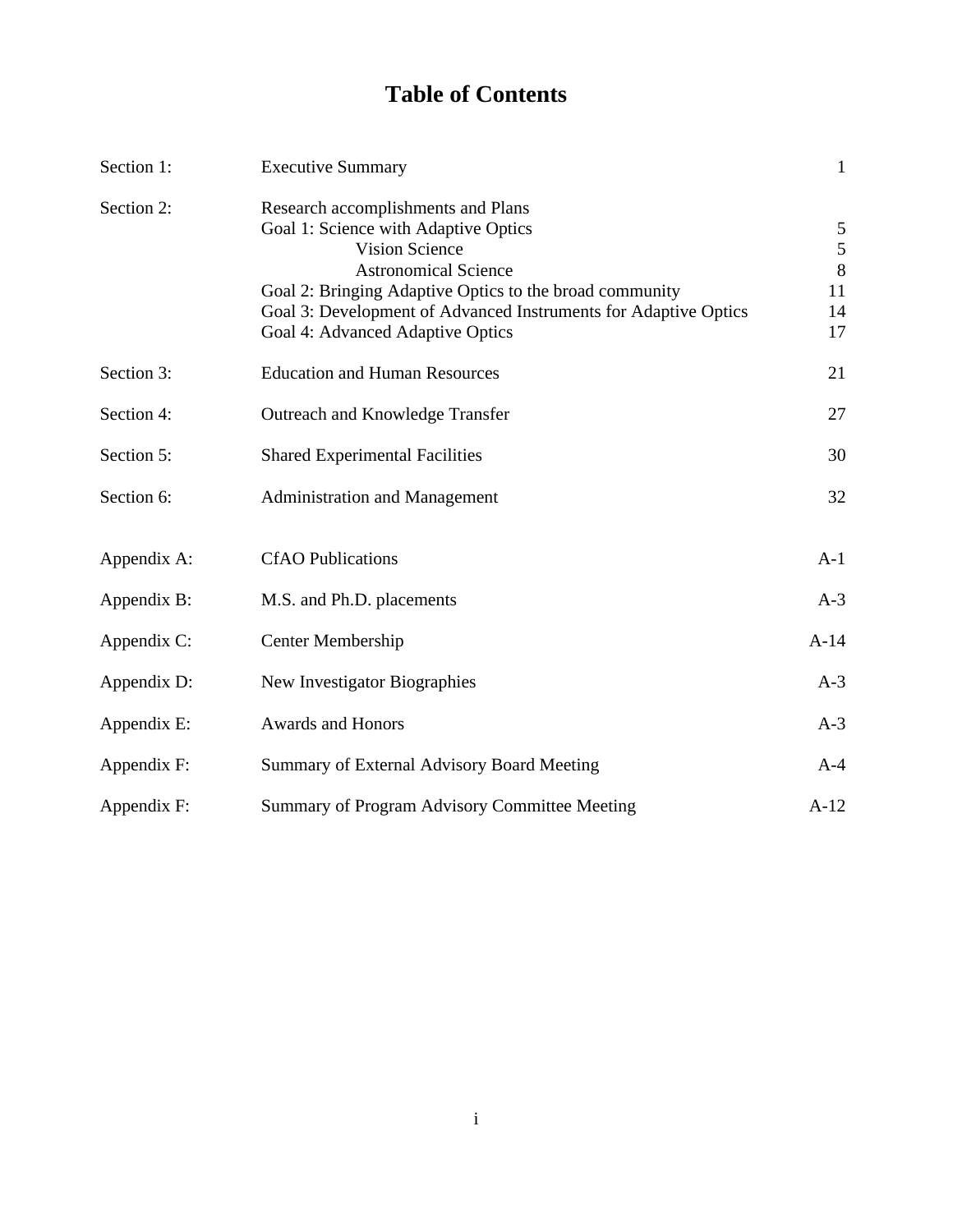# **1. Executive Summary**

### **1.1 Adaptive Optics and its potential**

In many endeavors, ranging from our personal lives to the most advanced scientific research, there is benefit to be gained from better angular resolution – the ability to see finer detail - whether one is reading a newspaper or measuring structure in a distant galaxy: From better angular resolution more information about the object of study can be derived. Frequently the optical system that delivers the image is imperfect in some way and the angular resolution is degraded, thus preventing the system from reaching its theoretical maximum resolution, which is limited only by diffraction.

In a broad sense, Adaptive Optics (AO) seeks to measure and correct the optical imperfections that affect image quality, thus allowing diffraction limited resolution. Often these disturbances or aberrations are changing rapidly with time, so that the correction must also be dynamic. This is emphatically the case in astronomy, where one observes through the Earth's turbulent atmosphere. In other situations part or all of the aberrations are static for long periods, but their magnitude and form is unknown a priori. This is substantially true for human vision, which raises the possibility of improving human sight using techniques derived from adaptive optics, while dynamic AO technology allows us to study living human retinas at unprecedented levels of detail.

#### **1.2 The Mission of the Center for Adaptive Optics**

We seek to play a leading role in developing AO and expanding it's usage into a diverse set of applications where it can be of benefit. In spite of its power and importance, AO is not widely used today, for several reasons:

- It is technically complex, and sufficiently advanced methods of application do not yet exist current AO systems are bulky and expensive.
- It has only recently been developed and its potential is not well known to scientists or engineers.
- because of its complexity, the skills needed to apply it adequately are not widely distributed, and many scientists lack the skills needed to apply it successfully to their situation.

The CfAO seeks to alleviate these deficiencies and bring AO into widespread use.

#### **1.3 Goals of the Center for Adaptive Optics**

Adaptive Optics was originally proposed in the 1950's for improving astronomical imaging, but only in the last decades has the technology improved sufficiently to make such applications possible. Currently AO systems are available on a only a few telescopes. In the field of vision science, AO is just beginning to be used, and it offers a powerful tool for greatly improving our ability to study the living retina in people and perhaps for improving human vision. These two topics, astronomy and vision science, form the core emphasis of the CfAO, although we hope to expand its use into other fields including optical communication.

**Goal 1: Carry out forefront science with AO:** The first goal of CfAO is to carry out exciting new science based on the use of AO. By doing so, we will demonstrate this technique's power and raise interest in furthering its acceptance and use. Equally important, it is only by using AO systems for science that we can determine their limitations and be able to guide the development of more powerful AO systems, instruments, and software tools.

**Goal 2: Bring adaptive optics to the broad community:** The second goal of CfAO is to support the wider use of AO by the scientific community – disseminating the knowledge currently known to a handful of AO experts. In practice this means we will provide tutorials in AO principles and usage, suggest effective techniques for its use, and produce software tools to assist in the planning, use, and data reduction of AO based observations.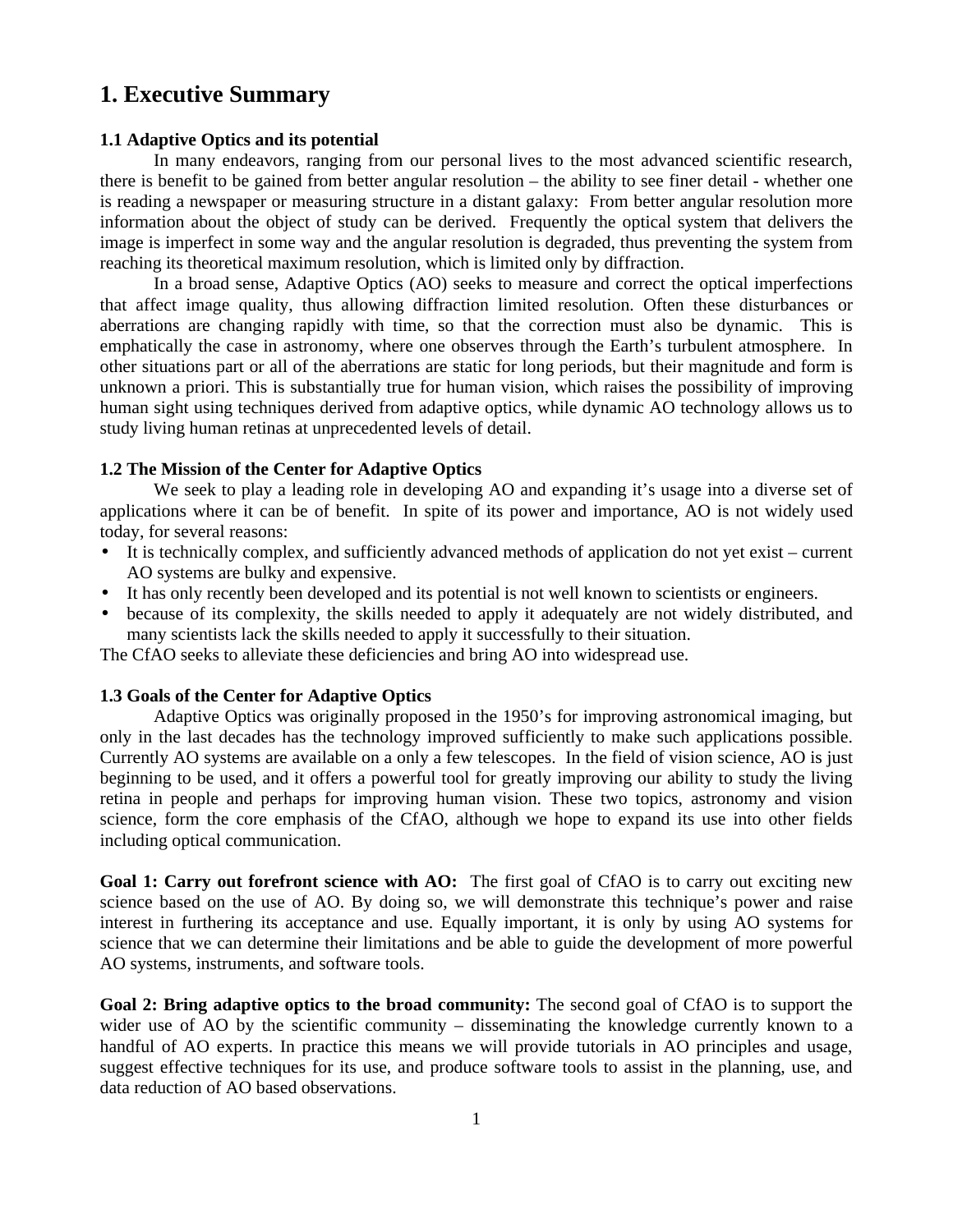**Goal 3: Design and build instrumentation optimized for use with AO:** The third goal of CfAO is to encourage and support the development of scientific instruments optimized for use with AO. Because AO delivers much improved image quality, and images of much smaller spatial extent, traditional instruments in astronomy and in vision science are poorly matched to AO applications. Thus, new instruments need to be developed to effectively use AO. We are supporting the operation of existing instruments, the design of new instruments for astronomy, and the construction of next-generation vision science instruments capable of AO-corrected 3-dimensional imaging of the retina.

**Goal 4: Develop technology for advanced AO systems:** The fourth goal of CfAO is to improve adaptive optics by pursuing the advanced technologies that will enable the next generation of AO systems to be more powerful, more versatile, and/or less expensive than the current one. Key technologies range from powerful lasers to make artificial stellar beacons for astronomy, to spatial light modulators as capable of correcting optical distortions as the current deformable mirrors but far more compact; such device could be of great benefit to spread the use of AO into vision science and ophthalmic applications.

Goal 5: Education and outreach: The fifth goal of CfAO is to effectively promulgate science oriented subjects into the fields of Education and Public Outreach. This ranges from bringing an excitement about learning, science, and optics to primary school children, to career advice for graduate students and post-doctoral fellows. Our outreach activities are quite diverse, partially because of our many and varied Center sites. We have taken advantage of existing EPO activities at these sites where we see a good match between the science and optics thrust of our Center and the EPO activity. We have also chosen to have individual Center members contribute a fraction of their time (typically 5%) to EPO activities. Challenges include finding unifying principles for the diverse EPO activities, and understanding how to make objective evaluations as to their effectiveness.

The use of adaptive optics in astronomy is better established than in vision science. We believe that applications in vision science have enormous potential, both for their scientific merit, and for the potential benefit to people in general. The Center has committed to spending 25% of its resources in supporting vision science AO. Even more importantly, we are bringing together the fledgling vision science adaptive optics community with leading groups in astronomical AO, thus facilitating transfer of skills resulting from two decades of military and civilian AO systems development into this emerging field.

### **1.4 Plans and structure of the CfAO**

To effectively carry out the diverse objectives of our Center, we have, of necessity, created a center with many researchers distributed over a geographically widespread area. This is especially challenging for us, as to achieve our objectives we need to maintain strong interactions between these distance separated groups of researchers.

We have organized our research first into goals, as mentioned above. Each goal has an associate director, with special responsibility to the health of that goal. Then, within each goal, we have projects. Each project has a principal investigator who is responsible for the research of that project. There are some 40 projects all together. Many projects are collaborative, with work shared between multiple institutions.

In addition to the direct research projects, we have emphasized frequent specialized workshops for both members and non-members, and retreats for Center members.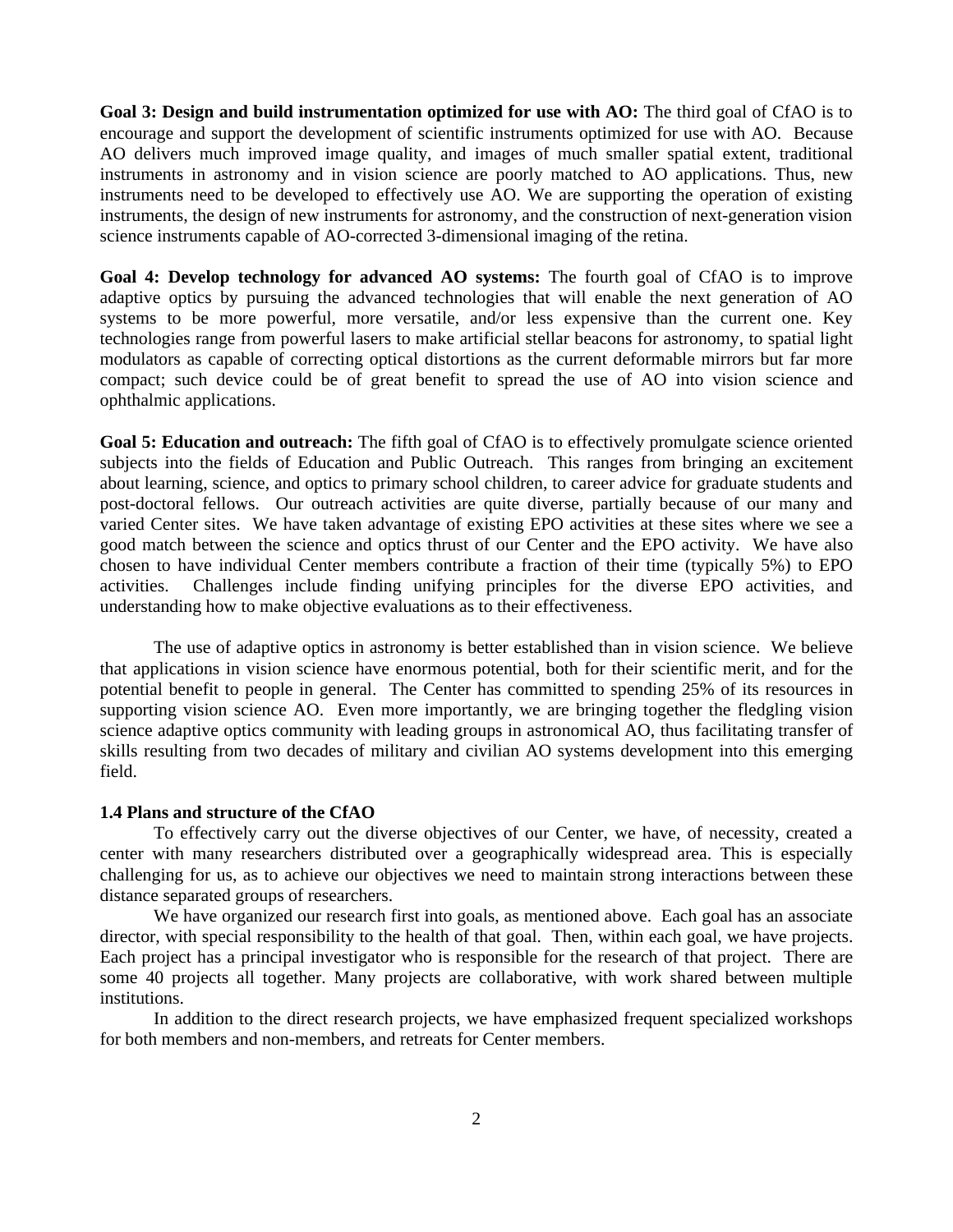#### **1.5 Management**

To achieve the objectives of the Center, We must develop tools to evaluate our work and to encourage new and exciting ideas, while weeding out the less promising ones and tapering off support for those activities that have already achieved most of their objectives. This work is being implemented at several levels.

The Center has an executive committee consisting of the Director, Managing Director, Associate Directors, and Site Coordinators (a lead representative from each University). The executive committee meets bi-weekly by telecon to discuss the more routine aspects of Center management. There are also person to person meetings to discuss more complex issues as the need arises. The EC has a major responsibility to encourage new projects and judge the value of existing ones.

Each project is submitted with specific, testable milestones that allow us to judge its planned progress. Brief monthly reports are required. The intention is that projects failing to meet milestones can then be identified, and suitable corrective and/or supportive action can be taken in a timely fashion.

Each project has a given budget, assigned annually, and expenditure reports are required monthly, along with the brief monthly progress reports. In the first year of existence this monthly reporting has been valuable, as it has clearly identified the challenges being faced in ramping up a large research activity. Generally projects have underspent against their budget because of delays in recruiting qualified postdoctoral researchers and selecting graduate students. This knowledge has aided us in planning for year 2.

The process of planning and budgeting provides the tools for shaping the research agenda of the Center, and in particular, eliminating projects that are weak or have completed their objectives, and introducing new ones. Because the Center has just started and projects are still in the process of ramping up, it is difficult to assess their effectiveness. Thus, in laying out year 2 activities we have made only modest changes from our original plan. However, a year from now we will have much additional information to guide us in making these assessments and changes where necessary.

### **1.6 Knowledge exchange**

Many aspects of our Center activities involve the fields of commerce as well as other scientific institutions. We have partnerships with several research institutions and commercial firms with interests in adaptive optics and adaptive optics components. We believe these partnerships are of mutual importance and benefit. Our scientific research partners usually share an interest in AO systems in their entirety, while our commercial partners are more likely to be interested or expert in some specific component or section of an AO system. The potential in the field of vision science is particularly interesting, as there are several commercial possibilities, ranging from better ophthalmic instruments to contact lenses developed for supernormal vision. Our Associate Director for Knowledge Exchange works closely with the Center members at these partner institutions and companies. Establishing this network is a crucial part of transferring AO technology from astronomy into a broad range of other applications.

### **1.7 Summary**

Though our Center is still in its infancy, we are tremendously excited by what we have learned in our projects so far, both in fascinating images in astronomy and in various recent studies in vision science. We have made unprecedented images of planets, imaged distant galaxies, resolved myriad stars near the center of the galaxy to study its black hole, detected candidate planets around other stars, and many other exciting astronomical discoveries. In vision science, we have begun large scale studies of optical aberrations in the general population, measured the waveguide properties of individual cones, and begun the developments that will lead to next-generation vision AO systems for broader use. Tools for using AO effectively are being developed. The designs for instruments for future AO are proceeding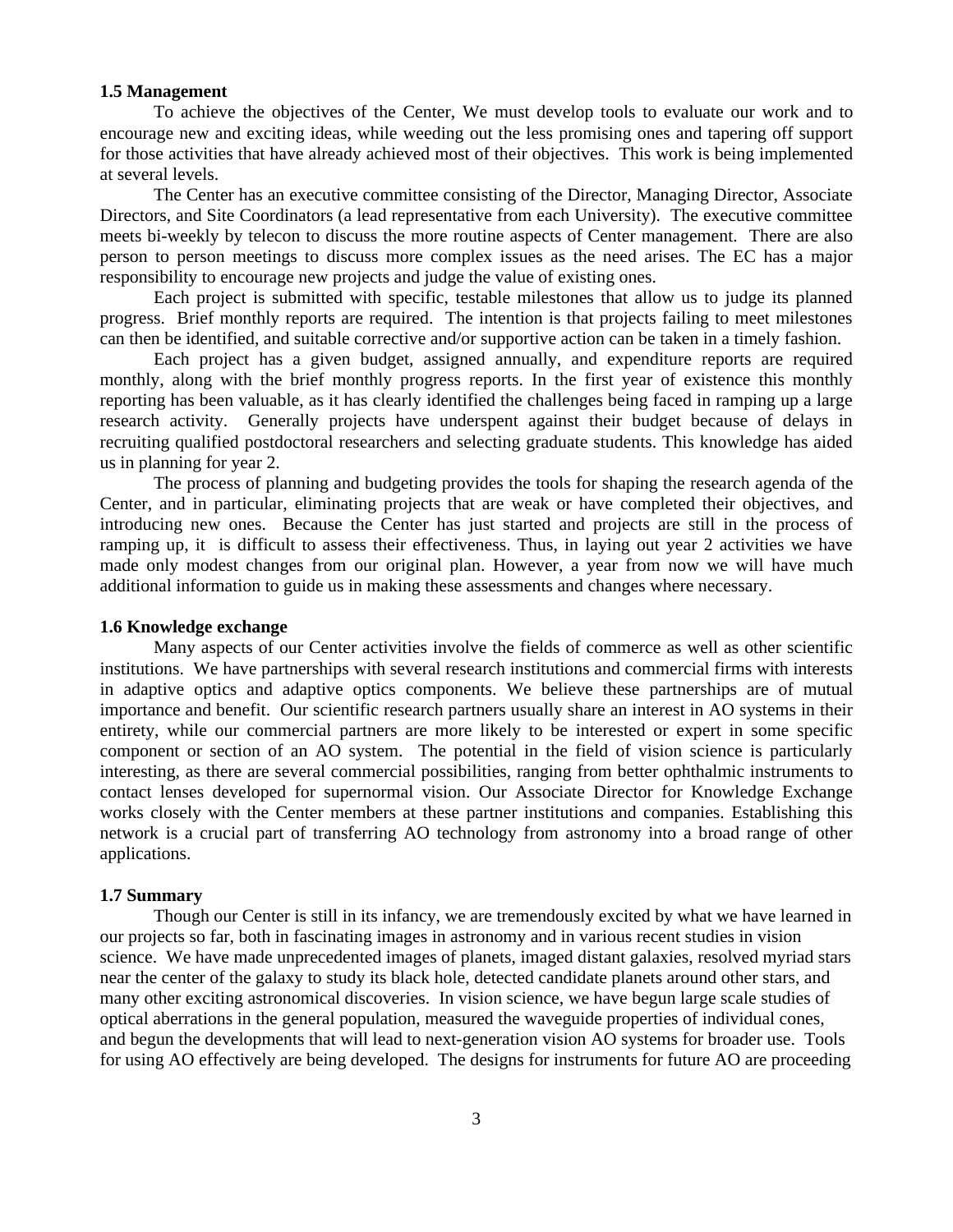very well. A number of vigorous programs on different aspects of the technology needed for advanced AO are underway. Our future looks very bright and sharp.

Just as exciting as the scientific and technical progress, the Center member are getting to know each other and benefit from our collective knowledge and skills to the advantage of our entire Center effort. We are now strongly interacting with our partner institutions furthering knowledge exchange through workshops and other meetings.

The education outreach program is off to a good start as we collaborated with existing programs at the CfAO sites increasing their impact on their targeted groups. In the near future, the Associate Director for EPO programs position will be filled. This and the Center Education Outreach workshop to be held in the fall will result in the setting of goals and a consolidation of programs to align with these goals.

Our Center is blossoming, and we are looking forward to our second year of operations, with its challenges and exciting new discoveries and partnerships.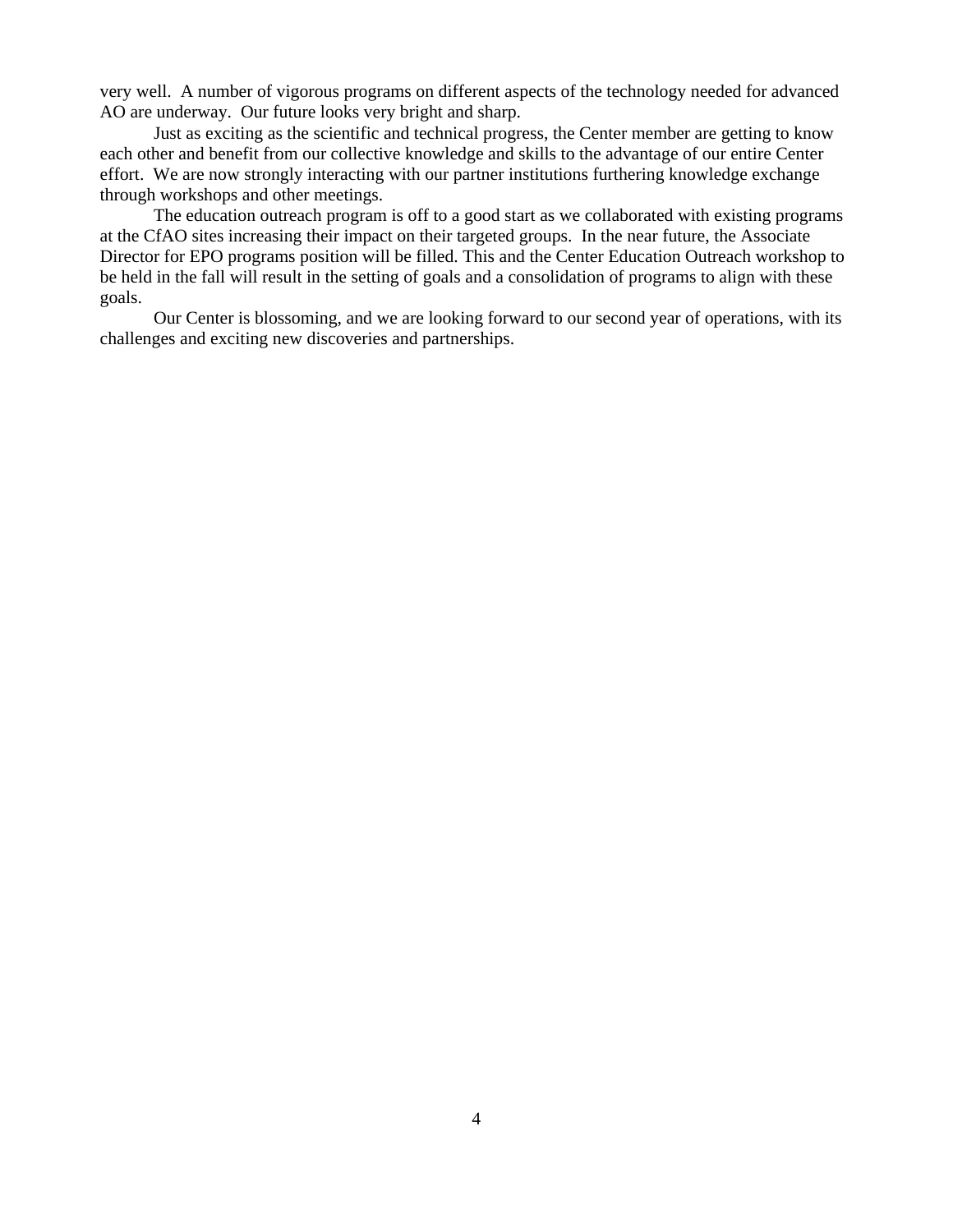# **2.1: Goal 1: Science With Adaptive Optics**

# **2.1.1: Vision science**

**Faculty:** David Williams\* (U. Rochester), Austin Roorda\* (U. Houston); Don Miller\* (Indiana U.)

**Research Scientists:** Geun-Young Yoon, Antonio Guirao, (U. Rochester) Fernando Romero (U. Houston), Richard Paxman, Kurt Kleichman (ERIM) Scott Olivier (LLNL); Ian Cox, (Bausch and Lomb), Larry Thibos, Arthur Bradley (Indiana U.), Eriko Miyahara, (RIT)

**Staff:** Ben Singer, Ted Twietmeyer, Barb Arnold, Teresa Williams, Debra Haskins, (U. Rochester), Xiaofeng Qi (Indiana U.); Marilyn Levi, Chris Keuther, Hope Queener, (U Houston.)

**Postdoctoral Fellows:** Li Chen, Nathan Doble, Yasuki Yamauchi, (U. Rochester); David Lande, (LLNL); Jiyuan Liu, Huawei Zhao, (Indiana U.)

**Graduate Students:** Heidi Hofer, Aris Pallikaris, Jason Porter (U. Rochester); Fan Zhou, (Indiana U.); William J. Donnelly, Chiyu Liu, (U. Houston) Shannon Maloney, (U. Rochester); Brent Wilson, (U Houston)

\* indicates PI of a Center Project in this Goal.

The new frontier for adaptive optics is in the field of vision science. Presently, the Rochester AO ophthalmoscope is the only system in the world that successfully uses adaptive optics for correcting high order aberrations in the eye. To expand and develop the field, the Center for Adaptive Optics funds three sites which are solely devoted to developing adaptive optics for vision science: groups at the University of Rochester, Indiana University and the University of Houston. The vision science groups collaborate and consult with the astronomical AO groups that have much longer experience in AO system operation, a relationship that has contributed to the rapid progress towards the Rochester  $2<sup>nd</sup>$  generation AO system. In addition, the CFAO funds development of next-generation AO technology that will be useful to both vision science and astronomy; discussed in section 2.4.

The University of Rochester is developing a new AO system that improves on their current design, while Indiana University and the University of Houston are each applying AO to alternate imaging modalities, that will be used image the retina in three dimensions. This is discussed in more detail in section 2.3.2. Close collaboration ensures that technology and ideas will be shared between the sites. Research done with these instruments will establish the requirements for building smaller, less expensive AO devices for vision science, and will also expand the possibilities for basic vision science and clinical ophthalmic applications.

### *2.1.1.1 Real-time adaptive optics system for the human eye and the second-generation Rochester AO system. (PI: Williams)*

The aberrations of the eye are dynamic, requiring an AO system with a closed loop bandwidth of about 1-2 Hz to correct the important temporal variations in image quality. The original Rochester vision science AO system was incapable of keeping up with these dynamic aberrations, requiring the use of drugs to slow the fluctuations in subject eyes. By upgrading the real-time components of the current system, Rochester investigators have now demonstrated the first closed loop AO system ever built for the human eye. The wave aberration measured at 21 Hertz during active compensation decreased the average residual rms wave front by about a factor of two compared with static compensation and resulted in superior retinal imagery and reduced requirements for drugs.

The design of Rochester's second generation AO system for the eye has been completed. The new system will incorporate a 97 channel PMN actuator deformable mirror replacing the current 37 actuator DM. The new layout will allow efficient insertion of alternative deformable mirrors in the system, such as the spatial light modulator under development in collaboration with LLNL.

During Year 2 the system will be constructed. The Gen 2 system at Rochester will incorporate optics that allow wavefront sensing and retinal image acquisition to occur simultaneously, which is not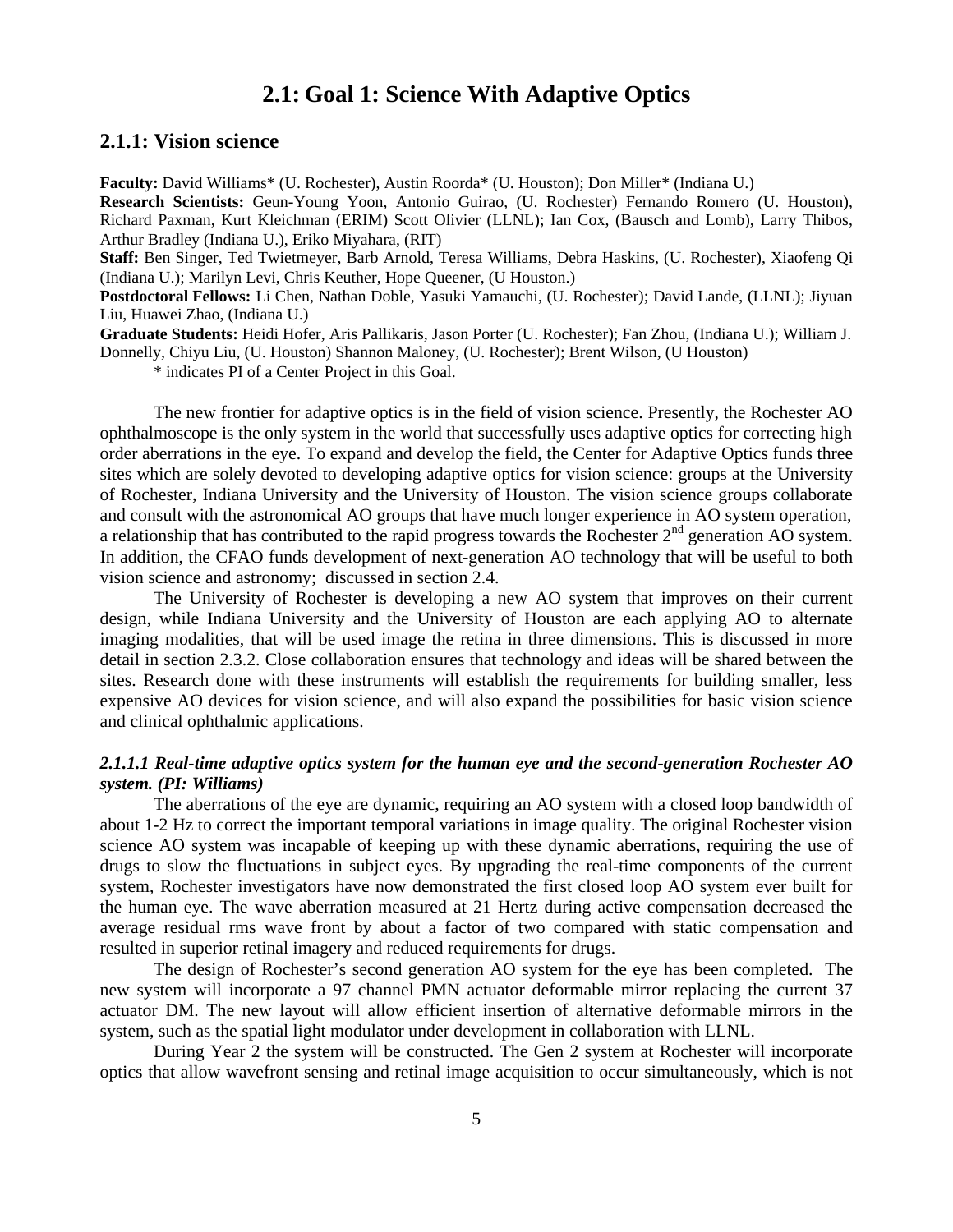possible with the generation 1 device. The new design will also add an automated focussing mechanism for the science camera, to correct for the chromatic aberration of the eye and the fact that the wave front sensor and the science camera operate at different wavelengths.

Once the Rochester Gen 2 system is completed, we will conduct experiments on human eyes to determine how quality of correction varies with the rate of operation of the AO system. Tests of closed loop performance will include the resolution of images of the retina and the contrast sensitivity of the eye viewing visual stimuli through the AO system. One goal is to be the first to resolve the tiny rod photoreceptors in the living human eye.

### *2.1.1.2 Design of an optimized vision-science AO system (PI: Miller)*

The design of an optimized adaptive optics system for the human eye requires a complete description of the eye's aberrations. Such data are also required to design customized contact lenses and laser refractive surgical methods that can correct higher order aberrations in individual eyes. A collaborative effort by Bausch and Lomb and the University of Rochester resulted in wave aberration measurements of 113 subjects. Calculations based on these data show that most of the population has significant high-order aberrations in addition to defocus and astigmatism, the latter being the only aberrations corrected with spectacles.

Wavefront correctors have not yet provided fully diffraction-limited imaging through the eye's ocular media. AO optimization is required for the development of less expensive and smaller devices, essential for the widespread introduction of ophthalmic instruments equipped with adaptive optics. Two of the goal 3 programs are working to optimize future AO systems and develop new instruments to take full advantage of the corrected images. They have modeled the performance of various configurations of piston segmented correctors in conjunction with measured wave aberration data of normal human eyes. The model included the effects of pupil size, mono- and poly-chromatic light, and also the actuator number, arrangement, and fill-factor. Results predict that diffraction-limited performance should be attainable for medium-sized pupils with existing, commercial wavefront correctors such as liquid crystal spatial light modulators. Large pupils – such as at the maximum physiological size of  $8 \text{ mm}$  – are expected to require several thousand degrees of freedom (e.g. an 8 mm pupil is predicted to require a 100x100 piston-segmented array).

The above modeling, however, was limited by the substantial computer time required to simulate the wavefront propagation through the corrector and eye, particularly when applied to many eyes and corrector configurations (e.g. number of actuators). In addition, it shed little information on the underlying optical behavior of the eye that dictates corrector performance. The analogous situation in astronomy would be using a full simulation of the turbulent atmosphere to predict imaging performance, rather than the well-developed Kolmogorov scaling laws and Fried relationships. To avoid these limitations, we are currently seeking an analytic solution for predicting the performance of other types of wavefront correctors. The analytic solution will require a statistical model of the wave aberrations namely the phase structure function — for a population of normal eyes. Because the structure function is not known for the eye, we have begun to empirically determine its form from wavefront data we have collected earlier this year on 200 eyes at Indiana University. Preliminary results of the eye's phase structure function and its application to predicting corrector performance is planned for presentation at the Annual Optical Society Meeting in October of 2000.

The University of Rochester group has studied the other aspect of the problem – the wavefront sensor and needed number of subapertures. In addition, the group has computed how the correction afforded by a deformable mirror declines with decentration of the eye relative to the mirror.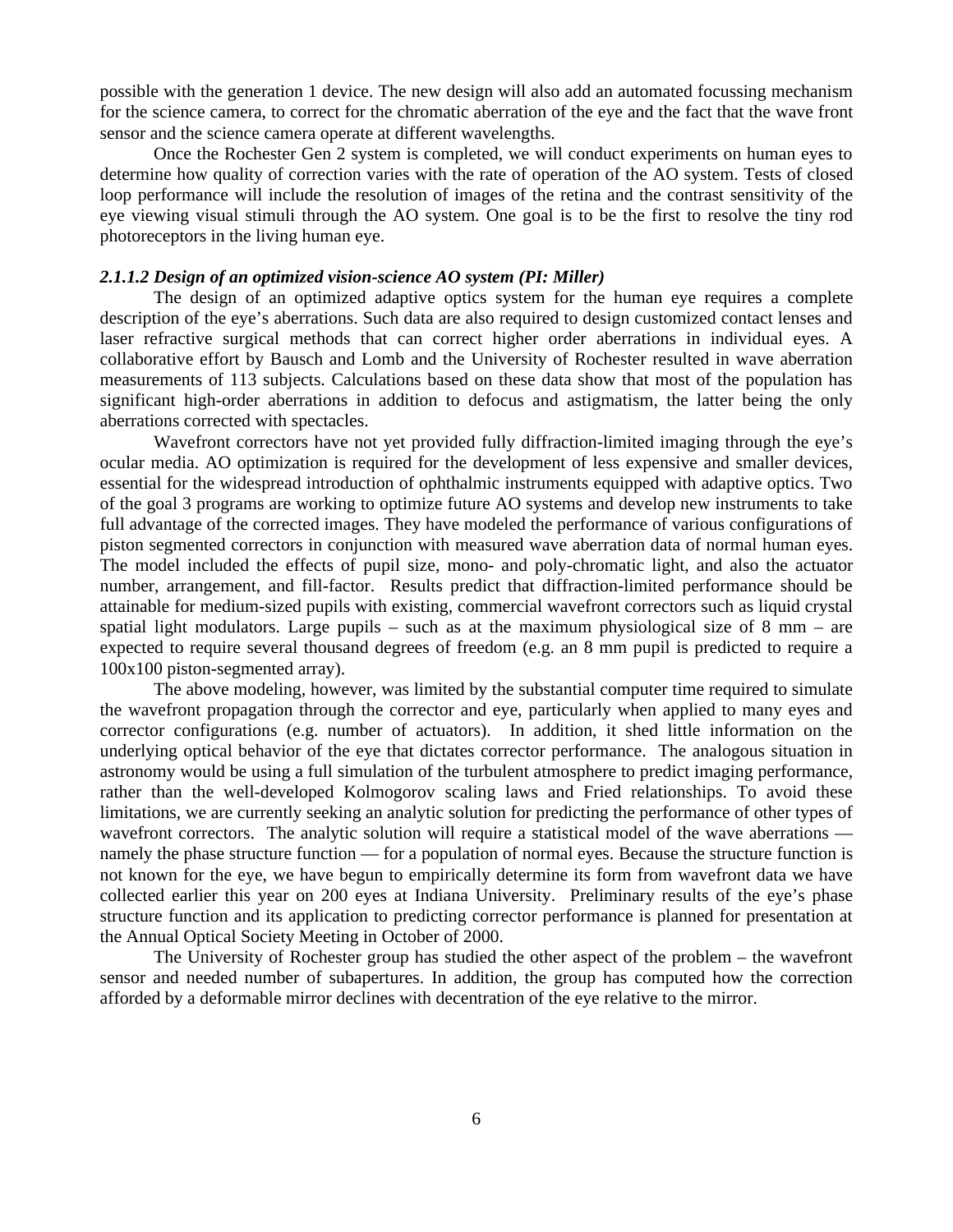### *2.1.1.3 Measurements of the increase in visual contrast sensitivity when corrected with adaptive optics.*

Geun-Young Yoon at U. Rochester has made measurements of the visual benefit of correcting higher order aberrations in the eye with adaptive optics. This was done by testing the visual performance of subjects whose optical aberrations have been corrected with adaptive optics. These measurements are crucial for defining the benefits that can be expected from customized laser refractive surgery and customized contact lenses, as well as AO systems for the eye. By actually testing the vision of human subjects we can see to what extent the retinal and neurological structure limits performance once the aberrations have been corrected.

### *2.1.1.4 Fiber optics properties of single cone photoreceptors (PI: Roorda)*

A collaboration between Rochester and Houston has produced the first direct measurements of the wave guide properties of single photoreceptors in the human retina – the variations in photoreceptor sensitivity to light entering at different angles. The long, fiber-like structure of cone photoreceptors give rise to waveguiding properties. These waveguides tend to orient themselves to preferentially receive light from the eye's pupil. Adaptive optics has allowed us, for the first time, to measure the waveguiding properties of individual cones. This is done by measuring the amount of reflected light from each cone as a function of the illuminating beam angle.



**Figure 1: Waveguide properties of photoreceptors**. The figure on the left is an image of the cone photoreceptor mosaic of a living eye. The blue circles represent the subset cones that were analyzed in the experiment. The lines in each circle indicate the angle and pointing direction of each individual cone. Each dot on the right figure shows the axis of each cone projected into the pupil plane of the eye (a 4 mm pupil is shown). Although we can detect systematic disarray in the ensemble of cones, the important conclusion is that all cone photoreceptors tend to point in the same direction.

# *2.1.1.5 Phase diversity as a method to obtain the refractive state of the eye and high resolution fundus images (PI: Paxman)*

Phase diversity algorithms attempt to simultaneously recover a complex object and the aberrations disorting that object through use of two images taken at different focus positions. Rochester researchers are constructing a retinal imaging system that can take two pictures simultaneously in slightly different images planes, for enhancement with phase diversity. Rick Paxman, at ERIM, has processed retinal image pairs from the Rochester AO system and has demonstrated that phase diversity can produce substantial enhancement in retinal images. Phase diversity techniques, have been extensively used in astronomy but may be even better suited to the static aberrations of the human eye.

### *2.1.1.6 Low cost spatial light modulator for wave front compensation (PI: Williams)*

A key CfAO goal is to develop low cost adaptive optics, since cost is a major impediment to the widespread use of this technology both in astronomy and in vision science. In Year 2, in collaboration with LLNL, Rochester will test a liquid crystal spatial light modulator (SLM) developed by Hamamatsu (SLMM X7550). A key feature of this device is that it is not pixilated so that diffraction by individual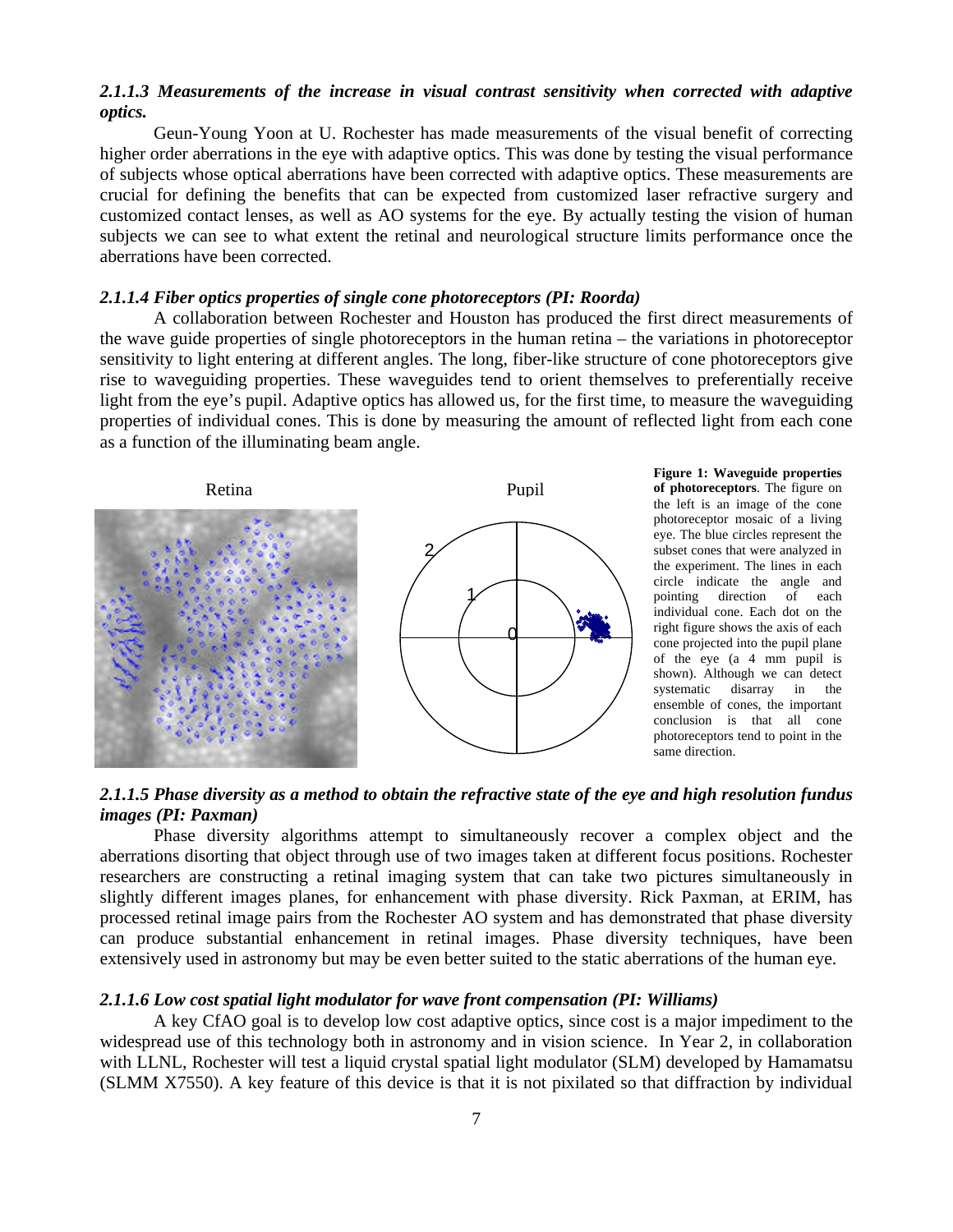pixels can be avoided. Moreover, it has a resolution of 644 by 484, far higher than a conventional DM so that very high order aberrations can be corrected. Its size is small (1 inch) which is valuable in a compact, commercial instrument for a physician's office. Because the device is based on LCD technology, it can be made cheaply in large numbers compared with conventional monolithic mirrors. Although SLMs have limitations (polarization and chromatic effects) compared to mirrors, they have some of the capabilities of the MEMS technology (see section 2.4 and 4.2) under development, and, for vision science, provide a bridge between monolithic deformable mirrors and MEMS.

### **2.1.1 Astronomical Science**

**Faculty/Senior Researchers:** Mike Brown\* (CIT), Imke de Pater\* (UC Berkeley), Sandra Faber (UCSC), Andrea Ghez\* (UCLA), Raja Guhathakurta (UCSC), David Koo (UCSC)\*, Shri Kulkarni\* (CIT), James Larkin\* (UCLA), Claire Max (LLNL), Scot Olivier (LLNL), Andreas Quirrenbach (UCSD), Arthur Wolfe\* (UCSD)

**Research Scientists:** Don Gavel (LLNL), Seran Gibbard (LLNL), Vesa Junkkarinen (UCSD), Bruce Macintosh (LLNL)\*, Drew Phillips (UCSC)

**Postdoctoral Researchers:** Gaspard Duchene, Franck Marchis (UC Berkeley), Matthew Britton (CIT), Antony Bocalletti (CIT), Eric Gawiser (UCSD), Karl Gebhardt (UCSC), Myungshin Im(UCSC), Jean-Luc Margot (CIT), Eduardo Martin (CIT), Jennifer Patience (LLNL), Eric Steinbringer (UCSC), Christopher Willmer (UCSC)

**Students:** Antonin Bouchez (CIT), Tiffany Glassman (UCLA), Suvi Gezari (UCLA), Denise Kaisler (UCLA), Ben Lane (CIT), Shuleen Martin (UC Berkeley), Caer McCabe (UCLA), Stuart Norton, Jennifer Roberts (UCSD), Henry Roe (UC Berkeley), David Sand (UCLA), Angelle Tanner (UCLA)

\* indicates PI of a Center Project in this Goal.

The CfAO is currently supporting a number of astronomical science projects that were chosen for broad scientific interest and because they push the development of adaptive optics in ways relevant to the other goals of the Center. Initially, the benefits of these programs to the Center include the production of useful observational and analysis tools (see Goal #2 below) and input into the Center's education and outreach activities (see Section 3). In the first two years, this goal has been divided into three meta-projects that push different aspects of current AO systems' performance. It is expected that in future years, the emphasis of this Goal will evolve in parallel with the development of various AO systems and instruments (Goal #3 and #4.) Below we describe the highlights of the work carried out in year 1 and the overall plans for year 2.

### *2.1.2.1 High Contrast Imaging: Protoplanetary disks and low-mass companions to stars*

Although radial-velocity techniques (Marcy et al) have discovered several dozen planetary companions to stars, these indirect detections are sensitive only to stellar systems very different than our own – systems with giant planetary companions in close orbits. Adaptive optics opens up the possibility of detecting systems which, like our own, have their most massive members in the outer part of their stellar system, by directly seeing the infrared light emitted by young or massive planets. Center members are carrying out surveys to find low-mass companions, brown dwarfs or even planets, around nearby stars and young stars.

A number of new low mass companions have been discovered in both studies. In the nearby star study (PI: Kulkarni) a 0.06" brown dwarf binary pair has been discovered, with an orbital period short enough to soon lead to a definitive mass determination for the pair – the first direct measurement of the mass of a sub-stellar object, critical for the calibration of the lower mass range of the evolutionary tracks.

In the young star (PI: Macintosh) study much lower mass companions, in principle, can be identified. The most dramatic case of a *candidate* planetary mass companions to a young (10 MYr) star is shown in Figure 2.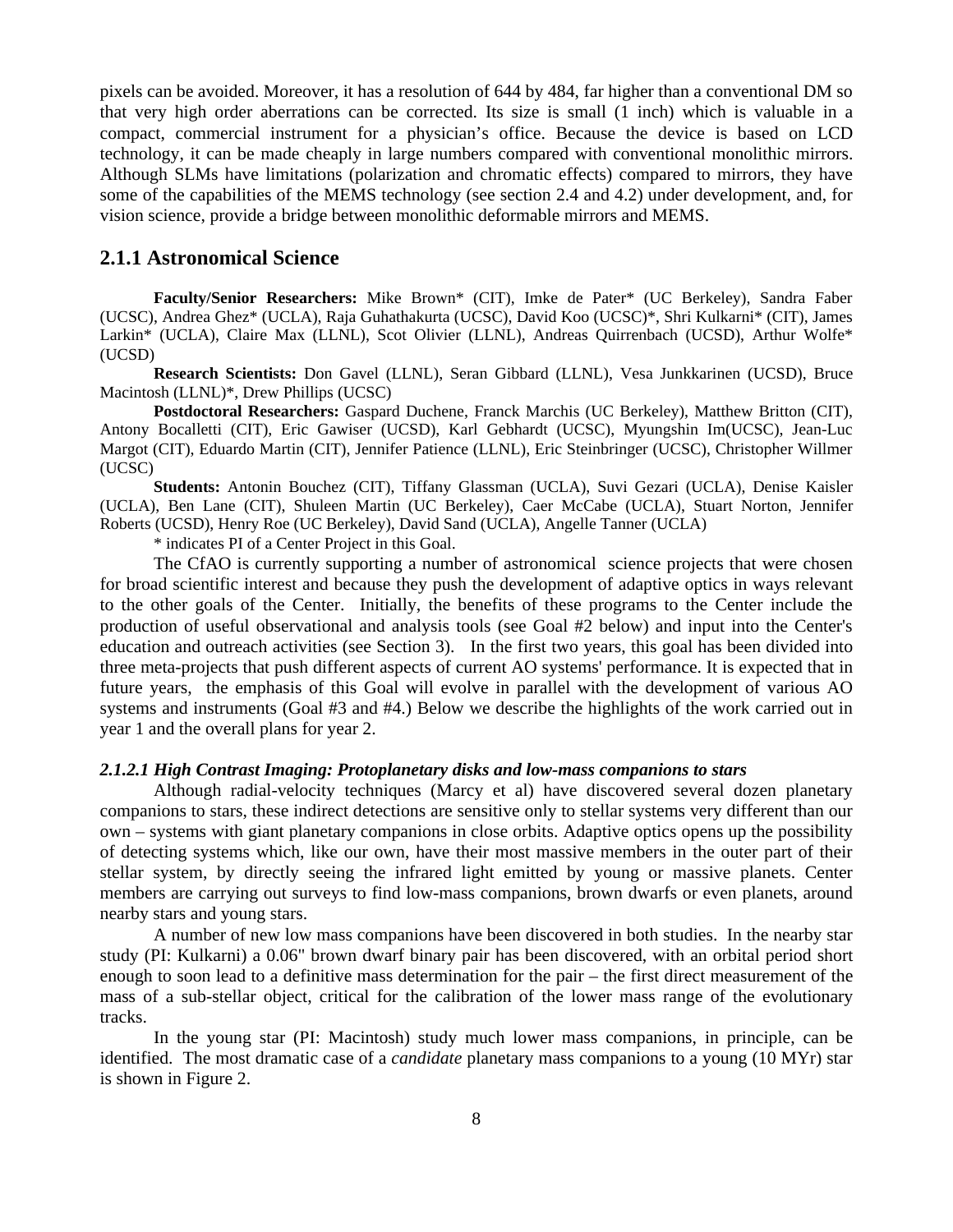Analysis of the Keck data is ongoing to determine if this is a true planetary companion or a background star. In either case, this demonstrates that Keck AO has the sensitivity needed to see Jupitermass companions in 50-150 AU orbits around young stars. In Year 2, the goals are to (1) demonstrate that the low mass companions discovered through imaging are true companions through follow-up proper motion studies, multi-color observations, and spectroscopic measurements were possible and (2) extend the survey to a complete sample of bright young stars in nearby associations (TW Hydra) and younger regions (Taurus and Ophiucus).



Figure 2: Candidate planetary companion. Originally detected by HST/NICMOS (left) in a 20 minute exposure, this companion is  $10<sup>5</sup>$  times dimmer than its parent star, consistent with a 10 million year old 1-2 Jupiter mass planet shining from residual heat of formation. The companion was reobserved using the Keck AO system (right, 240 sec exposure.)

AO detection of the diffuse emission from circumstellar disks (PI: Ghez) is an exceptionally challenging problem. In the studies of disk material around young stars and main-sequence stars the year 1 focus was on developing optimal observing strategies, and working with other center groups on point spread function (PSF) characterization. Test data obtained by Center scientists led to a detailed characterization of the high-contrast structure in the Keck PSF (see Goal 2 below for more details.) This led to the discovery that the light is scattered by aberrations in the primary mirror, which in turn led to an improved observing strategy: by operating in a mode which keeps the pupil fixed with respect to the AO system the PSF structure due to both the AO system and the primary mirror remain fixed, thereby increasing the resulting dynamic range by about 1 magnitude. This observing strategy was adopted by the LLNL group carrying out the young plant search described above, who successfully detected the candidate companion object shown in Figure 2. Year 2 will focus on observational strategies for the detection of extended disks.

### *2.1.2.2 Extragalactic Adaptive Optics*

The ultimate goal of this scientific program is to study the morphology, metallicity and star



Figure 3: An AO image of a galaxy seen at the epoch of the formation of the solar system. This galaxy (near the star PPM 114182) has a large disk but a central unresolved core - a small bulge or perhaps a central active nucleus or starburst. There is also a point source located 0.6 arcseconds south of the nucleus which is most likely a giant star-forming region within the disk.

formation rates of faint galaxies as a function of age in the early Universe, and thereby determine when and how galaxies such as our own Milky Way formed. (PIs: Koo, Larkin, Wolfe). The preliminary images obtained in year 1 demonstrate the capability of AO to work on faint objects (see Figure 3) and are already indicating that galaxies may have significant infrared luminosity evolution even at redshifts less than one. Year 2's goals are to increase the number of galaxies imaged from 6 to a statistical significant number  $(-30)$  and to begin follow-up spectroscopic observations to study the galaxies' spectral properties, in particular to look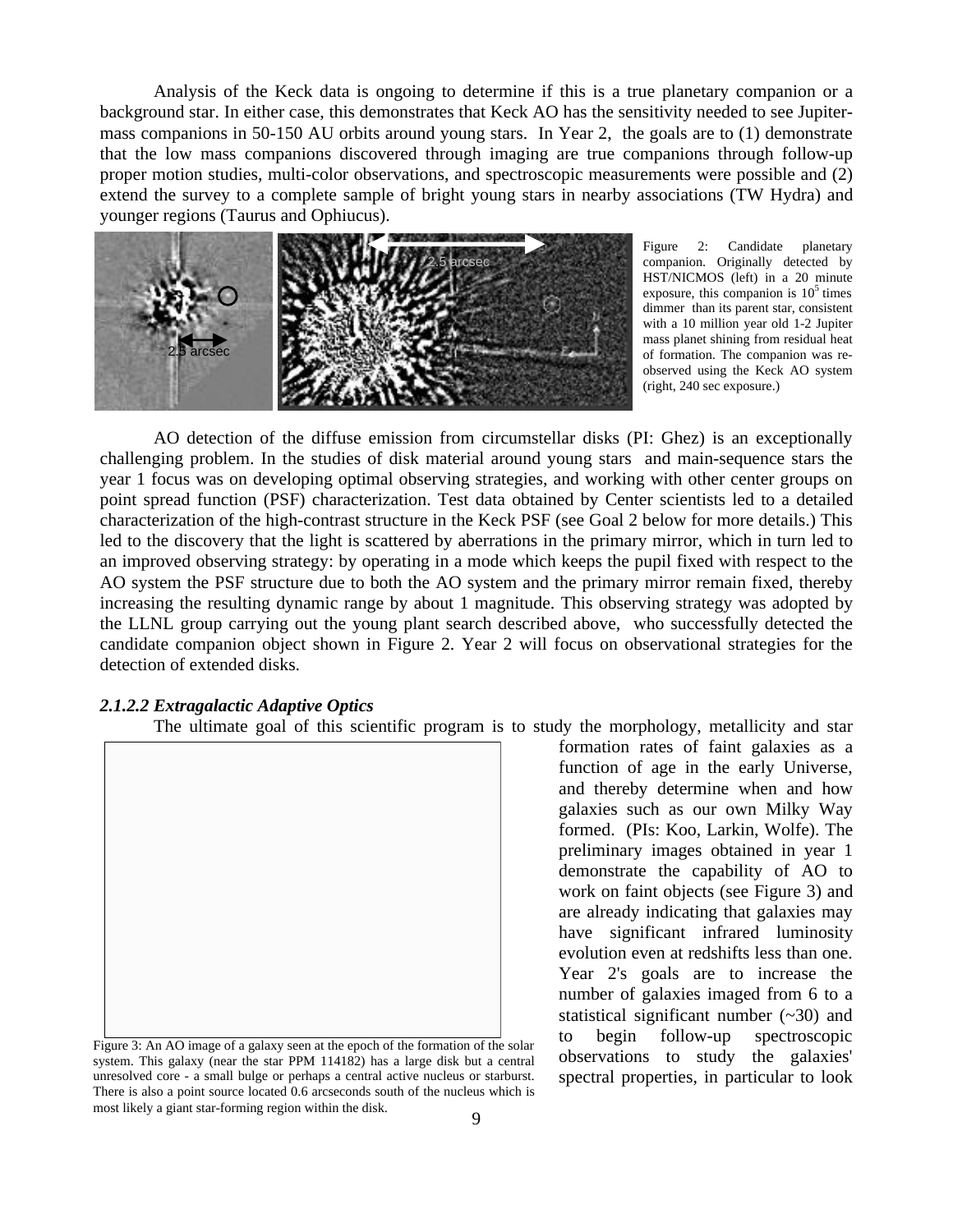for the presence of active galactic nuclei.

|  |  |  | 2.1.2.3 Crowded Field Imaging - Stellar Clusters |  |  |
|--|--|--|--------------------------------------------------|--|--|
|--|--|--|--------------------------------------------------|--|--|

Studying the Galactic Center (PI: Ghez) addresses two technical challenges of observing with



Figure 4: The Galactic Center, 24,000 light-years distant, is seen only as a blur of light in a standard telescope image (lower left inset box). But with the Keck II Adaptive Optics instrument turned on (lower right inset box), sharpening the image from 0.5 arc-second to 40 milliarcsecond resolution, many individual stars located within a light-week of the central black hole are revealed

AO – operating with dim, off-axis guide stars and carrying out photometric, astrometric, and spectroscopic analysis in a crowded field – as well as providing the best-ever information on conditions in the center of our galaxy, particularly the massive black hole located there. In year 1, we have demonstrated that both the Keck and (just as this is being written) Gemini AO systems are capable of observing the Galactic Center. A complete analysis of the Keck AO performance was completed and was used to help define the Science Case unique to the Gemini program, defining the complementary abilities of the two systems. The most recent set of Keck images have discovered a source that has flared near the position of Sgr A\*, the putative supermassive black hole. In year 2, the focus will shift from imaging to spectroscopy of the sources in the central  $1 \arccosce^2$  in order to determine their spectral types and radial velocities, leading to a three-dimensional solution for the orbits of stars around the black hole.

### *2.1.2.4 Extended Objects – Solar System*



The scientific goal of this program is to study objects in the outer solar system that retain

information about conditions in the early solar system. (PIs: Brown, de Pater, Macintosh). From an AO standpoint, this aspect of our program focuses on studies of Solar System bodies which have small apparent sizes, and thus are ideally suited to observation using AO. In year one, we concentrated on Neptune, Titan, and Io – bright, compact objects that are good trials for new observing techniques;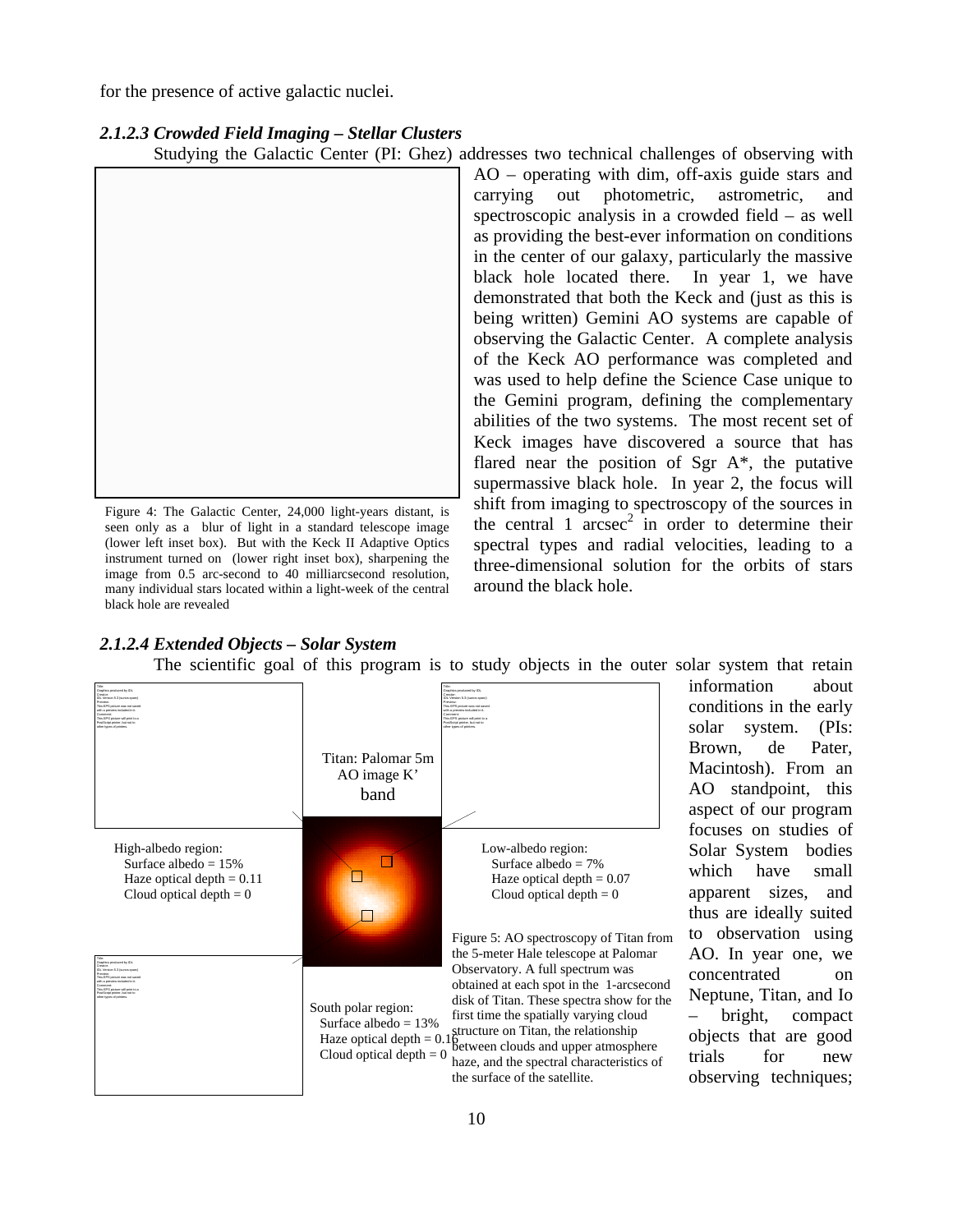initially using imaging and then AO spectroscopy (see Figure 4). In Year 2, the Center groups will begin to apply deconvolution techniques optimized for sharp-edged planetary objects, and for AO spectroscopy.

# **2.2: Goal 2: Bringing Adaptive Optics to the Broad Community**

**Faculty/Senior Researchers:** James Brase\* (LLNL), Gary Chanan\*(UCI), Sandra Faber\* (UCSC), Scot Olivier (LLNL), Shri Kulkarni (CIT), David Koo (UCSC), Raja Guhathakurta (UCSC), Ed Kibblewhite\* (UChicago), Andreas Quirrenbach\* (UCSD), Ridgway Scott (U Chicago)

**Research Scientists:** Julian Christou (UCSC), Richard Dekaney\* (JPL), Don Gavel (LLNL), Bruce Macintosh (LLNL), Carmen Carrano (LLNL), Eric Johansson (LLNL), Andrew Phillips (UCSC), Vesa Junkkarinen (UCSD), Anshu Dubey (U Chicago), Ernesto Gomez (U. Chicago)

**Postdoctoral Researchers:** Ben Oppenheimer (UCB), Jennifer Patience (LLNL), Matthias Shoeck (UCI), Christopher Willmer (UCSC), Eric Steinbringer (UCSC), Ben Weiner (UCSC)

**Staff:** Mitch Troy (JPL), Lin Zhou (U Chicago), Vijuna Scor (U. Chicago)

**Students:** Sasha Hinkley (UCSC), Catherine Ohara (UCI), James Marshall (UCLA), Lynne Raschke (UCSC), Patrik Jonsoon (UCSC), Neda Safizadeh (UCSD), Jennifer Roberts (UCSD), Hyo Joon You (U. Chicago)

Center efforts directed towards Goal 2 may be divided into two categories. The first is the development of tools to understand and use adaptive optics – focussing initially on the most difficult question in astronomical adaptive optics, the nature of the AO point spread function (PSF), and on the development of software tools for processing adaptive optics data. The second is knowledge transfer within the astronomical AO community - the process of disseminating knowledge of AO capabilities and techniques to a broader audience and of connecting the Center to leading non-Center researchers in these fields.

### *2.2.1 Point spread function determination*

Determination of the point spread function (PSF), i.e., the response of the imaging system to a point source, is one of the central difficulties in astronomical adaptive optics. Several groups within the CfAO (LLNL, UCI, UCLA, UCSC, UCSD) are therefore working together to develop tools that allow for a better characterization of the PSF from images taken with AO cameras, from wavefront sensor data, and from a priori simulations of AO systems. These efforts feed into other Center goals; knowledge of the PSF is crucial to planning AO science and to interpreting the results (Goal 1), and understanding of AO system performance guides the enhancement of the current generation of systems and instruments and the development of the next (Goal 3 and 4).

One of the projects carried out during year 1 has been to construct an accurate simulation of the Keck AO PSF at large field angles, and to construct an error budget based on diagnostic data from the wavefront control system that accurately predicts the Strehl of the Keck AO PSF (PI: Brase). These two elements are the first steps towards being able to predict the PSF using diagnostic data, and then using the predicted PSF to deconvolve astronomical data. In order to construct an accurate simulation of the Keck AO PSF, a closed loop simulation capability for the Keck AO system has been developed with the ability to include many parameters and features of the real system: phase aberrations of the primary mirror segments, the pupil shape, and the science camera.

Figure 6 shows a comparison of the real and simulated Keck PSF. The real Keck PSF exhibits short streaks distributed radially at periodic distances from the central star and arranged in an azimuthal pattern around the star, that are a noise source in attempts to detect faint companions or circumstellar structure (2.1.2.1). These streaks have been observed to rotate when the pupil rotates, which would suggest that some property of the primary mirror is causing them. Investigation of high-resolution wavefront sensor data taken of the individual segments, provided by the Center project on segmented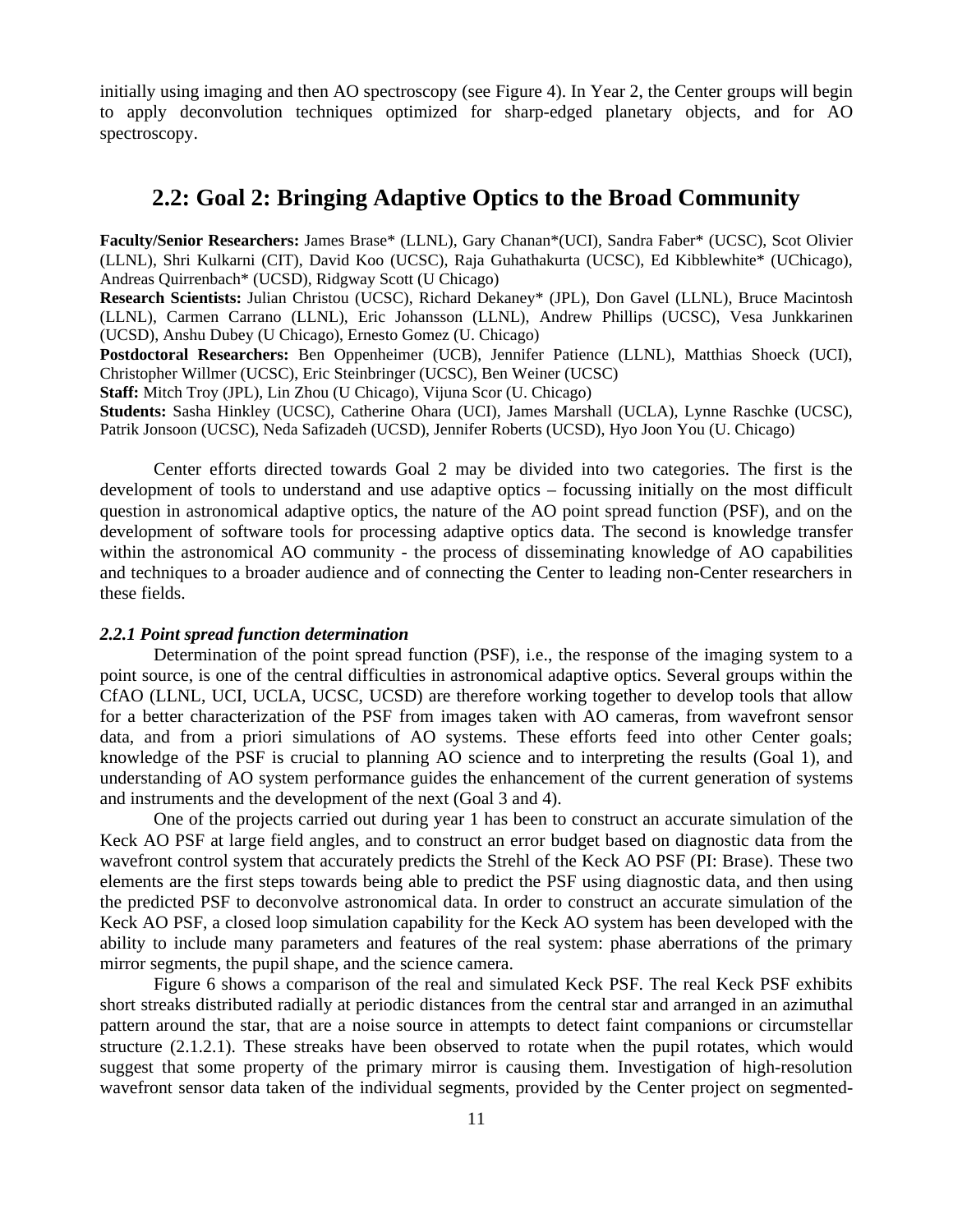telescope AO, revealed a particularly suspect feature in every reconstructed phase image, that of a central dimple ~15 cm in diameter. These dimples are due to the segment lateral support structure. Figure 7 shows an example of the segment phase with a central dimple.



Figure 6: Real and simulated Keck images. The simulated image has been shifted and rotated to match the appearance of the real image. The display minimums and maximums for the two images are set to be the same. The x and y axis units are in arcseconds. The blob at  $-2$ ,  $-1$  in the real image is a camera ghost.



Figure 7. Phase image of segment 36 reconstructed from fine segment WFS data (peak to valley wavefront is ~540 nm) along with phase in the pupil plane from a dimple in the center of each Keck segment and corresponding PSF in H-band.

The magnitude of the wavefront error from the dimples has been measured to be from 300 to 600 nm peak-to-valley in a sample of 7 segments. To illustrate the effect that a dimple of this sort would have on a PSF image, Figure 7 also shows a simulated phase image with dimples only and a corresponding H-band PSF image, with no atmospheric or AO effects. Note the striking resemblance between the streaks in this simulated PSF and those found in the real Keck image. When a full

AO simulation with atmosphere is included (Figure 6) the image is almost indistinguishable from the true Keck deep PSF. This result demonstrates convincingly that careful simulations can lead to a detailed understanding of the PSF and to subsequent improvements of the telescope and adaptive optics system. These simulations also determined that the dimples have little effect on the overall

telescope phase map and Strehl ratio, since they occupy so little area; only in high-contrast imaging of targets near bright point sources does the light they scatter become significant. This is an excellent example of Center synergy. Data and skills from three different groups – astronomical scientists from UCLA with deep Keck AO images, Keck segment figure data from UCI wavefront measurements, and LLNL AO simulation software – came together to solve a crucial problem in understanding the science performance of the Keck AO system.

### *2.2.2 Adaptive Optics Systems on Telescopes with Segmented Mirrors (PI: Chanan)*

Telescopes with segmented primary mirrors present challenges for adaptive optics systems, which cannot easily deal with the discontinuities that occur at the edges of the individual segments. The CfAO is developing improved algorithms for phasing segmented mirror telescopes in order that the associated phase errors not limit the performance of their AO systems. This work is important for AO at Keck and even more important for the proposed extremely large telescopes of the future.

The current Keck telescope segments are aligned using a sequential process that is excellent for non-AO imaging, but may optimize image stacking at the cost of greater phase discontinuities at segment boundaries. Since AO systems have difficulty dealing with discontinuous wavefronts, but are well-equipped to handle errors of low spatial frequency, it may be beneficial to exchange the high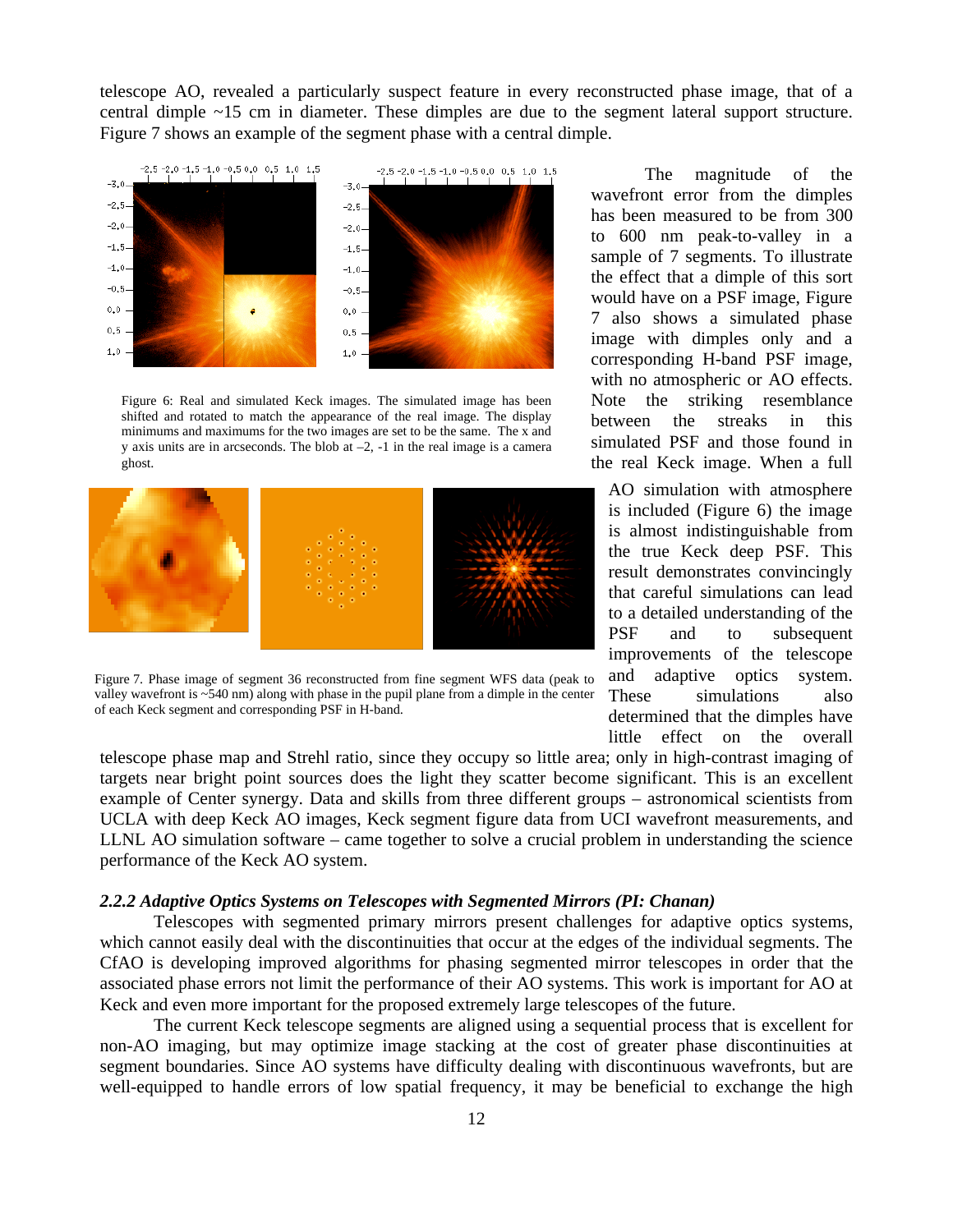spatial frequency errors associated with the edge discontinuities for errors of lower spatial frequency content. This can be done by deliberately mistilting the segments to minimize these discontinuities (at the segment midpoints, inducing low-order aberrations instead that the AO system can easily correct). To date one test of this AOSTACK vs. the normal configurations has been carried out to observe the effect on the PSF. The results were not conclusive, but this is not particularly surprising or discouraging. It likely indicates that Keck AO is currently limited by other effects than those associated with segment phasing and alignment — in itself an interesting and important conclusion, showing that there is nothing fundamental about segmented telescopes that limits their performance with AO, also supported by results when true segment figures are incorportated into AO simulations (2.2.1). This connects with the Center's projects to study advanced AO for large telescopes (Goal 4.)

### *2.2.3 Software Distribution (PI: Quirrenbach)*

The productivity of the AO systems that are operational to date is (at least partially) limited by the lack of easy-to-use data reduction routines, and of guidance to the observer through the planning, calibration and deconvolution processes. The CfAO has therefore begun to organize and document existing AO data reduction software, to make it accessible to the user community on the CfAO web page, and to coordinate further AO software development.

The first software package that has been made available on the UCSD CfAO web page is  $A^{++}$ . This package can be used to determine the atmospheric wavefront from discrete slope measurements (i.e., Shack-Hartmann wavefront sensor data) and to explore innovative techniques for control of AO systems at visible wavelengths. It has been used to generate the control matrices for a number of the AO systems that are now operational at astronomical observatories. The  $A^{++}$  software was written at U Chicago and is now available for general use on a PC platform. The software allows the systems designer to specify the geometry of the wavefront sensor and deformable mirror using a graphical interface, and to generate appropriate reconstruction coefficients.

Also available on the UCSD CfAO web page is *StarFinder*, complete with documentation, test data sets, and an introductory tutorial. *StarFinder* is an IDL program for photometric analysis of stellar fields developed at ESO and U Bologna. It detects stars and determines their positions and relative fluxes. It has been designed specifically for adaptive optics data, keeping in mind the complex AO PSF. The complexity of the PSF might lead to false detections and can affect the photometry of faint objects. On the other hand the good sampling of a typical AO observation is an important advantage that is properly exploited. *StarFinder* should be a very useful tool for anybody wishing to analyze AO observations of stellar clusters, and a good starting point for further research on PSF characterization and the effects of anisoplanatism. A real-time demonstration of AO data analysis at the CfAO Summer School was also done with the *StarFinder* package.

#### *2.2.4 Workshops*

The following workshops have been organized by the CfAO:

- Wavefront Detectors (Santa Cruz, CA, Nov 99)
- Micro-Electro-Mechanical Systems (Santa Cruz, CA, Nov 99)
- Sodium Laser Development (Santa Cruz, CA, Dec 99)
- Adaptive Optics 101 (Berkeley, CA, Feb 00)
- AO Data Reduction Software (Greenbelt, MD, Feb 00)
- Laser Beacons (Lake Geneva, WI, Jun 00)
- CfAO / NOAO Summer School on Adaptive Optics (Santa Cruz, CA, Jul 00)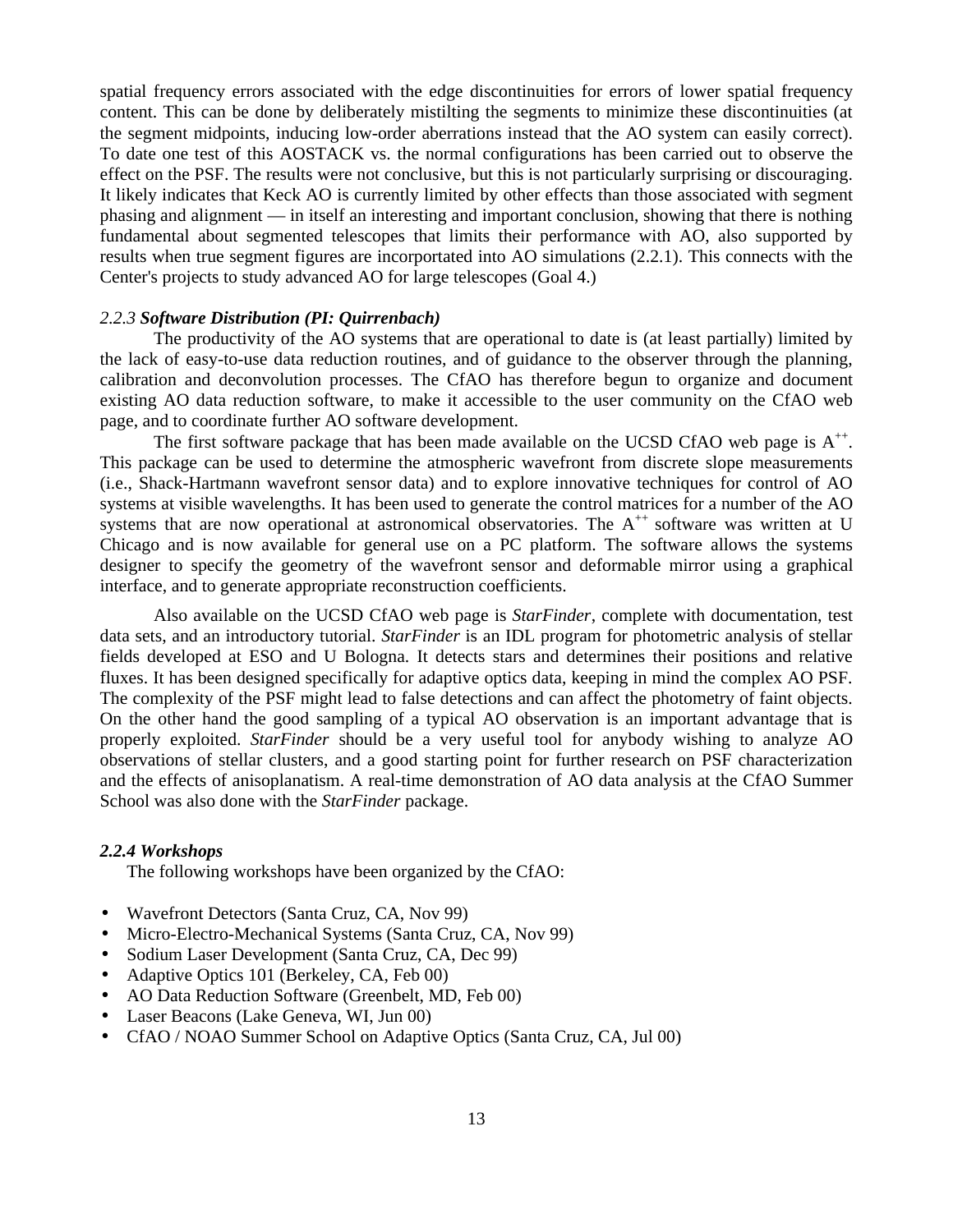Most of these meetings were two-day workshops that brought together specialists in the respective fields from the Center and other US and international institutions. The main purposes of these workshops were: summarizing the current state of the relevant technical areas, discussing the contributions that the CfAO can make over the next few years, and coordinating the work performed at the different CfAO sites and by the partner institutions.

The character of "Adaptive Optics 101" held in Berkeley and of the Summer School was different: here the primary goal was the dissemination of basic knowledge about adaptive optics, the main target audiences being graduate students and postdocs. At the Summer School, which lasted 6 days and was attended by more than 90 participants, 24 lectures of 75 minutes each were delivered by 17 speakers. The program was designed to be a balanced mix of introductory topics, vision science, and astronomical aspects of adaptive optics. The presentations given at the Summer School will be published as a hardcover book by the Astronomical Society of the Pacific.

# **2.3: Goal 3 - Development of Advanced Instruments for Adaptive Optics**

**Faculty:** James Graham\* (UCB), James Larkin\* (UCLA), Claire Max (LLNL), Don Miller\* (IU), Andreas Quirrenbach (UCSD) & Austin Roorda\* (UH)

**Research Scientists:** Bruce Macintosh (LLNL), Fernando Romero (UH), Scott Severson (UCSC)

- **Postdoctoral Researchers:** Paul Kalas (UCB), Jiyuan Liu (IU), Ben Oppenheimer (UCB), Huawei Zhao (IU)
- **Graduate Students:** Matthew Barczys (UCLA), William Donnelly (UH), Chiyu Liu (UH), James Lloyd (UCB), Joseph Rhee (UCLA), Abhiram Vilupuru (UH), Fan Zhou (IU)

**Engineers:** George Brims (UCLA), Xiaofeng Qi (IU), Michael Spencer (UCLA), Jason Weiss (UCLA)

**Collaborators:** Larry Thibos (IU), Arthur Bradley (IU)

\* indicates PI of a Center Project in this Goal.

Adaptive optics provides both new capabilities and also new challenges for scientific instrumentation. In astronomy, the angular resolution can be as much as 20 times higher than without AO, and so the physical sizes of instruments are often an order of magnitude smaller, and the optical and

mechanical quality of components must be higher. Also the field of view is limited by isoplanatic effects and there is a strong variation in point spread function with wavelength. In ophthalmology, the ability to resolve individual photoreceptors allows for entirely new techniques in studying the eye. A prime example of this is the potential to optically section photoreceptors in three dimensions. The center has made the development of new instrument capabilities that are matched to advanced AO systems a primary objective.

### **2.3.1 Astronomical Instruments**

#### *2.3.1.1: AO integral field spectrograph* (PI: Larkin)

The UCLA infrared laboratory is currently designing an integral field spectrograph for the Keck AO system. The goal of the current instrument design is to produce spectral data cubes with near diffraction limited spatial resolution. The concept uses a cryogenic lenslet array to obtain infrared spectra at over 1000 locations simultaneously (Figure 8.) Most traditional techniques for non-AO instruments are difficult to scale to AO resolutions and several



Figure 8 - This AO image of the AGN and surrounding region of Mrk 231 (from CFHT) illustrates the concept of an integral field spectrograph. In the Keck instrument, a lenslet will take the light from each grid location and produce a high resolution spectrum.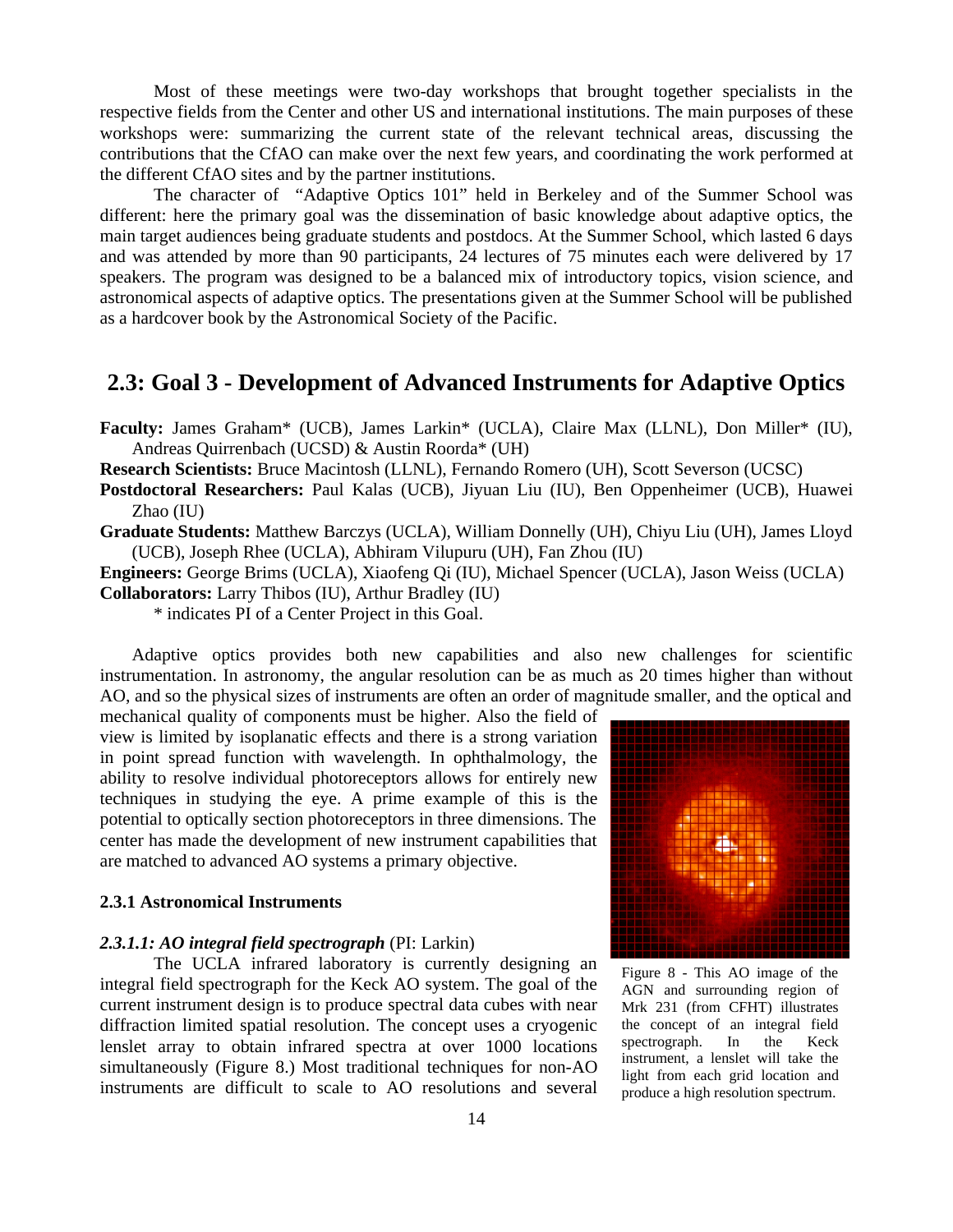methods were investigated. The final instrument will use a lenslet array, virtually identical to the type in wave front sensors, to sample the rectangular field of view. During the first year, a formal concept was developed and a testbed spectrograph was created using an optical CCD and off the shelf optics. The final design was presented to the Keck Observatory as a third generation instrument. The spectrograph was selected as the only new instrument design to be approved at Keck to go forward to preliminary design review. In the  $2<sup>nd</sup>$  year, future concepts like the use of fiber optic bundles will be investigated, and the Keck instrument will be developed through to a critical design review.

### *2.3.1.2 AO Coronagraphs:* (PI: Graham, Dekaney)

One of the principle advantages of diffraction-limited imaging is that it increases image contrast, so that a faint object can be detected close to a source that under conditions of normal imaging would swamp it. Coronagraphy coupled with AO is a way to achieve even better dynamic range. The IRCAL team has been designing coronagraphic masks for use at Lick. In the upcoming year they will fabricate and install masks within IRCAL and they have extended their modeling to the potential use of the Air Force AEOS facility. The capability to simulate AO performance (Goal 2) allows coronagraphs to be carefully optimized for best contrast.

#### *2.3.1.3 Compact AO spectrographs* (PI: Graham)

There are significant scientific rewards if AO can be combined with spectroscopy. An efficient way to implement spectroscopy is with a grism (hybrid prism/grating). Most grism materials, however, have low refractive indices (n~1.5) which makes it difficult to create high dispersion instruments. Moreover, classical fabrication techniques limit the groove density to >30 grooves/mm limiting the order of interference, making a cross-dispersed instrument with wide spectral coverage impractical. Within the IRCAL camera developed at UC Berkeley and operated with the Lick AO system new silicon grisms were tested during the first year. Created at LLNL by a team led by Jian Ge (now at Penn State), these silicon grisms have a high index of refraction (3.4 at  $2.2 \mu$ m) and are micro-fabricated with a very coarse ruling. The first grisms have some problems with ghosting and surface imperfections but allowed the camera to become a spectrograph with a resolution of 5500 and complete K-band coverage (Figure 9), compared to ~500 for a conventional calcium fluoride



Figure 9 - Cross-dispersed Si Echelle orders from a 46 degree wedge angle, 15.2 grooves/mm grism. With a conventional CaF2 grism used for cross-dispersion, the arrangement provides complete coverage of the K-band at R~5500.

grism in the same camera, or  $\sim$ 150 for a CaF grism in a non-AO camera. Solutions to the initial problems are in hand and during year 2, new grisms will be tested as well as anti-reflection coatings.

### *2.3.1.3: AO user instruments*:

As one of the main AO instruments available to center scientists, IRCAL's operation and optimization are crucial for many scientific efforts. During the first year significant work has gone into improving its interface both to the AO system and to users. Of particular importance is the reduction of non-common path aberrations that the AO system cannot sense. During the next year, an additional communications between IRCAL and the AO system will automate the phase diversity algorithm which is used to compute the static aberrations that the AO system misses. Significant scientific observations are planned with this system by several center members during the upcoming year.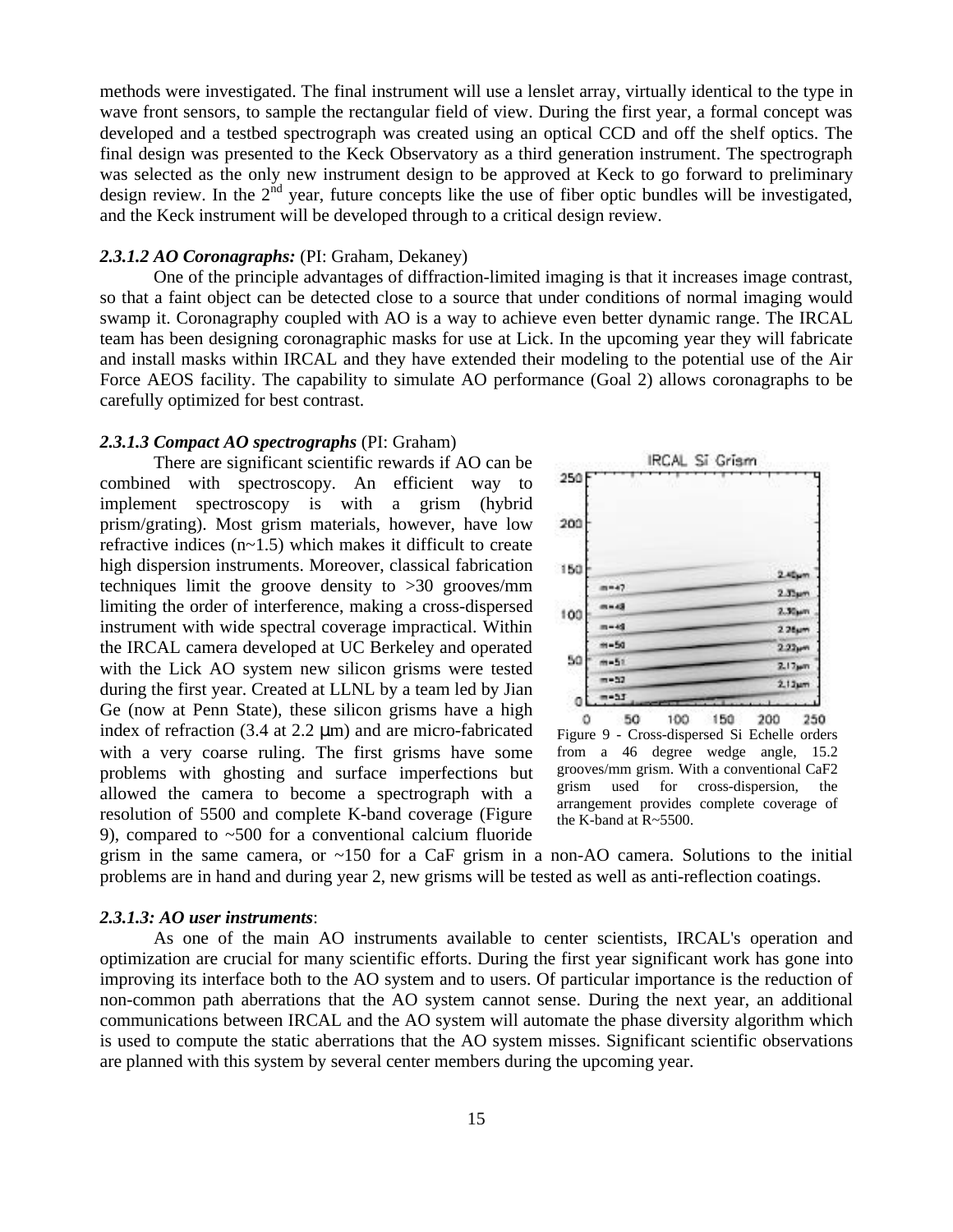#### **2.3.2 Vision Instruments**

Vision science AO now has the ability to study the human retina in its focal plane, i.e. in two dimensions. However, the retina is a complex three-dimensional structure. The next step in vision AO is to develop instruments capable of "optically sectioning" the retina, individually imaging each layer of a living eye. Two approaches are being developed: a coherence-gated retinal camera and a scanning laser ophthalmoscope.

### *2.3.2.1: Coherence-gated retinal camera* (PI: Miller)

Coherence gating provides exceptional axial resolution and optical slicing capability. It is realized with a Michelson interferometer and a low temporal coherence light source. The low coherence limits interference from only a thin layer in the tissue that resides at the same optical distance as the reference mirror. Intensity and phase profiles of the tissue layer are reconstructed from several recorded interference patterns. High *transverse* resolution will be realized with adaptive optics. Together adaptive optics and coherence gating can provide the three-dimensional resolution necessary for imaging lowcontrast structures buried in the light-scattering retina.



Figure 10. High-resolution coherence-gated retinal camera. The camera's principle components include a low-coherence light source  $($   $\lt$  25 nm) for illuminating the retina, a Hartmann sensor for measuring the eye's ocular aberrations, an optically-addressable LC-SLM for correcting these aberrations, and a high frame rate scientific-grade CCD camera for recording interferograms and intensity images of the illuminated retina.

retinal camera that will be constructed at Indiana University. As this methodology has not to our knowledge been applied before to biological tissue, it was necessary to construct a prototype from which the design could be fully tested before introducing adaptive optics. To this end, we purchased the necessary optical and electronic equipment (including a Photometrics Quantix 57 CCD camera) and have begun to construct a prototype system on a 5'x8' optical breadboard. Results will be obtained with an artificial eye consisting of an achromatic doublet and extracted bovine retinal tissue. Preliminary imaging results with this camera are expected in the summer of 2000. The design for the final coherence-gated camera for imaging living human retina is shown in Figure 10.

In Year 2, using the experience gained with the prototype system built in year one, Indiana researchers will re-engineer the camera for collecting retinal images in living eyes. The re-engineering will involve: (1) identifying a low-coherence light source for illuminating the retina, (2) integrating a fast and accurate PZT translator for axial movement of a reference mirror, and (3) control software.

An AO system will be integrated into the camera, The development of the AO system will require: (1) determination of the most appropriate type and configuration of commercial wavefront sensor and corrector, and (2) development of software to process the sensor data and to control the corrector. Specifications for the AO system will rely on the optimization results obtained for the wavefront sensor (University of Rochester) and corrector (Indiana University).

### *2.3.2.2: Scanning Laser Ophthalmoscope* (PI: Roorda)

At Houston a primary goal is to build a scanning laser ophthalmoscope (SLO) as an alternative method of probing the three dimensional structure of photoreceptors. During the first year we have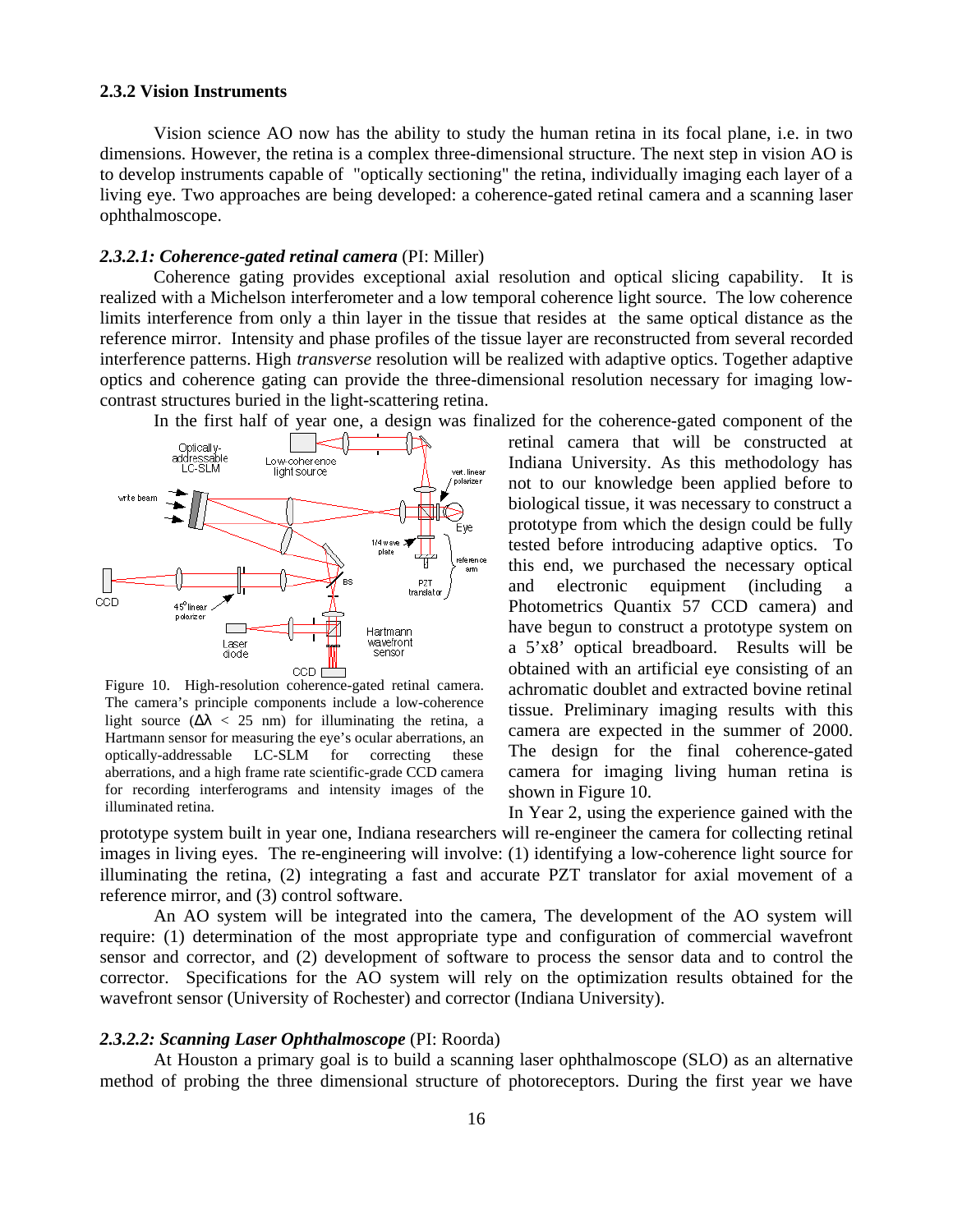created an optical testbed for development of the wavefront sensing and compensation system that will be implemented into the SLO. The design of the SLO was also completed and a parts list has been compiled. Within the first year, the deformable mirror will be fully functional. Much of the SLO will also be assembled, although light detection electronics will still be under development. During the 2<sup>nd</sup> year, the SLO will be integrated with the AO system and they will begin a trial to collect images of the retinas of a group of volunteer subjects. By the end of the  $2<sup>nd</sup>$  year, we hope to create a complete system with wavefront sensing, compensation and operation of the SLO all within a single integrated system with one computer. This is a major step towards an instrument that might be practical for the broader use of ophthalmologists.

Houston plans to obtain the first AO-SLO images of the living human eye in the second grant year and complete imaging studies on the optical slicing capabilities of the system. They also plan to integrate wavefront sensing/compensation and the scanning laser ophthalmoscope into a single system run by one computer.

# **2.4: Goal 4: Advanced Adaptive Optics**

**Principal Scientists/Faculty:** T. Bifano (BU); E. Kibblewhite\*, (U. Chicago); I. McLean\* (UCLA); R. Muller\* (UC Berkeley); J. Nelson\* (UCSC); S. Olivier\* (LLNL); S. Payne\* (LLNL); B. Sadoulet, (UC Berkeley); D. Tytler\* (UCSD)

**Research Scientists:** B. Bauman(LLNL); R. Beach (LLNL); .J. Brase (LLNL); G. Brims (UCLA); C. Carrano (LLNL); W. Cowan (AFRL); R. Dekany (JPL); F. Doula (LLNL); E. Ebbers (LLNL); G. Erbert (LLNL); M. Kartz (LLNL); P. Krulevitch (LLNL); T. Mast (UCSC); J. T. Murray (Lite Cycles); H. Nguyen (LLNL); R. Page (LLNL); S. Payne (LLNL); D. Pennington (LLNL); C. Thompson (LLNL); J. Yu (LLNL)

**Postdoctoral Researchers**: D. Kirkman, (UCSD); D. Lande (LLNL); M. Le Louarn (UCSC); C. Rembe, (UC Berkeley)

**Staff**: R. Sawvel (LLNL); D. Silva (LLNL); G. Skulason (UCLA); L. Zhou (U. Chicago)

**Students**: E. Carr, (UC Davis); H. Choo (UC Berkeley); M. Helmbrecht, (UC Berkeley); A. Puckett, (U. Chicago); M. Wilcox (UCLA) V. Cano (U. Chicago)

#### **2.4.1 Overview**

The goal of the Advanced Adaptive Optics program is to develop a new generation of component technologies for adaptive optics in astronomy and vision science. The program elements include new laser technologies for astronomical laser guide stars, new wavefront control and correction technologies for both astronomy and vision science, and advanced concepts for tomography on giant astronomical telescopes. The most important deliverables will be compact and efficient lasers, MEMS (Micro Electro Mechanical Systems) deformable mirrors of high optical quality, and the design and simulation of tomographic AO systems.

### **2.4.2 Advanced laser technology**

If only natural stars are used to measure the turbulence in the earth's atmosphere, at most only a few percent of the sky is accessible to adaptive optics correction. Laser guide stars are therefore crucial to the broad use of adaptive optics. In particular, lasers tuned to the 589 nm resonance line of atomic sodium are able to create an artificial beacon at altitudes of 95-105 km, thus coming as close as possible to reproducing the light path of starlight.

During the past year the CfAO pursued two general paths toward the development of advanced sodium laser guide stars based on diode-pumped solid-state laser technology. First, we are developing pulsed sum-frequency lasers using existing prototype laser heads as well as a new head. This technology should be deployed at a telescope within one to two years. For the longer term, we are studying new approaches to high-power CW sum-frequency lasers.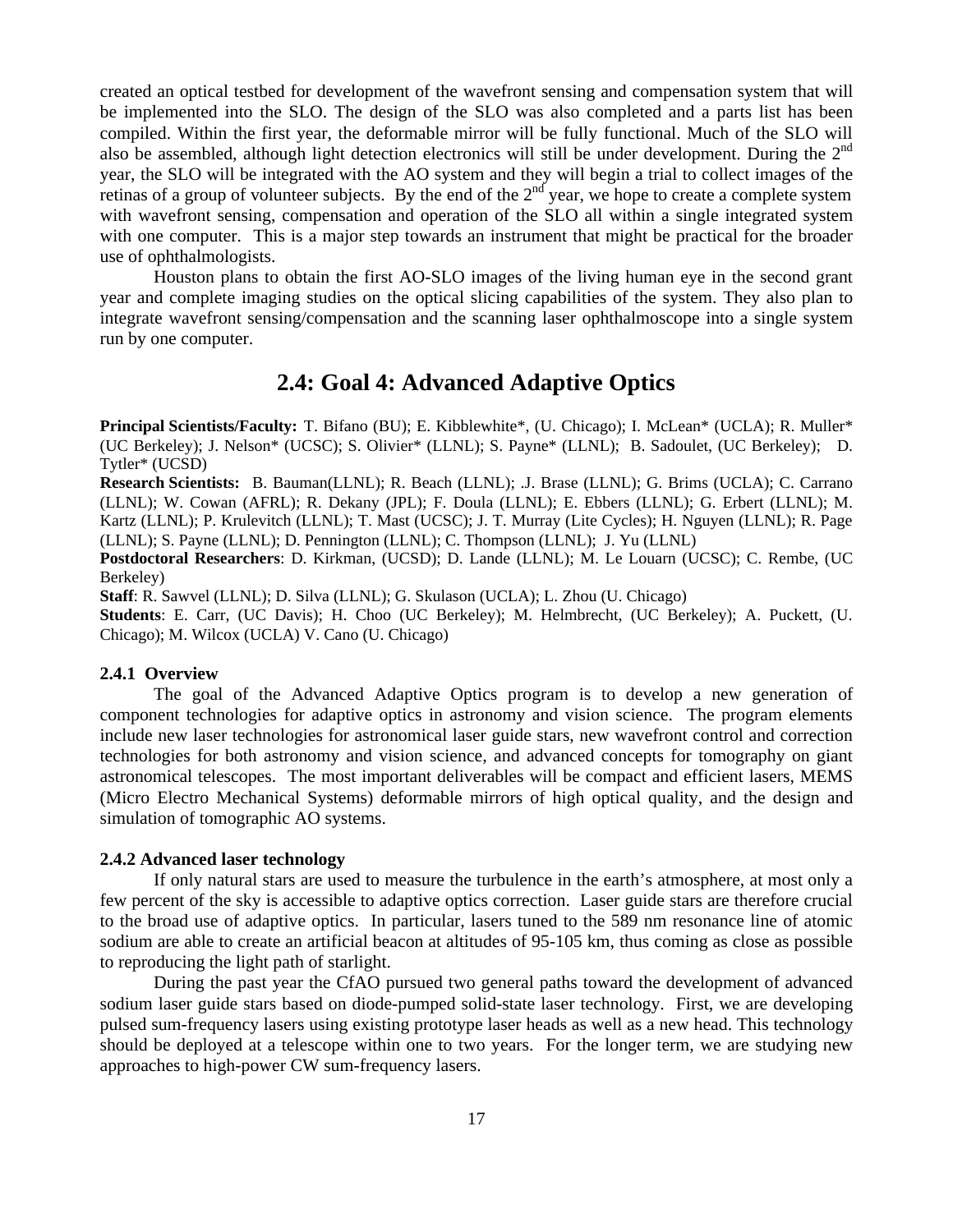### *2.4.2.1 Pulsed sum-frequency laser*: (PI: Kibblewhite).

Pulsed sum-frequency lasers have potential advantages in the efficient use of laser power. This year we improved our existing prototype laser by rebuilding its cooling system and optimizing the thermal lensing in the laser slab. We designed and are implementing a new sum-frequency conversion module based on three in-line LBO crystals. To develop a robust second-generation laser design, we have joined in a consortium with the Gemini Observatory, the NSF, and the Lite Cycles Corporation to build three new gain modules. Once these second-generation gain modules are ready, our advanced sum-frequency conversion module will be used for the new laser. The advanced laser is expected to deliver up to 20 watts of 589 nm light. In Year 2, the second-generation laser system will be assembled, tested, and optimized in the laboratory. If these initial tests are successful, planning will begin for laser installation at an observatory site to be selected, and installation will commence.

#### *2.4.2.2 CW sum-frequency laser*: (PI: Payne)

 Continuous-wave (CW) lasers have potential advantages in robustness, and in their ability to be transmitted through optical fibers. This year we performed a design study to compare new approaches for robust, high-power solid-state lasers capable of operating for long time periods in a remote observatory environment. We identified three promising design approaches based on sum-frequency mixing: 1) A master oscillator-power amplifier design in which the two wavelengths are amplified before being mixed in new nonlinear materials; 2) A dual-frequency resonator with intra-cavity frequency mixing in the traditional LBO crystal; and 3) Approaches based on fiber laser oscillators and amplifiers, with the sum-frequency mixing as in 1) above.

Improvements in the area of high power, high-brightness semiconductor pump lasers and the development of cladding-pumping have allowed fiber-laser technology to expand to high power applications. The greatest commercial infrastructure is in CW fiber lasers. In the coming year we will test two technologies key to the CW fiber-laser approach: a) Utilization of PPLN or PPLT (periodically poled lithium niobate and tantalate) sum-frequency crystals at high laser powers (e.g. 10 watts) using anamorphic beam shaping to reduce the light intensity inside the material; and b) testing of a new sumfrequency concept which utilizes an Er doped fiber laser at 1583 nm and a 938 nm silica fiber laser. We will first test the 938 nm silica fiber laser, a relatively unexplored concept. If the PPLN/PPLT tests are successful, we will establish an industrial partnership to commercialize these crystals for high-power applications.



Figure 11: Block diagram of the fiber laser system. Laser is based on sum-frequency generation (SFG) of two fiber lasers in a periodically poled material. Distributed feedback (DFB) fiber lasers provide the two input laser signals. A Nd:doped fiber amplifier (NDFA) amplifies the 938 nm wavelength, while an Er:doped fiber amplifier (EDFA) amplifies 1583 nm light. Phase modulation (PM) suppresses Brillouin scattering in the fibers.

### **2.4.3 Advanced Technologies for Wavefront Control and Correction**

Compact, reliable, and low-cost wavefront control and correction technologies will be needed for visible-light adaptive optics at large astronomical telescopes, as well as for high-order correction of aberrations in the human eye. The CfAO is spearheading adaptive optics applications of silicon Micro Electro Mechanical Systems deformable mirrors (MEMS DMs) and liquid crystal spatial light modulators for wavefront correction, and of next-generation infrared detectors for wavefront measurement. In addition to developing and optimizing these components for adaptive optics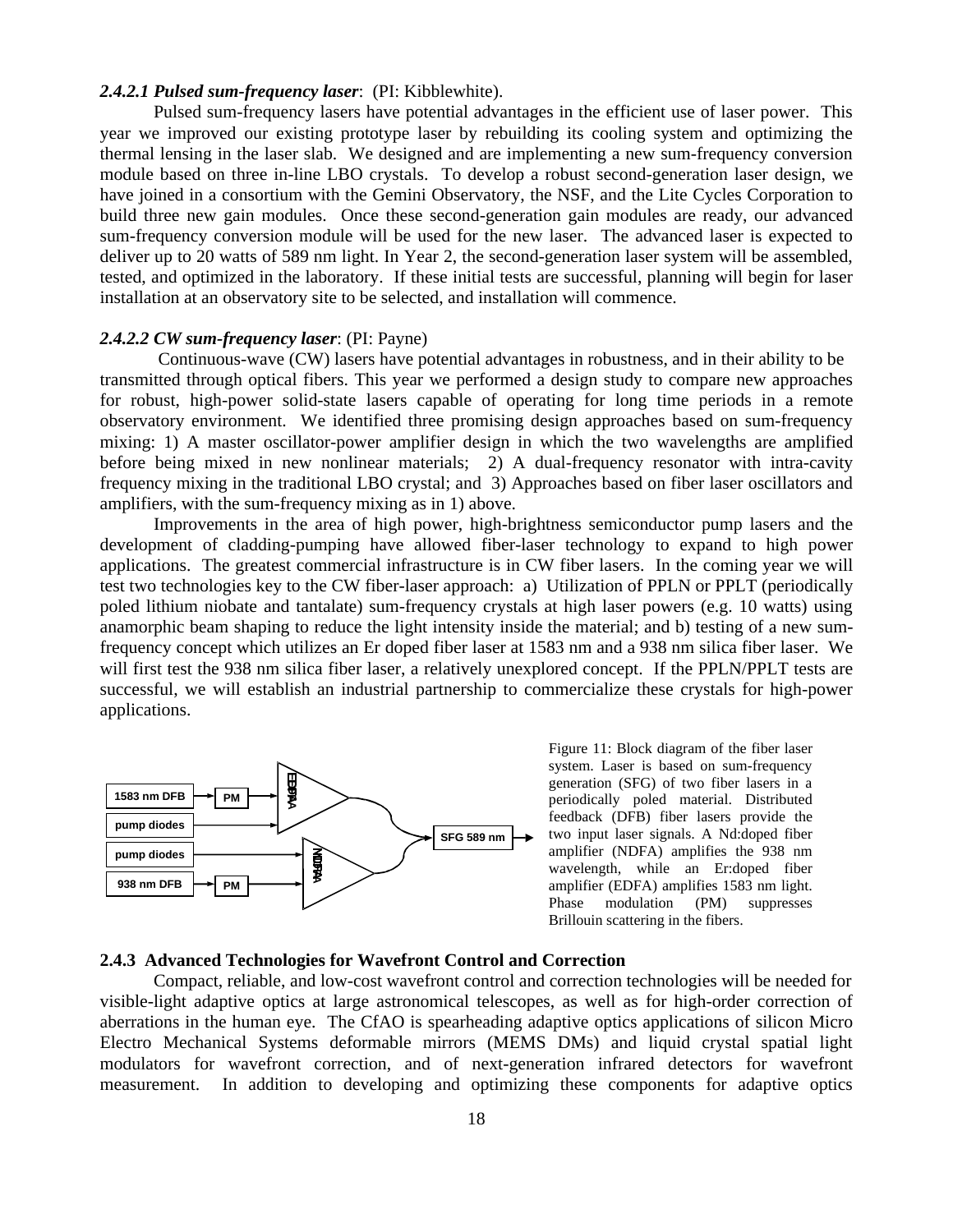applications, the CfAO is developing a laboratory test-bed to be used for systems integration and demonstration of these technologies in a closed-loop adaptive optics system.

# *2.4.3.1 MEMS Deformable Mirrors*: (PI: Olivier, Sadoulet, Muller)

The first activity for this project was a CfAO MEMS development kickoff workshop at UCSC, at which a MEMS development plan was drafted. The aims of this plan include larger numbers of actuators and higher optical quality, and the implementation involves a consortium of eight institutions (see section 4.2 for more discussion of the relationships between the institutions.)

The plan includes three important risk reduction features: 1) Parallel development paths based on device designs from Boston University (BU) and the Air Force Research Laboratory (AFRL), which were already into development before the advent of the CFAO. 2) Utilization of the most established publicly available surface micro-machining fabrication processes for optical quality devices at Cronos Integrated Microsystems (CIM) and Sandia National Laboratory (SNL). 3) Packaging and drive electronics provided by Lucent Technologies based on their extensive investment in these areas, and by Boston Micromachines Corporation (BMC), a company working with Boston University. MEMS devices with 144 and 252 active elements are currently in the fabrication and testing stages.

The CfAO MEMS development plan is heavily leveraged from pre-existing programs at participating CfAO partner and collaborator institutions. The primary role of the CfAO has been to coordinate and focus these activities on specific technical goals relevant to the CfAO. In addition, a new effort at the Berkeley Sensor and Actuator Center (BSAC) was begun within the CfAO, which takes advantage of extensive BSAC expertise in design, fabrication, and testing of optical MEMS. This activity has developed designs with higher-stroke actuators ( $> 4 \mu$ m) using bimorph flexures, and has investigated two new techniques for transferring mirror segments to the actuators. The BSAC effort represents a third parallel development path emphasizing new techniques that could enable high-stroke devices with many actuators.

In Year 2, new MEMS devices will be fabricated and tested incorporating more degrees of freedom, higher optical quality, and improved high-stroke actuator designs. Processes will be developed for deposition of high-reflectivity coatings on existing MEMS devices. Methods will be investigated for dealing with the large number of interconnects needed for next-generation MEMS DM arrays, and for mirror/actuator assembly in large mirror arrays.

#### *2.4.3.2 Laboratory test-bed and advanced AO technology demonstration*: (PI: Olivier)

A laboratory test-bed was assembled, with an initial wavefront corrector based upon a compact liquid crystal spatial light modulator from Hamamatsu. This device is optically addressed, and is utilized with a 2000 subaperture Shack-Hartmann wavefront sensor. An efficient Fourier Transformbased wavefront control algorithm was implemented and successfully demonstrated. In Year 2, as new MEMS deformable mirror devices become available, one or more of these will be integrated into the laboratory test-bed, and demonstrated in closed-loop adaptive optics control. A second-generation wavefront sensor and an advanced real-time computer will be designed.

### *2.4.3.3 Next-generation infrared detectors for wavefront sensing*: (PI: McLean)

A new family of high-speed, low-noise near-infrared detectors is being developed by Rockwell. On behalf of the CfAO, the UCLA group is working with Rockwell to resolve issues of importance to astronomical adaptive optics and to test the new devices. A test station was built at UCLA for this purpose, and multiple discussions were held with Rockwell to clarify the needs of the astronomical adaptive optics community. In year 2, the test dewar will be completed at UCLA, higher-speed electronics will be implemented for the test station, and initial Rockwell arrays will be tested for suitability as infrared wavefront sensors for astronomical adaptive optics.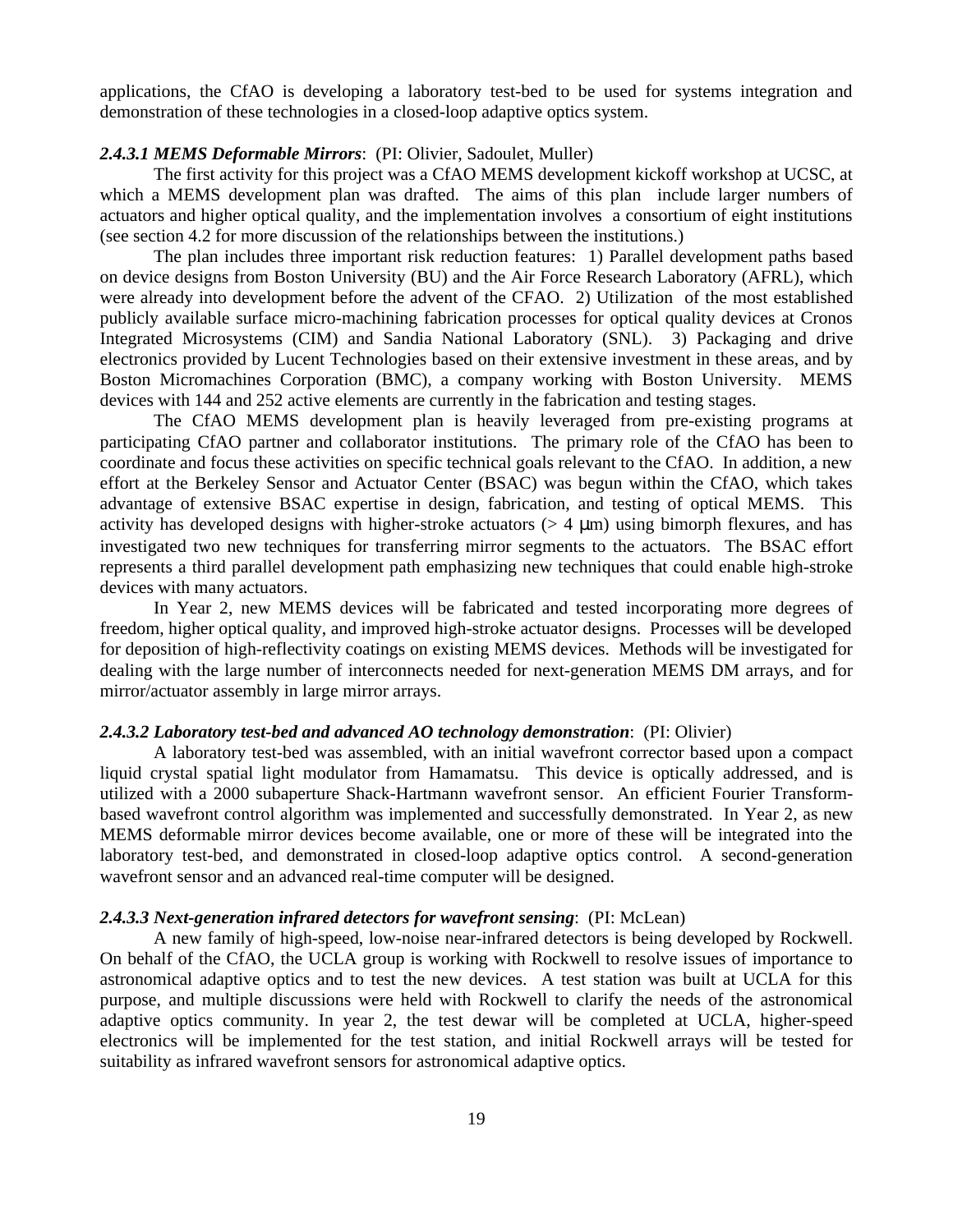#### **2.4.4 Advanced Concepts for AO Tomography on Giant Telescopes** (PI: Nelson, Tytler)

Atmospheric tomography is the process of making a three-dimensional map of the atmospheric turbulence using parallax over the baseline of the telescope. Our goal is to develop tomographic techniques of measuring atmospheric turbulence and its effect on starlight. If successful, these can be used together with multi-conjugate adaptive optics to dramatically increase the field of view of adaptive optics corrections. This will be of particular interest for the next generation of 30 to 50 m telescopes, since if operated with laser guide stars they will require the use of multiple laser beacons to reduce the so-called "cone effect" (a result of the fact that a single laser beacon generates photons that pass through a cone-shaped region of the atmosphere, rather than the cylindrical region sampled by natural starlight). These multiple beacons can be used as well to create a tomographic image of atmospheric turbulence.

In this first year we came up to speed on current research concerning atmospheric tomography, and consulted extensively with our partners B. Ellerbroek and F. Rigaut at the Gemini Observatory. We coordinated the work planned at UCSC and UCSD with ongoing research on multiconjugate adaptive optics at Gemini and other observatories, and successfully recruited two new post-doctoral fellows who are experts on tomography.

In year 2, we will investigate tomographic methods for removing the cone effect using multiple laser guide stars. Key issues are the required number, locations, and brightness of laser spots, as well as techniques for determining tip-tilt for the laser beacons. We will investigate optimum laser launch configurations and pulse formats. Our tools will be both analytic analysis and computer simulation, in collaboration with the LLNL AO simulation software (Goal 2.) We will benchmark our computer simulation codes at UCSC and UCSD with those of our partners at the Gemini Observatory, to increase our confidence in the results. We will design experiments to test crucial aspects of tomography using existing telescopes with CfAO AO systems.



**Without tomography With tomography**

Figure 12. Schematic showing principle of atmospheric tomography using multiple guide stars. Turbulence at moderate altitudes (10-20 km) is only partially sensed with a single guide star (left). Using multiple beacons (right), the turbulence in the shaded area is completely sensed and its altitude can be recovered from tomographic comparison of the measurements on different beacons.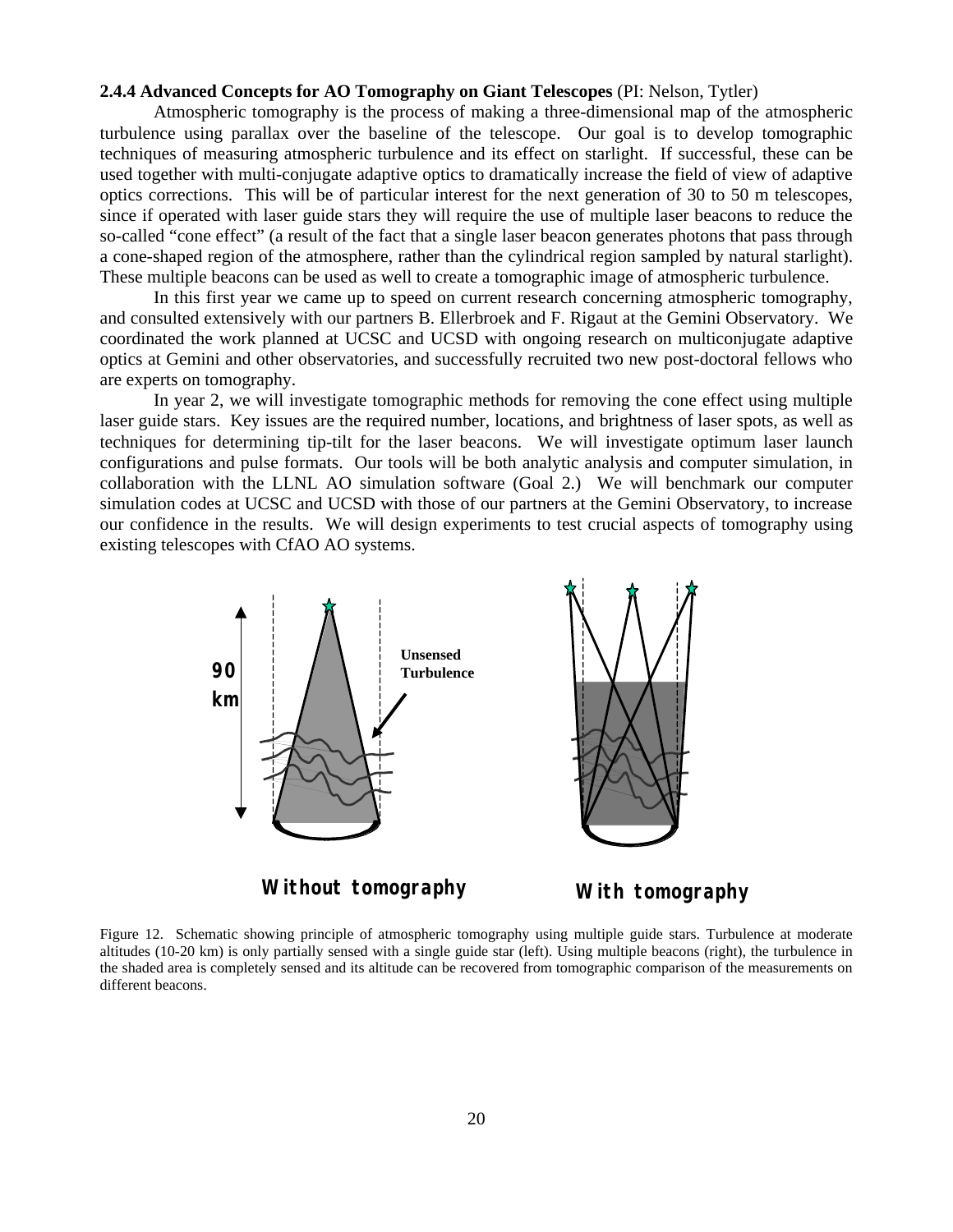# **3: Education and Outreach**

The goal of the CfAO's education and outreach program is to promote interest in science, through enriching both formal and informal science education at all levels. Specifically we are targeting underrepresented groups and minorities. Accordingly, the Center for Adaptive Optics has established a suite of programs spanning the educational continuum. This has been accomplished by forming strategic partnerships and building upon successful programs at our host institutions. Additional partners include museums, planetaria, other STC's, national laboratories, and public school systems. Based on our collaborators existing infrastructure, the Center has provided substantial financial  $\left(\sim 15\% \right)$  total budget) and institutional resources to leverage these programs to higher levels of efficacy. Most importantly the CfAO provides intellectual resources (5% of each center member's time.) toward education and outreach activities, which naturally integrates center science and center scientists' excitement into our programs. A description of our activities follows.

**3.1 K-12 Student Centered**: The CfAO's precollege student-centered programs are aimed at preparing participants for college and stimulating them to take an interest in science math engineering and technology (SMET). A hands-on approach is emphasized and where possible astronomy and vision science examples are used to capture the attention and imagination of the participants. The demographic distribution of our programs reflects the geographical diversity of the Center being targeted at inner city African Americans in Chicago, Latinos in the California coastal regions, and native Hawaiians. While some programs focus specifically on astronomy and others more generally on math and science skills, the common thread that links them is the involvement of our Center scientists.

*3.1.1 The Kids Around the University* The Kids Around the University (KATU) program at UCSC provides many local elementary students and parents, their first exposure to a college campus and the potential of a university education. Carefully constructed afternoon visits to campus laboratories are reinforced by a classroom curriculum. Pre and Post visit evaluations demonstrate an increased awareness by participants, of educational options and the steps necessary to prepare for college admission. This is an excellent example of how CfAO has leveraged an existing program. The Educational Partnership Center (EPC) handles all programmatic details: logistics, curriculum, recruitment, etc. and the CfAO provides role models and instructors – real life Center researchers.

*3.1.2 CfAO Yerkes Space Explorers* At Yerkes Observatory in southeast Wisconsin, Professor Kyle Cudworth is utilizing the observatory laboratories, staff, and telescopes to nurture middle school student interest in science. The Yerkes Space Explorers program provides opportunities to observe celestial objects, interact with professional astronomers, and most of all question, explore, and discover the field of astronomy in a non-competitive environment. The program places a particular emphasis on the female participants, whose interest in science often wanes at this age. This year two groups numbering 15 & 20 (30% & 15% female) attended. The Yerkes Space Explorer laboratories will be presented at the National Science Teachers (NSTA) meeting in Milwaukee this fall and will include those projects that utilize astronomical data collected at Yerkes (e.g., distance to stars, proper motion measurements) along with practical teaching tips for the classroom setting. This program was inspired by the highly successful, more intensive Chicago Space Explorers program described in 3.1.6 below.

*3.1.3 Early Academic Outreach Program (EAOP)* This effort focuses on the minority population (largely Hispanic) in the California coastal region. It targets lower income middle and high school students, helping them towards gaining college eligibility via Saturday teaching sessions. It also seeks to develop a cadre of student role models from this target group via Summer Youth Leadership Conferences (SYLC). To date the Saturday Colleges have focused exclusively on skills in English and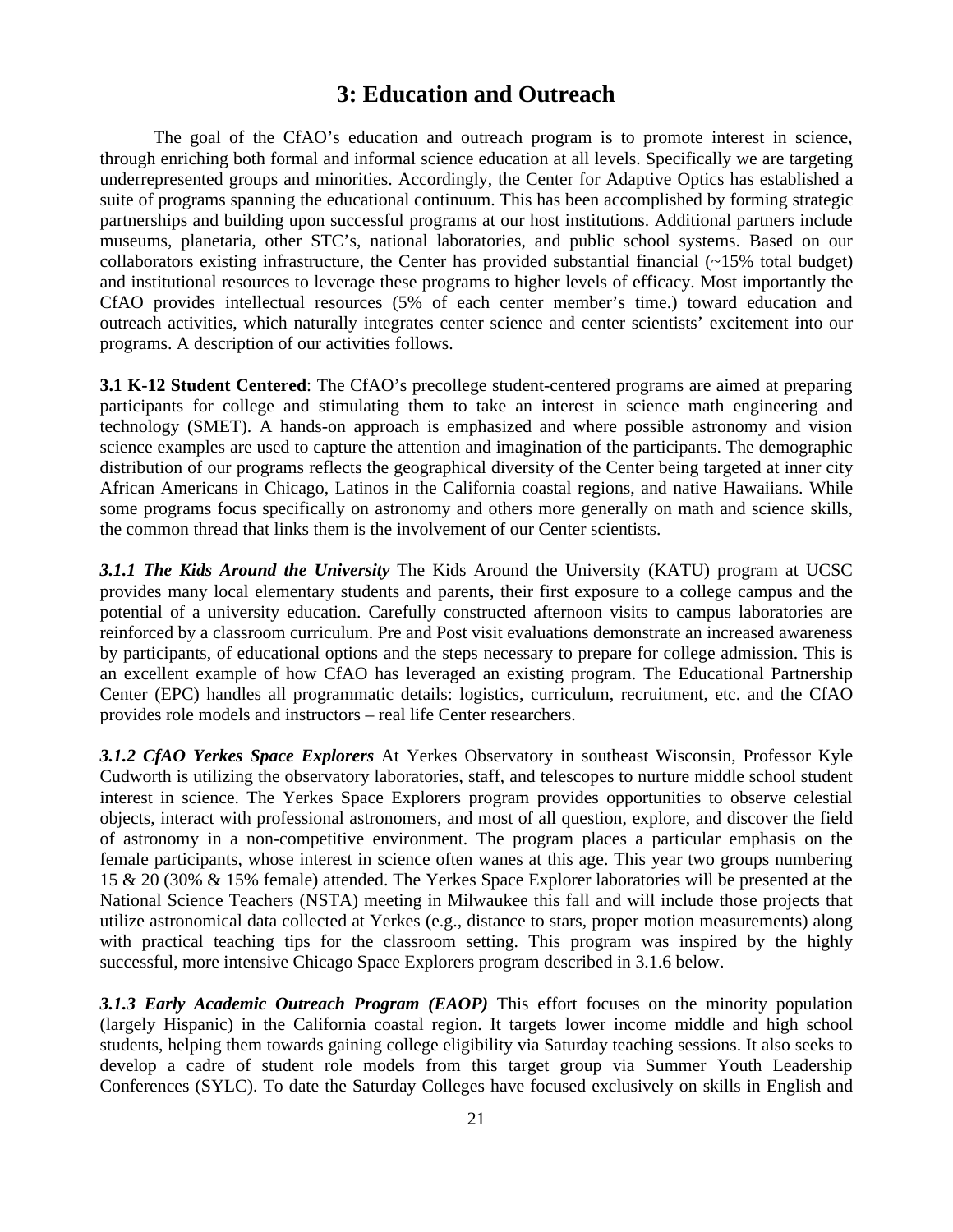Math. The CfAO in partnership with EAOP is developing a new "Saturday Math and Science Academy" which for the first time will add a science emphasis to the existing model. The SYLC is a four-day, summer, residential, experience at Santa Cruz intended to cultivate academic leadership at the high school level. Participants attend workshops and take college level courses aimed at developing critical thinking and articulation skills. The workshops provide career planning and preparation for college and financial aid applications. The academic programs provide up to 5 high school course credits. Six leadership groups of eighty students will cycle through the SYLC this summer partaking in an assortment of college preparatory activities including an astronomy short course being organized by CfAO scientist R. Guhathakurta with seven other CfAO members. In addition to these academic preparation programs, the Center is playing a significant role in three long-term immersion programs that emphasize math and science.

*3.1.4 COSMOS* (144 attendees, 40% underrepresented minorities, 58% female, 41% full scholarship) At Santa Cruz, the California State Summer School in Math and Science (COSMOS) program is being offered for the first time. This is a four-week residential experience intended to motivate academically gifted high school students by providing opportunities for in-depth investigations of advanced topics presented by CfAO scientists. COSMOS students are from California and selection is based on their interest, talent, and achievement level in math or science. The program is run by the EPC, and students enroll in a series of two two-week short math and science based courses. CfAO provides the academic "pinning" - instruction via its scientists, financial support of scholarships. The academic director is G. Andreasen, Ph.D., who has a joint EPC/CfAO position. Eighty of the 144 COSMOS students specifically requested an astronomy course, but only 24 could be accommodated. However, all residential summer participants will be exposed to the forefronts of astronomy as six CfAO researchers are presenting four of the plenary Discovery Lectures to the COSMOS students and those from the Upward Bound and LA Basin Initiative programs. In addition, several CfAO researchers (S. Faber, R. Guhathakurta, D. Koo, & I. de Pater) are meeting with small groups of 4-8 COSMOS students for tours of the Lick Observatory shops and informal conversations. UC Irvine, which is a CfAO node, is the other site for this premier year of the COSMOS program and we plan to repeat as many of the Center Lectures at Irvine as possible this year or next. Finally, we plan to recruit a CfAO scientist to lead an astronomy course next year.

*3.1.5 Upward bound* (36 summer attendees, 84% underrepresented minorities, 51% female) Upward bound is a federally funded program for high school students designed to: 1) develop academic skills 2) help students stay in school and graduate and, 3) increase eligibility for college admission. Focusing on math and science, the UCSC/EPC program has two interrelated components: a four-week summer residential experience and an academic year follow-up. A highlight of the summer experience is the Discovery Lectures being presented by CfAO scientists and the more informal Dessert Talks where students and faculty have a chance to meet each other. Center plans include strengthening the role of CfAO researchers in the program, for example as mentors for independent research projects, and connecting these students with their peers in other urban environments where the Center has programs (e.g., Oakland and Chicago).

*3.1.6 Chicago Space Explorers* (30 participants, 100% African American, 70% female) The Chicago Space Explorers program is a multi-year commitment that aims to increase interest and abilities in math and science of inner city African American high school students. It is being offered in collaboration with the Center for Astrophysical Research in Antarctica (CARA). The program includes hands-on laboratory activities twice a week at The University of Chicago and Adler Planetarium during the academic year, a 1-week residential summer science institute at Yerkes Observatory, a 3-day winter institute at Yerkes, additional field trips, enrichment activities, and college tours for successful high school juniors (e.g.,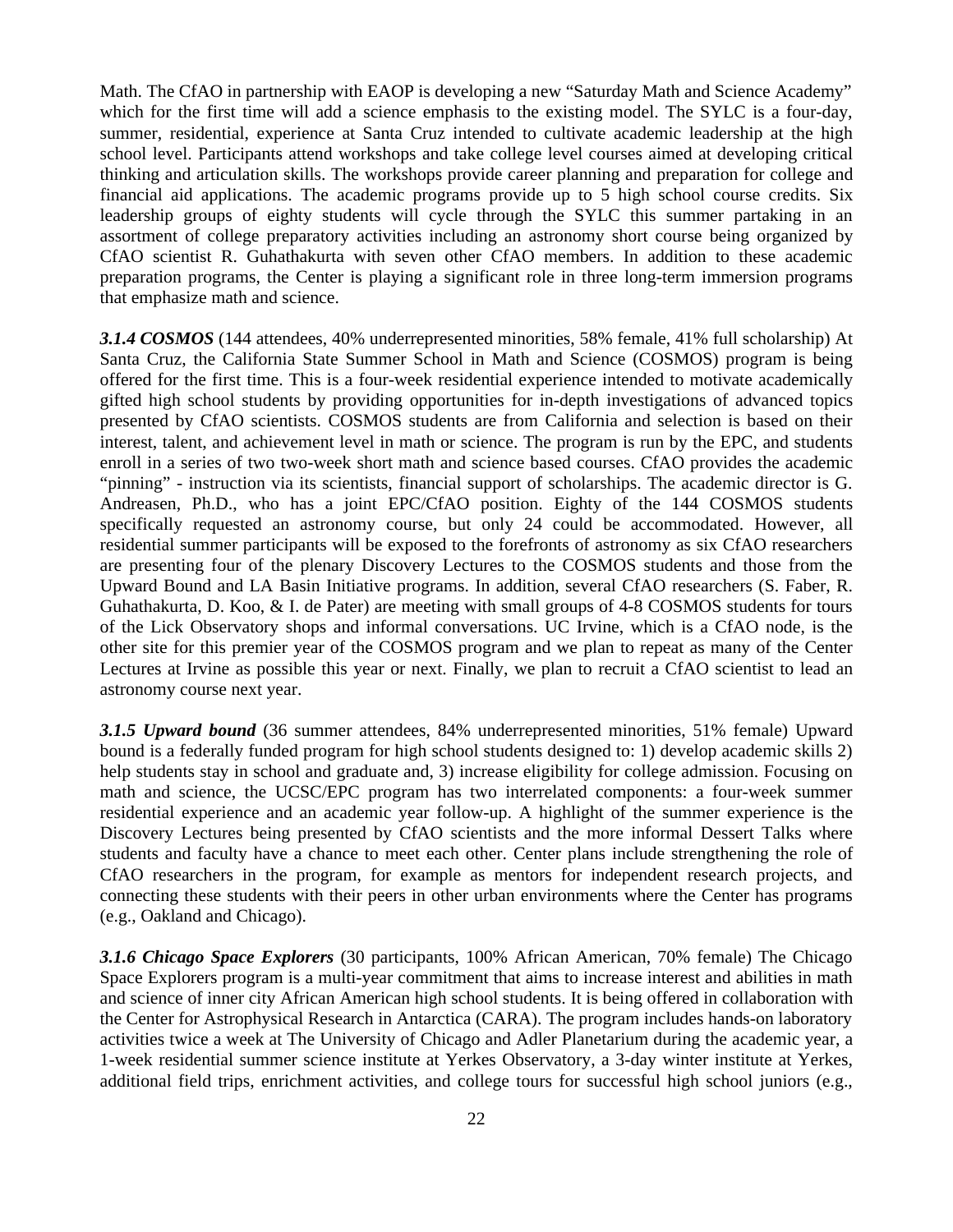spring '99 west coast college tour to UCB, UCLA, UCSC & Caltech nodes). The Space Explorers program is based on the core principals of: (1) using hands-on (laboratory) activities, (2) providing multi-year involvement, (3) conducting residential experiences, and (4) assuring parental involvement (Matyas et. al *Programs for Women and Minorities* pp67-96 AAAS 1991). The Space Explorer Program is unique due to its deep roots in the southside & University of Chicago communities, its long (10year) history, successful track record and the population it reaches. A recent survey found that 90% of past participants are attending college, 54% are SMET majors, and 94% of current Explorers expect to attend college. In contrast only 6 out of 10 students can be expected to graduate from Hyde Park Academy the main school from which where the students are drawn. Instructional staff include Center members R. Kron, K. Cudworth, and R. Landsberg; two graduate students and two Chicago public school teachers. CfAO's collaboration with CARA has allowed center researchers to be meaningfully involved in the lives of thirty inner-city students interested in science and astronomy and has provided researchers with new perspectives which improve their communication and teaching. In the longer term CfAO researchers will become the Space Explorer teachers and mentors and in so doing continue a program that has consistently been heralded as a success particularly due to its long-term commitment to students.

**3.2 K-12 teacher centered:** A number of CfAO programs work directly with K-12 educators. They offer educators the chance to re-discover and get excited about science. These positive experiences are then hopefully amplified by translating them back to the classroom.

*3.2.1 Chabot* (30 teachers) In the San Francisco Bay area the CfAO has partnered with the Chabot Space & Science Center (CSSC), to work with the local K-12 community. Chabot, which is opening its new, \$50 million, state-of-the-art facility this summer, has a long established record of outreach to the Oakland community. The Oakland Unified School District is one of the most diverse in the country: 48% African-American, 16% Asian/Pacific Islander, 17% Hispanic, & 48% low-income. We have codeveloped a middle school teacher workshop, *Optics in Science, Optics in Nature*, that will be presented at Chabot on August 10 & 11 with follow-up during the academic year. Center scientists oversaw the workshop's scientific content and will provide content and enrichment lectures during the workshop. Thirty teachers have been recruited for this year and the plan is to double the number of participants next year. A major goal of the development process and the workshop is to establish an ongoing relationship between Chabot and CfAO scientists, especially from Berkeley and LLNL which will enable other collaborative projects. The CfAO/CSSC partnership provides a rich opportunity to make optimal use of the Center's unique scientific resources (people and content) in the development and dissemination of learning materials. Center scientists B. Sadoulet, M. Issac, & G. Brasi are actively participating in this year's workshop. In the future, Chabot's facilities will enable distance learning with other center nodes, in particular we hope to partner teachers and students from Oakland with cohorts from Chicago.

*3.2.2 Midwest Teacher Programs*: (10 teachers, 50% female) In the Chicago area a powerful coalition of CfAO partners/members including The University of Chicago, Adler Planetarium, Carthage College of Kenosha, Wisconsin, and the Hands-on-Universe program are working together to offer teacher enrichment programs and to develop multi-media optics units that will be disseminated via Hands-on-Universe (HOU). HOU is a mechanism that utilizes image processing software to allow students and educators to analyze real astronomical data and to observe systems remotely. Over 1,000 schools and 30,000 students use HOU worldwide. The CfAO Optics module will supplement existing HOU modules and help students to understand the process of image formation, the limitations imposed on imaging by the physics of light, and ultimately, image degradation by the atmosphere and the use of AO. On June 12-16 CfAO hosted an initial development workshop for ten Wisconsin and Illinois public school teachers of grades 7-12 held at Carthage College and Yerkes Observatory. The workshop outcomes are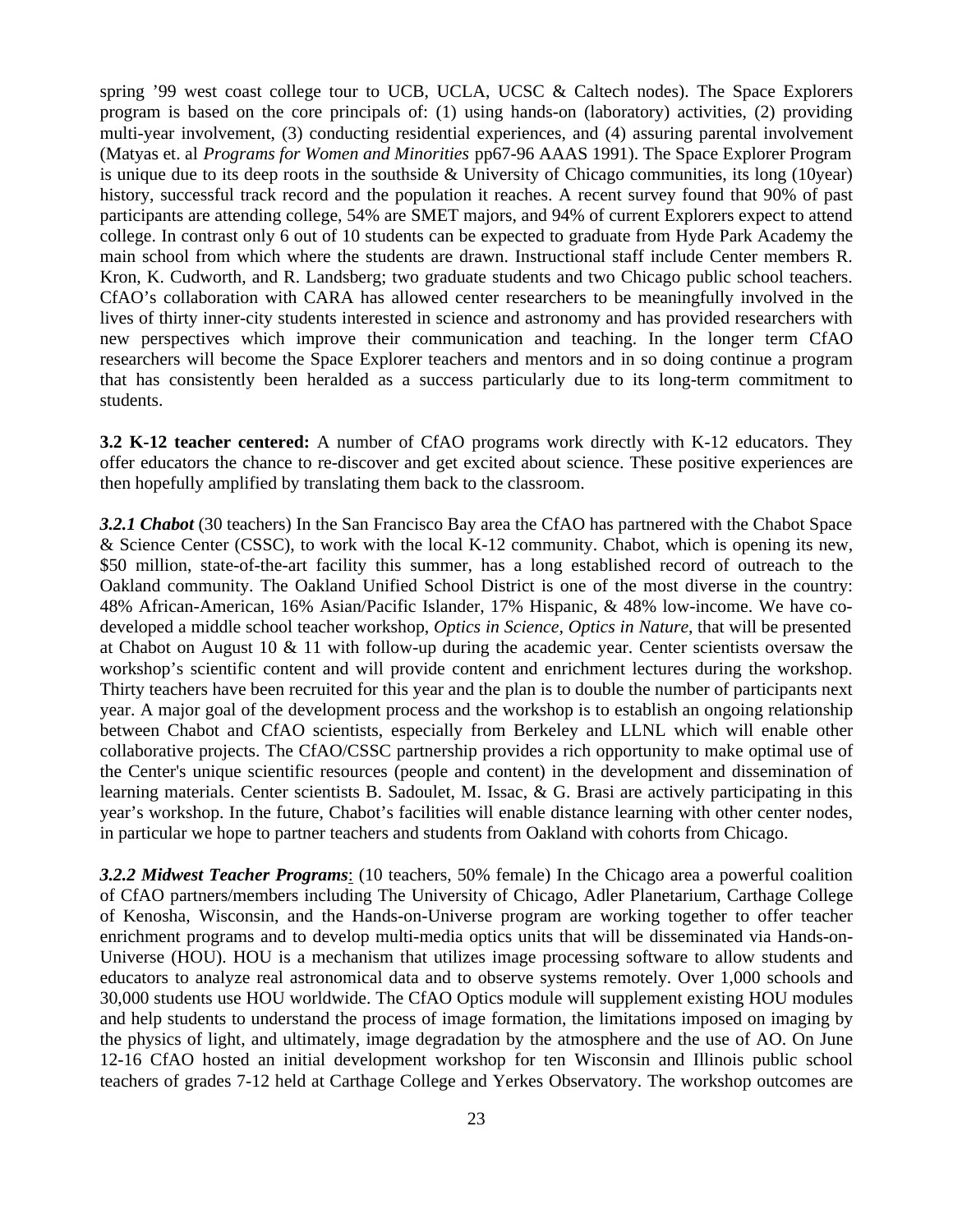currently being integrated into a draft HOU Optics module, which workshop participants will review. The revised draft will then be beta-tested during a follow-up workshop, August 10-13, where the teachers can work through the exercises in real-time. Workshop materials have been compiled and are posted on the Carthage College website at www.carthage.edu/departments/physics/CfAO, and will ultimately be disseminated via the HOU network (Website, CD ROM's, teacher workshops).

*3.2.3 Pre-Service Teacher Enhancement* (30 students, 93% female) Carthage College enrolls a large number of students preparing for careers as primary and secondary school teachers. These students are required to take a *Science Teaching Methods* course, which is traditionally taught by members of the Education Department, with little input from scientists. As part of the Center's outreach activities, the CfAO and the Carthage physics department provided input and support to the course with a three-phase set of activities. The education students were given experience with (a) the setup, operation, and use of telescopes; (b) astronomical images and data available through the Web, including a discussion of the basic physics of several classes of objects; and (c) a planetarium experience, which covered not only the basics of the night sky, but also the impact of light pollution. The students in the course also generated written assignments, which translated the science and laboratory ideas proposed by researchers into actual classroom curriculum aligned with the National Science Standards. These materials then reached hundreds of students in the Kenosha and Racine public schools through student teaching exercises.

### **3.4 Technical Training:** *ALU LIKE*

The CfAO as part of the larger astronomy community has a large investment and a social responsibility in the Hawaiian Islands. While the approximately two dozen observatories located on Mauna Kea and Haleakala are significant employers of technicians in optics and electronics, native Hawaiians are grossly under-represented. To address this situation, the Center has partnered with the highly respected Hawaiian job-training group *ALU LIKE* to develop a program aimed at training Hawaiian optical technicians. The overall goal is to develop a cadre of Native Hawaiian technicians qualified to work at the observatories in Hawaii and a job placement network. The Center has initiated a plan to train Native Hawaiians through paid internships where they will be mentored by CfAO researchers. Currently interns are being placed at the LLNL Adaptive Optics group where Center funds are matched by LLNL. This past year, two Native Hawaiian trainees, Kristian Keahi and Shordon Lopes, spent six months at LLNL. They received training in general technician skills, in AutoCad, and optical design. They assisted with optical and electronics tasks related to the Lick Observatory adaptive optics system, and became an integral part of the adaptive optics observing runs at Mt. Hamilton. They visited three Hawaiian observatories (Keck, Gemini, and Canada-France-Hawaii), where they held discussions with electronics and mechanical engineering staff. Shordon Lopes is now working at the W. M. Keck Observatory on Mauna Kea, and Kristian Keahi is on Kauai at Textron Systems, which will cofund her college tuition. Both trainees have decided, as a result of their experience with CfAO, that they must complete their college education. Recently two more students have begun their internships at LLNL: Edward Akana, II, a student from Honolulu Community College, and Kehau Apana, a high school graduate from Nanakuli High School. This program has great potential for expanding as currently only one CfAO node is being used for internships and many more native Hawaiian candidates can be recruited. However, such an expansion will require additional resources beyond the scope of the center, potentially from the ATE program.

#### **3.5 University Level:**

Center faculty bring the excitement and discovery of their research into undergraduate and graduate courses. For example, Don Miller involved 90 optometry students in a "clinical trial" of wavefront aberrations. This provided the students with first-hand research experience as both patient and physician with one of the few existing Hartmann-Shack wavefront sensors. In addition the CfAO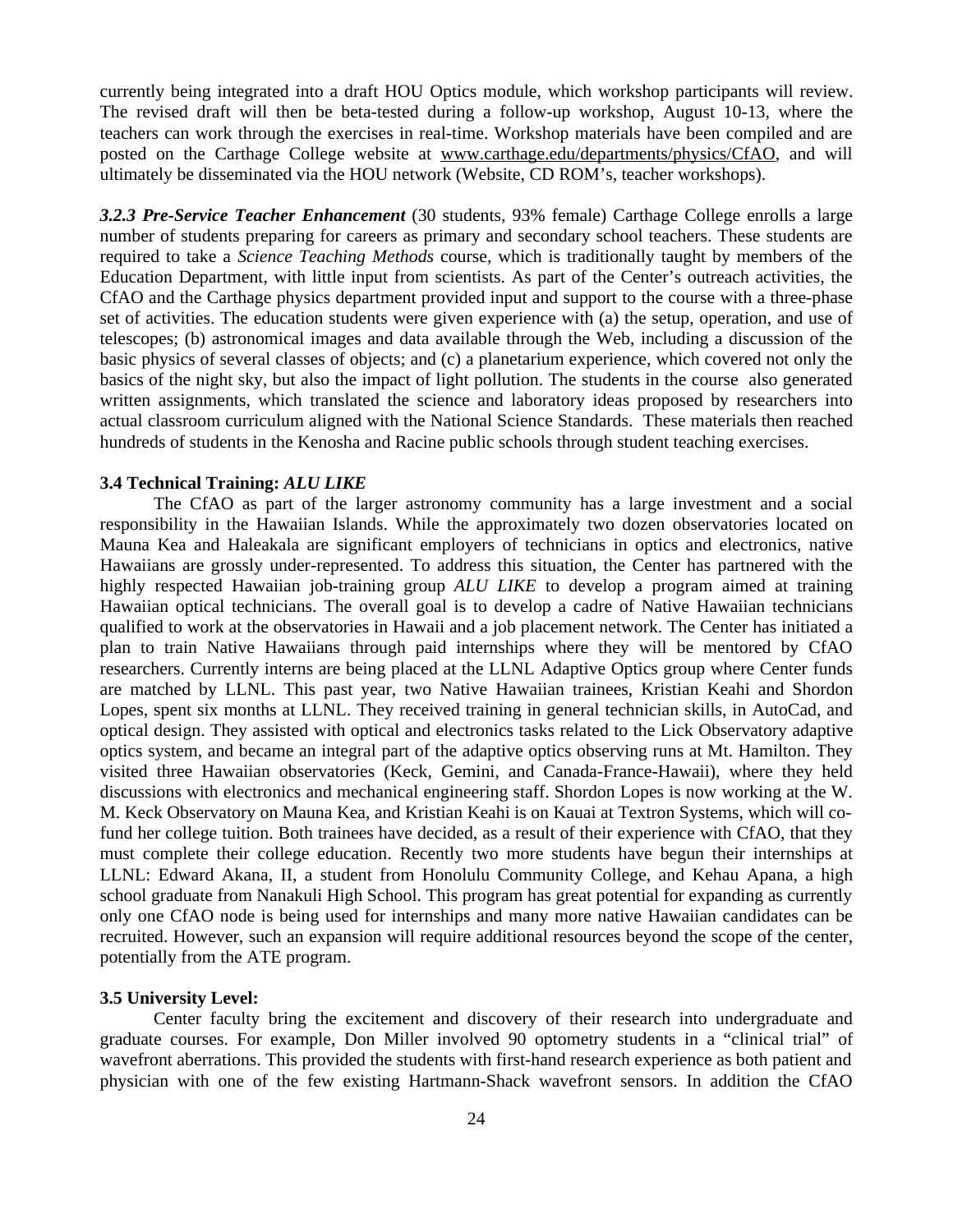affiliation expands research options and connects undergraduate students, graduate students and postdoctoral researchers to a large network of collaborators including senior scientists from other institutions and industry. The Center is also supporting specific efforts to improve undergraduate physics curriculum, to help young researchers better manage their careers, and to bring AO into the undergraduate classroom.

*3.5.1 Undergraduate Physics* Many students in introductory physics courses at college intend to seek careers in medicine and the biological sciences, for example fully two-thirds of the students at the University of Rochester are in these categories. Center scientists at U. Rochester and U.C. San Diego are making physics coursework more relevant to such students by developing laboratories that incorporate vision science and optics relevant to biological sciences (e.g. microscopy). Vision science and biological science capture the interest of these students. The human eye and brain represent a most remarkable imaging system and can be used to illustrate a number of fundamental physical principles. A. Maheshwari, a graduate student in biomedical engineering, and D. Williams developed a lab on image formation based on the ophthalmoscope, a simple optical device for viewing the inside of the eye. At UCSD, A. Quirrenbach has constructed laser tweezers, which use light to trap microscopic dielectric particles such as cells. The tweezers are equipped with a CCD camera that provides a video display for classroom instruction. This state-of-the-art technology can demonstrate a number of physical principles and is regarded by students as relevant to their future careers (e.g., biological samples). The lab exercises will be tested both at Rochester in collaboration with T. Erdogan and at UCSD. Following testing and revision, they will be made available to undergraduate physics teachers by placing them on the Web and publishing them in journals such as Physics Today and/or Optics and Photonics News.

*3.5.2: Career Management Series* The Career Management Series (CMS) is designed to help young researchers with guidance and information regarding career choices based on their individual interests and values. The series offers in-depth information regarding academic and private sector job searches and provides communication training useful to both sectors. The workshop, *Developing Scientific Leadership*, was presented March 15-17 in collaboration with the Center for Particle Astrophysics (CfPA). It offered science postdocs a framework for identifying effective management and leadership perspectives and engaged them in an intensive set of communication skill building exercises, explored the ethical relationship between science and society, and provided a forum for self-exploration of personal values and principles. The workshop was attended by 25 postdoctoral researchers representing the fields of physics, astronomy, astrophysics, ecology and biotechnology. Senior members of the scientific community participated in the development and presentation of the materials, and acted as mentors/participants throughout the three-day gathering. Participants' responses to an exit questionnaire were uniformly enthusiastic in their evaluation of the workshop. The CfAO plans to host another workshop in the winter of 2001, probably centered on Non Academic Careers, with the plan of transporting it one or two other CfAO sites.

*3.5.3 Chautauqua* This summer the CfAO organized a Chautauqua short course titled, *The Sharper Image: Adaptive Optics in Astronomy & Vision Science*. A Chautauqua course is aimed at participants who are experts in classroom instruction and is an excellent vehicle to directly integrate Center research into undergraduate curricula - an expressed goal of the NSF sponsored Chautauqua program. *The Sharper Image* was held at Yerkes Observatory June 20-23. The ten participants were given a solid background in the theory and practice of adaptive optics and its applications in the fields of astrophysics and vision science, for example the use of AO imaging to identify the distribution of individual color photoreceptors in a living human eye. Associated labs provided opportunities to experiment with AO systems and Image Processing (e.g., determining the diffraction limit of one's eye). An additional outcome of this short course was the development of a number of laboratory/demonstrations related to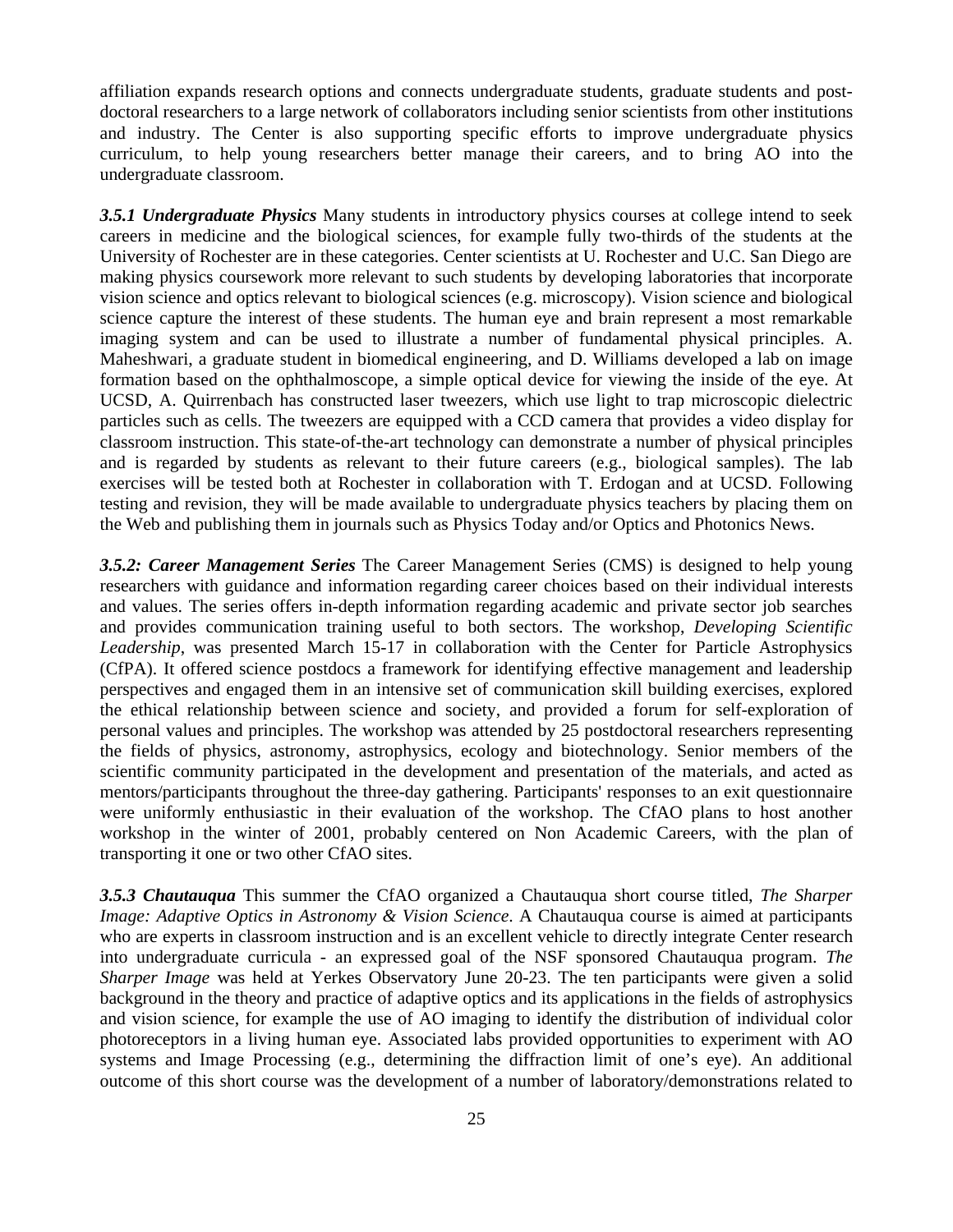adaptive optics, which will have broader applications. For example "Lucky Shot" which combines a small telescope a video camera and a frame grabber to dramatically illustrate the importance and need for AO.

### **3.6 General Public/Life Long Learners**:

Astronomy, vision science, and the dramatic visual images that have resulted from the use of adaptive optics are the source of considerable public interest. The center reaches this audience through lectures and observatory visits, electronic media, print media (e.g., January cover story of Physics Today) and our collaborations with museums and planetaria. The CfAO web site is still in a formative stage, but will become another resource for promulgating information as it will contain images of our research and resources for students and educators. CfAO has cultivated partnerships with Adler Planetarium in Chicago, Chabot Space & Science Center in Oakland, the Exploratorium in San Francisco and the Hayden Planetarium in New York. While we are collaborating with Adler and Chabot on our precollege programs, more importantly all four institutions have expressed interest in creating exhibits based on Center research. Adler is currently developing an exhibit for the Milky Way gallery based on A. Ghez's discovery of a black hole in our galaxy. Other potential projects include developing a simple AO demonstration with the Exploratorium, which specializes in hands on exhibits and perception, and providing images and content for new multi-media "cyber-cafés" at Adler, Hayden and Chabot. For example exciting new images of the cones in a human retina or of an astronomical discovery could be rapidly displayed on "electronic bulletin boards", computer generated, high resolution, large format, video displays; and distant groups can be linked to scientific experts via video conferencing and other distance learning technologies (e.g., web-casts). The Center is well poised to contribute content to these major technological investments being made by our partners.

#### **3.7 Looking Towards the Future**:

While the initiatives we have implemented are taking root, our long term goal is to integrate them into a seamless matrix with links between the programs. An educational retreat is planned for the early fall, which will involve *all* the educational stakeholders. The goal is to identify interconnections among current programs and to articulate a clear vision for the Center. It is critical that center scientists help in the formulation of this vision to ensure that they participate in future outreach efforts. Subsequent funding appropriations will take into account project cross linkages and researcher involvement. In addition to this broad goal of unifying and focusing our outreach efforts, we have a number of specific plans for the upcoming year as follows.

In 2001, the center intends to offer a national, summer, REU program that specifically targets women and underrepresented minorities. The goal is to involve 15-30 undergraduate students. The advantages of a centralized CfAO REU approach relative to those available through participating institutions, includes, potential improvements in student recruiting, supervision, evaluation, tracking, and project design. The CfAO internal criteria will give preference to requests that include: the recruitment and involvement of underrepresented groups, meaningful research projects, and plans for student-faculty interaction. The CfAO is also endeavoring to establish research partnerships with Historically Black Colleges and Universities (HBCU) with the aim of encouraging their undergraduates to enter our summer programs and later to return as graduate students. As a first step, through existing contacts, we will target HBCU faculty with the advertisement for the CfAO summer women and minority REU program.

In summary, the CfAO's education and outreach efforts are off to an exciting start. We are providing opportunities to many under-served K-12 students, have created a mechanism that ensures the active participation of Center scientists, and have established multiple dissemination mechanisms for our outreach and our science (e.g., NSTA, HOU, Adler & Chabot).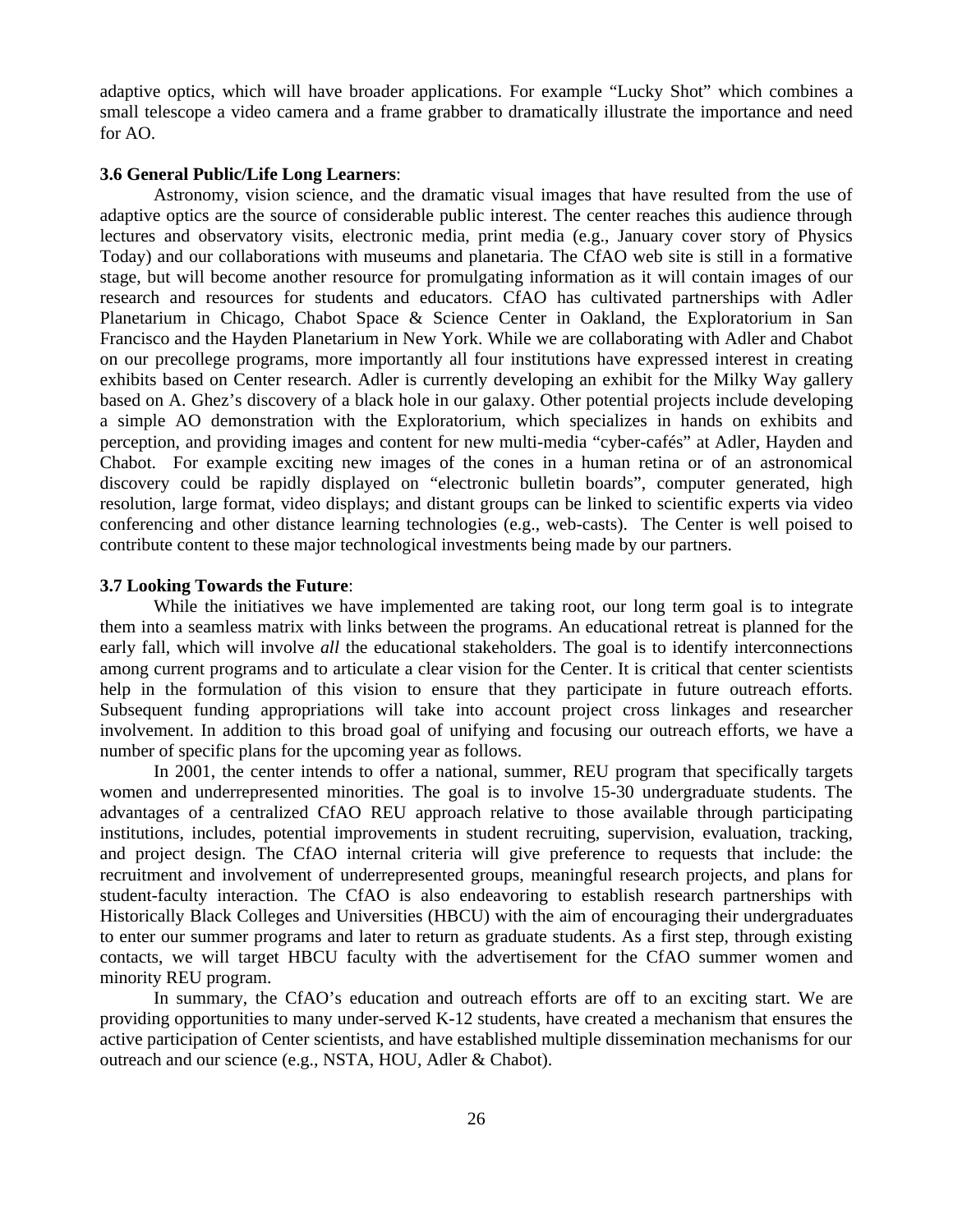# **4. Outreach and Knowledge Transfer**

Industrial partnerships within the CfAO are currently concentrated in three areas: vision science, micro-electro-mechanical systems (MEMS), and lasers. Other areas of partnership activity include support of existing astronomical AO systems, design of AO systems for giant telescopes, software for AO users, and detectors.

### **4.1 Vision Science**

In the area of vision science there are two active industrial partnerships. The first is with Bausch and Lomb who are working on a variety of topics with the CfAO vision science nodes, particularly the University of Rochester. These include development of commercial technology for sensing the wavefront aberrations of the human eye, measurement of population statistics for the wavefront aberrations of the eye, and development of commercial adaptive optics instrumentation for the correction of high-order aberrations of the eye. In addition, B&L are co-sponsoring a University of Rochester vision science post-doctoral fellow and have joined the Alliance for Visual Excellence at the University of Rochester.

On the topic of development of commercial technology for sensing the wavefront aberrations of the human eye, Technolas, a German laser eye surgery company and subsidiary of B&L, has used techniques, developed at the University of Rochester and licensed to B&L, in the production of a commercial wavefront sensor. This wavefront sensor is commercially available in Europe, and was demonstrated at the meeting of the American Society of Cataract and Refractive Surgery in Boston in May 2000. The University of Rochester has continued to work with B&L and Technolas on the development and testing of this instrument.

Regarding the measurement of population statistics for the wavefront aberrations of the eye, the



# Population Statistics

Figure 13: Measurements of aberrations in a representative population of human eyes. Only the defocus and astigmatism terms can be easily corrected by conventional techniques.

formulate a strategy for development of this instrumentation. Ophthalmologists from, for example, Johns Hopkins University and the University of California, Davis have expressed interest in working

CfAO vision science nodes have worked with B&L to collect data on a number of subjects. Results from one sample are shown in Figure 13 These show that, on average, 17% of the wavefront aberrations of the eye are at higher spatial frequency than the aberrations of defocus and astigmatism, which can be corrected by conventional eyewear or refractive surgery. These population statistics feed back into the Center work on next-generation vision-science systems, as described under Goal 3.

On the topic of development of commercial adaptive optics instrumentation for the correction of high-order aberrations of the eye, discussions have begun between B&L, the University of Rochester and the other CfAO vision science nodes, along with LLNL. These seek to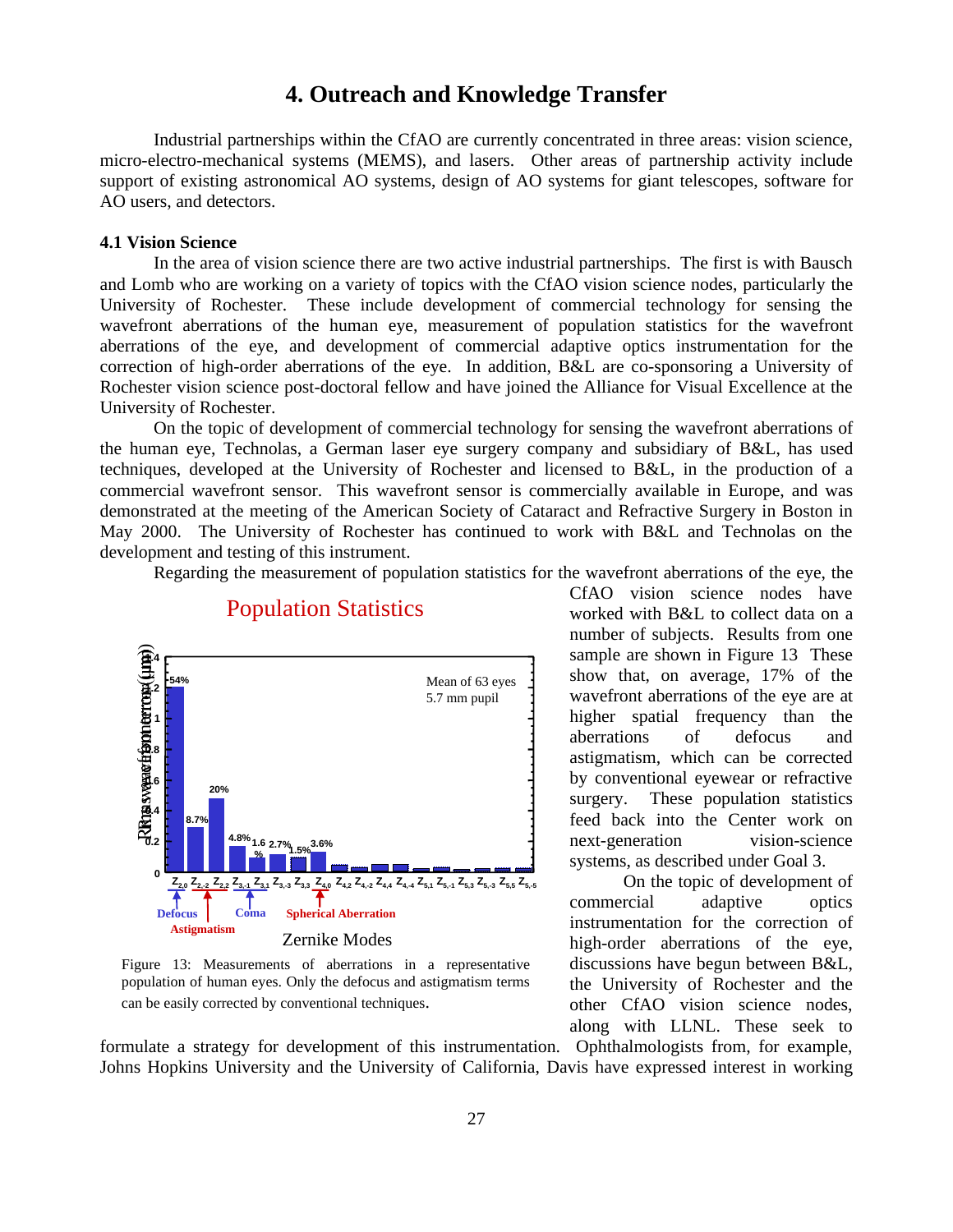with the CfAO to test prototype instruments, and a strategy for participation of the ophthalmology community in such tests is being developed.

Other companies, for example, Zeiss-Humphrey Systems, have also expressed interest in working with CfAO institutions on the development of commercial adaptive optics instrumentation for the correction of high-order aberrations of the eye. In response to this interest, and following suggestions by the Program Advisory Committee and the External Advisory Board, a CfAO committee on industrial partnerships has been convened to review the Center industrial partnership policy. This committee will evaluate policy particularly with regard to the intensely competitive commercial environment surrounding the development of ophthalmic instrumentation utilizing adaptive optics technology, and the intellectual property rights of the CfAO institutions and industrial partners. An initial report is due in October 2000.

The second industrial partnership in the vision science area is with the Environmental Research Institute of Michigan (ERIM). This is focused on sensing the wavefront aberrations of the eye using the technique of phase diverse phase retrieval. This method of wavefront sensing, in which ERIM is a world leader, has potential advantages over the conventional Hartmann sensing method. In particular, the optical system required for this method could be simpler, which would be advantageous for a commercial instrument. This partnership involves a graduate student at the University of Rochester and has recently begun to achieve interesting results and additional work will be carried out through the end of the fiscal year. Such techniques have a long history of use in astronomy but may in fact be even better suited to the complex but relatively static aberrations encountered in the human eye.

#### **4.2 Micro-electro-mechanical systems**

In the area of MEMS, there are also two active industrial partnerships. The first is with Lucent Technologies and involves a post-doc at the University of California, Berkeley who will be resident at Bell Labs in Murray Hill, NJ. The focus of this partnership is to utilize the MEMS packaging and drive electronics technology developed by Lucent. This technology, which has been developed for an optical cross-connect switch product line at Lucent, will be used in the CfAO for the MEMS deformable mirrors being developed by other CfAO institutions and partner organizations. A secondary goal will be to utilize new MEMS fabrication process technology being developed at Lucent for single crystal silicon in order to produce a new type of MEMS deformable mirror device with improved characteristics compared with devices currently under development using existing surface micro-machining foundry processes.

The second industrial partnership in the area of MEMS is with Boston Micromachines Corporation (BMC). This start-up company is a spin-off from Boston University (BU) that is commercializing the MEMS deformable mirrors developed there. BMC and BU have recently made a



Mirror surface map

Figure 14: Schematic (left) and surface phase image (right) of BU MEMS 144 element deformable mirror. The standard deviation of the surface phase map is ~50 nm.

breakthrough in the postprocessing of MEMS mirrors that enables the consistent production of optically flat surfaces. Other CfAO partner institutions, particularly LLNL, with the participation of a graduate student from the UC Davis branch of the Berkeley Sensor and Actuator Center (BSAC), are now working closely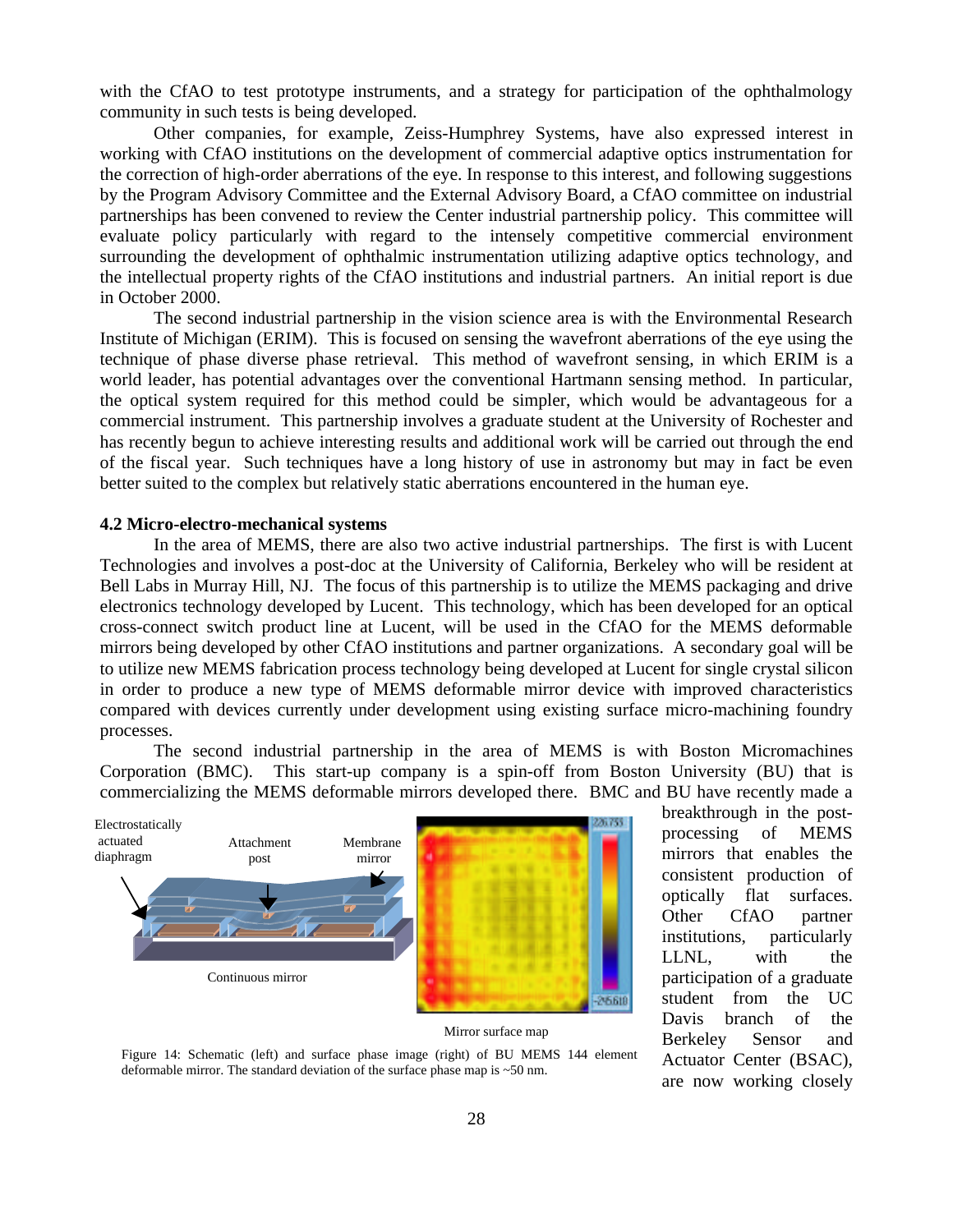with BMC and BU to characterize the MEMS deformable mirrors they have produced. A schematic and an interferometric phase map of this device is shown in Figure 14.

Along with the industrial partners, several other partner institutions are also active in the MEMS area. First, the Berkeley Sensor and Actuator Center (BSAC), an NSF Industry/University Cooperative Research Center, has been active in the design and fabrication of new MEMS deformable mirror devices and in the investigation of novel methods for bonding mirror and actuator arrays. The advantage of this approach is it allows more flexibility in the design and fabrication of both the mirror and actuator arrays that may enable devices with more desirable characteristics. Second, the Air Force Research Lab (AFRL) at Wright-Patterson Air Force Base has been active in the design of MEMS deformable mirrors to meet CfAO requirements. These devices are currently in fabrication in the MEMS foundry facility at Sandia National Laboratory (SNL). The final partner institution in this area, The Lawrence Livermore National Laboratory (LLNL) has been responsible for the coordination of the CfAO MEMS development activities. This coordination has included the organization of a CfAO MEMS development kickoff meeting in November 1999, and the subsequent drafting of the overall CfAO MEMS development plan based on the recommendations of the participants at the kickoff meeting. LLNL has also collaborated with BSAC in the development of techniques for bonding mirror and actuator arrays. LLNL has collaborated with AFRL and Lucent in the design of the AFRL MEMS deformable mirror and the design of a sub-mount for the packaging of this device at Lucent. LLNL is collaborating with BSAC in the characterization of the BU/BMC MEMS deformable mirror, and plans to continue this collaboration to characterize the AFRL device later this year. LLNL will also conduct complete performance evaluation of these devices in its laboratory adaptive optics test bed.



Figure 15: Flowchart of MEMS development/test process

Figure 15 shows the overall organization of the consortium of institutions participating in the CfAO MEMS development plan. In the first year, there are two parallel development paths expected to produce working devices. These paths are based on designs by BU and AFRL, which were already developed through several generations prior to the start of the CfAO. These designs utilize publicly available foundry fabrication facilities at SNL (AFRL design) and Cronos Integrated Microsystems (CIM, BU design). Both SNL and CIM have made considerable investments in the development of fabrication processes for optical MEMS for a variety of applications including optical switching for telecommunications. After fabrication and initial inspection, the CfAO plan calls for

these devices to be packaged and integrated with drive electronics at Lucent Technologies, based on their infrastructure developed in support of their commercial optical switching products. Additional support for packaging and drive electronics will be provided by BMC. The packaged MEMS device assemblies will then be evaluated in an adaptive optics test-bed at LLNL. In addition to the BU and AFRL devices, a third effort is ongoing at BSAC, as discussed under Goal 4.

#### **4.3 Lasers**

In the area of lasers for the production of sodium beacons for astronomical AO, one of the CfAO partner institutions, the Gemini Telescope Project, has been active in co-funding and coordinating laser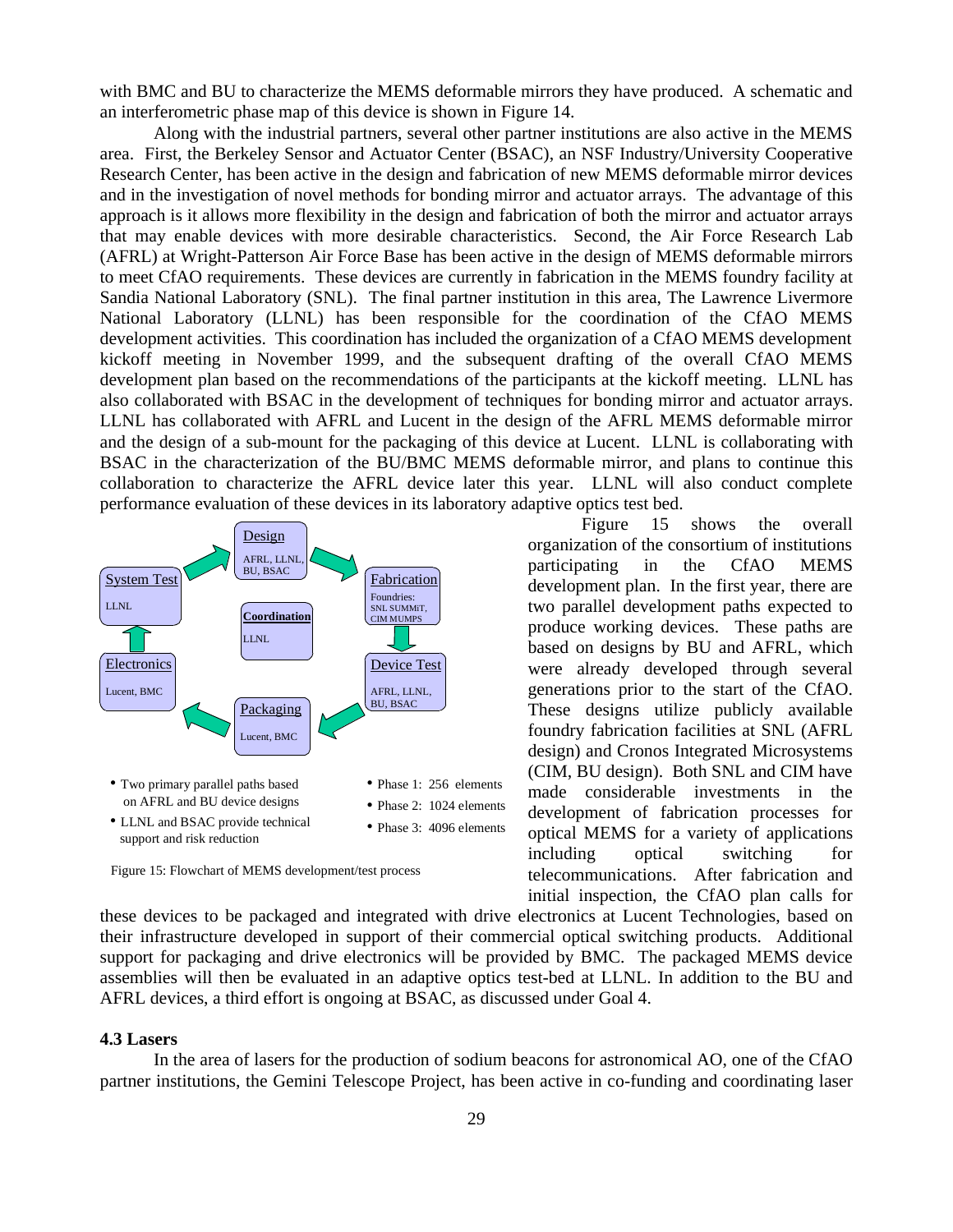development. Gemini organized a laser development planning meeting in December 1999 that including participation by the NSF and the European Southern Observatory. These activities have lead to direct interactions with two companies, Lite Cycles and Coherent, and another partner institution, the AFRL at Kirtland Air Force Base who is working with another company, LightWave Electronics.

Lite Cycles has been working with the University of Chicago to produce improved solid state laser heads for a sum-frequency laser being developed at Chicago based on a design originally from MIT Lincoln Labs. Coherent is working on a contract from Gemini to develop another approach for an improved laser head for this type of laser. AFRL is working with Lightwave Electronics on another laser head variation for this laser concept. LLNL also has a project within the CfAO to study advanced solid-state laser designs. In the next fiscal year, LLNL is planning to explore fiber lasers and work with Stanford University on new sum-frequency conversion methods.

#### **4.4 Other partnership activities**

*Support of existing astronomical AO systems*: partner institutions include the Gemini Telescope Project, the W. M. Keck Observatory, LLNL (Lick and Keck Observatories), and JPL (Palomar Observatory). These institutions are active in the maintenance of four of the most powerful AO systems in operation. In addition, LLNL and Keck Observatory are actively developing laser guide star facilities for Lick and Keck Observatories.

*Design of AO systems for giant telescopes*: NOAO has co-sponsored a working group with the CfAO to produce a national technology development roadmap. In addition, both JPL and LLNL have been active in working with the University of California and the California Institute of Technology on design concepts for AO systems on giant telescopes. The Gemini Telescope Project has also produced a thorough conceptual design of a multi-conjugate adaptive optics system that could dramatically increase the AO corrected field size.

*Software for AO users*: the CfAO organized a meeting that was attended by NOAO and the European Southern Observatory. As a partner institution, NOAO is planning to work with UC San Diego in the development of astronomical AO software tools.

*Detectors for AO*: the CfAO sponsored a meeting that was attended by several companies including Rockwell Science Center, a CfAO industrial partner that is developing detector technologies that may enable IR wavefront sensing for astronomy. Rockwell is also working with UCLA on detectors for IR astronomical imaging cameras.

# **5. Shared Experimental Facilities**

#### **5.1 Astronomical AO systems:**

Center members are responsible for the operation of three major adaptive optics facilities described below – the Lick AO system with its laser guide star, the Palomar AO system, and the ChAOS laser AO system. In addition to these, Center members are users of several other astronomical AO systems, most notably the AO system on the 10-m W.M. Keck telescope, currently the most powerful astronomical AO system in the world. Access to these facilities is governed by the telescope time allocation rules of the institutions that own the telescopes; generally they are available to all astronomers at their respective member institutions, which (through Keck, Lick, Palomar, and ARC) encompass a substantial fraction of the US observational astronomical community.

5.1.1: Lick Observatory Adaptive Optics System: The prototype laser guide star adaptive optics system was developed for the Lick Observatory 3-m Shane Telescope by LLNL. The system uses a 127 actuator deformable mirror and a 20-watt dye laser. Since Lick is conveniently located near LLNL and UCSC, and since large amounts of telescope time (20-30 nights per semester) are available on this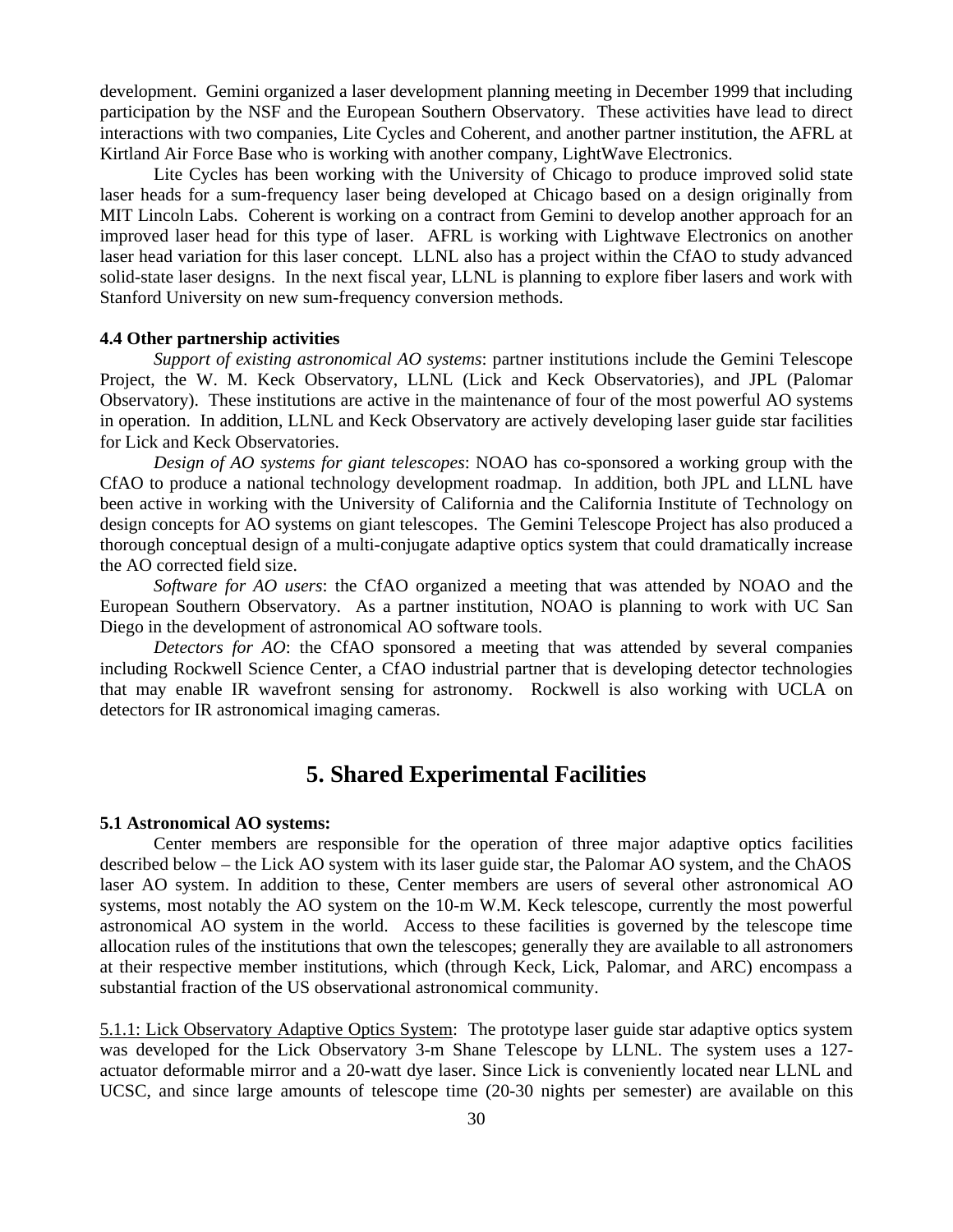telescope for this project, this Lick system is an excellent testbed for developing laser guide star techniques and experimenting with advanced concepts such as multiple laser beacons. In addition, the 3 m telescope provides a good facility for younger Center members (postdocs and students) with limited Keck access to try out concepts for AO science programs. Lick Observatory generally has good seeing (<0.8" at 2 microns) for much of the summer and fall. IRCAL, a near-infrared 1-2.5 micron science camera developed by Prof. James Graham (UC Berkeley), with spectroscopic capability, is used for science observations.

5.1.2: Mt. Palomar Adaptive Optics System: The Palomar Adaptive Optics System (PALAO) is a 241 actuator AO system on the 5-m telescope on Palomar Mountain. This is a facility instrument funded by JPL. It feeds a dedicated infrared AO science camera for high-resolution coronagraphic imaging and moderate-resolution spectroscopy. The system will be initially natural-guide-star based, with development of a laser guide star to proceed based on the Center's studies of laser concepts. The system will be available to the Center's JPL and Caltech members and to outsiders through collaborative proposals and will be used primarily for AO science observations.

5.1.3: ChAOS Adaptive Optics System: ChAOS is a facility laser guide star AO system being installed on the 3.5-m ARC telescope in New Mexico, funded by separate NSF grant. It will be used for science observations and AO technology development, in particular studies of laser systems and reconstructor algorithms. It includes a sum-frequency solid-state sodium laser beacon that is being upgraded through the Center

### **5.2: Vision Science AO systems:**

Currently, the Rochester adaptive optics instrument, completed in 1996, is the only functioning AO system for the human eye. Its expense and complexity limits its widespread development and use. A goal of the Center is to develop two shared adaptive optics systems that will make this technology accessible to a larger community of basic visual scientists, research optometrists, and research ophthalmologists in academia and industry.

Scientists will apply to use these shared facilities, and a committee consisting of the three principal investigators from Rochester, Houston, and Indiana (Williams, Roorda, and Miller) will evaluate the request. Each applicant will be expected to provide their own support (from NIH, for example) for the experiments performed including any expense of modifying the instrument to meet their specific needs. The Center will provide salary support for an engineer at each site to maintain each instrument.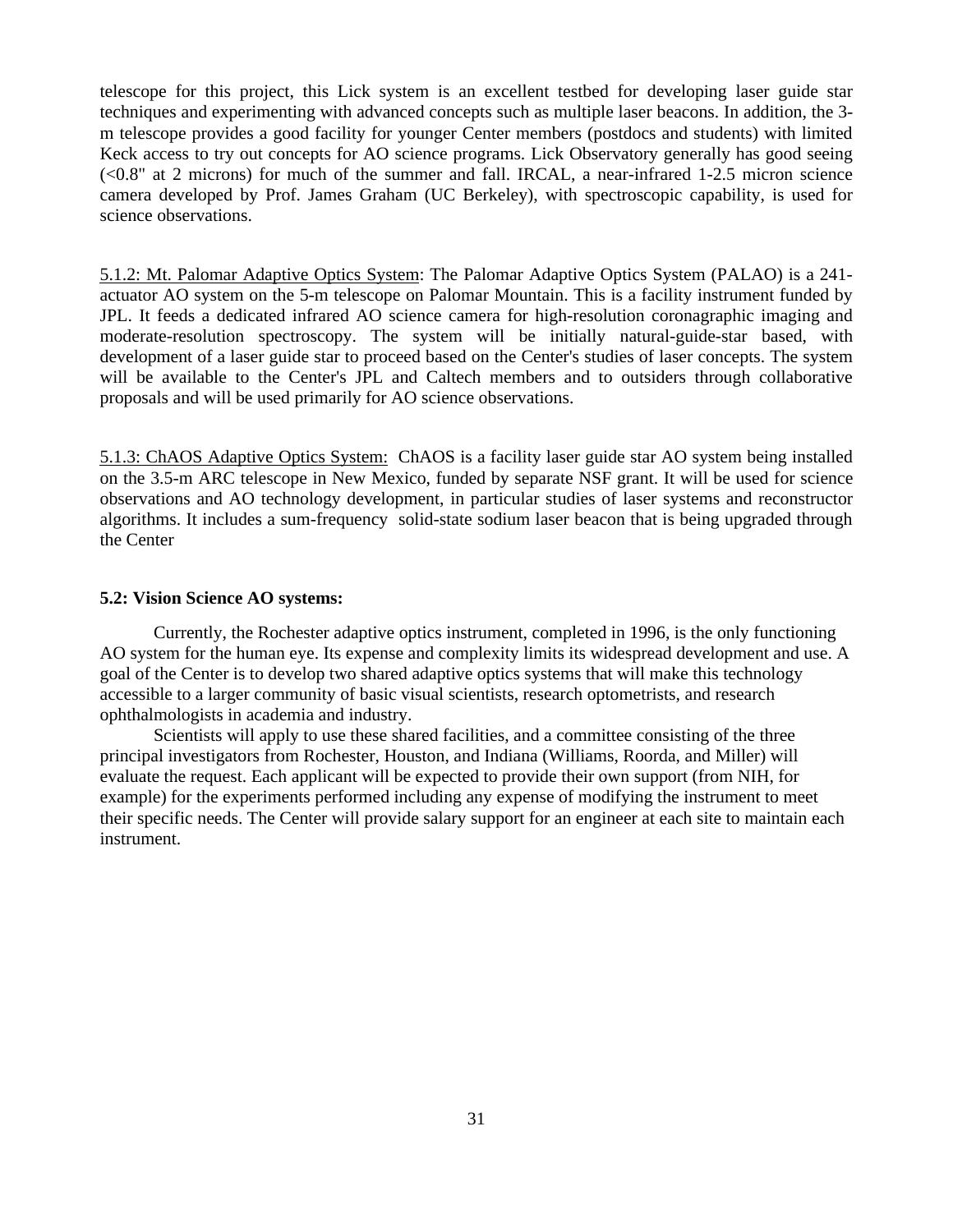# **6. Administration and Management**

# **6.1 Organizational Chart**



# **6.2 Management Responsibilities**

The organizational chart schematically depicts the CfAO management structure, central to which is a strong executive function.

The Director is also the Chief Scientist, he has overall responsibility for the Center activities and the prime responsibility for all research activity within the Center. All reporting to the Director is done through the Managing Director.

The Managing Director is responsible for all outreach and business aspects of the Center's operation. He has the fiscal responsibility for the research budgets.

*The Executive Committee* – This is made up of the Director, Dr. Jerry Nelson; the Managing Director Dr. Chris Le Maistre, Associate Directors and Site Coordinators.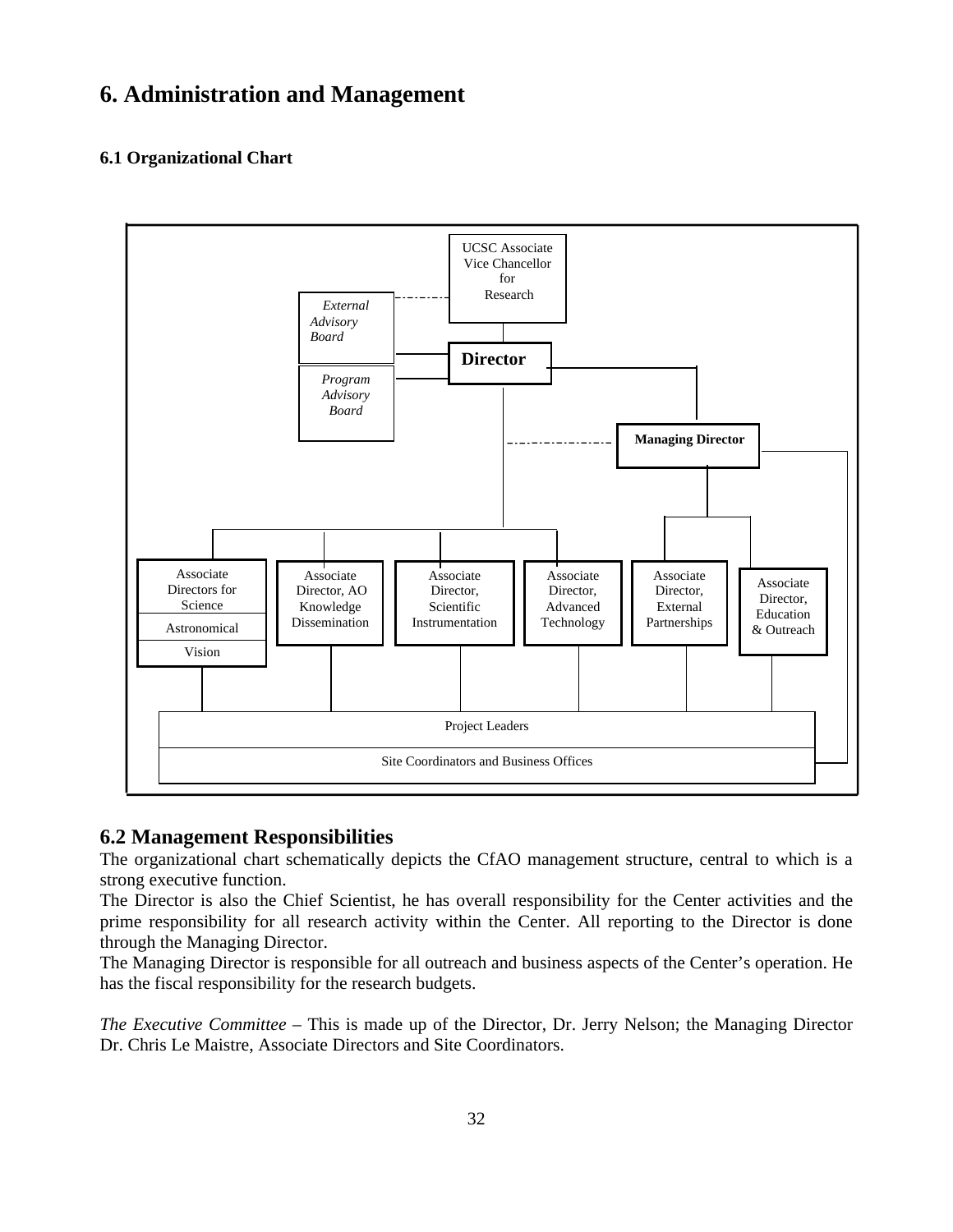# **Associate Directors**

 *Astronomical Science,* Dr. Andrea Ghez; *Vision Science,* Dr. David Williams; *AO Dissemination to the Scientific Community,* Dr. Andreas Quirrenbach; *Scientific Instrumentation*, Dr. James Larkin*; Advanced Technology,* Dr. Claire Max; *Education and Outreach*, Randy Landsberg (Acting); *External Partnerships,* Dr. Scot Olivier*; Associate Director at Large,* Dr. Bernard Sadoulet

| <b>Site Coordinators</b> (who are not also Associate Directors) |         |  |
|-----------------------------------------------------------------|---------|--|
| Michael Brown                                                   | Caltech |  |

| Caltech                               |
|---------------------------------------|
| University of California, Irvine      |
| University of California, Santa Cruz. |
| University of California, Berkley     |
| University of Chicago                 |
| University of Houston                 |
| Indiana University                    |
|                                       |

The Executive Committee receives advice from the External Advisory Board (EAB).

### **6.3 Major Center Issues and Proposed Solutions**

6.3.1 Research*:* The research has been organized into five functional activities or goals. Some research projects cross over goals. However in the main, the Associate Director of each goal is responsible for over-viewing and evaluating the ongoing research of the projects within the goal and the required reporting. The Associate Directors also advise the Director on the viability of the research being done within the goal, on a project by project basis and the proposed level of funding if the research is to be continued. The Associate Directors and their relevant goals are listed above.

Before the pending research agenda is approved, it is presented to an external Program Advisory Committee for their comment. The Director makes the final decision on all proposed research.

6.3.2 Business and Outreach*:* The Managing Director is responsible for the operational functions of the Center. Functions that report to or are coordinated by the Managing Director are the site business offices, information networks, external partnerships and educational outreach and other activities associated with knowledge transfer including patents and licensing. The Associate directors of External partnerships and educational outreach are members of the Center's Executive Committee. They interact with the research and technology groups so ensuring that the outreach programs are compatible with these activities and build on their strengths.

6.3.3 Current Issues: The CfAO issues have centered around those associated with the start of a new center – staffing and the establishment of a research agenda. The Managing Director has recently taken up his appointment and an Associate Director for Educational Programs and Outreach (EPO) should be appointed in the near future. Both external advisory committees, while endorsing the quality of the research undertaken and the results obtained, have commented on the number and diversity of the research projects and the need to coordinate and manage them. The Executive Committee is sensitive to these issues and is closely monitoring current projects. Similarly, there is a wide diversity in the Educational programs being supported. It is anticipated that an Associate Director for Educational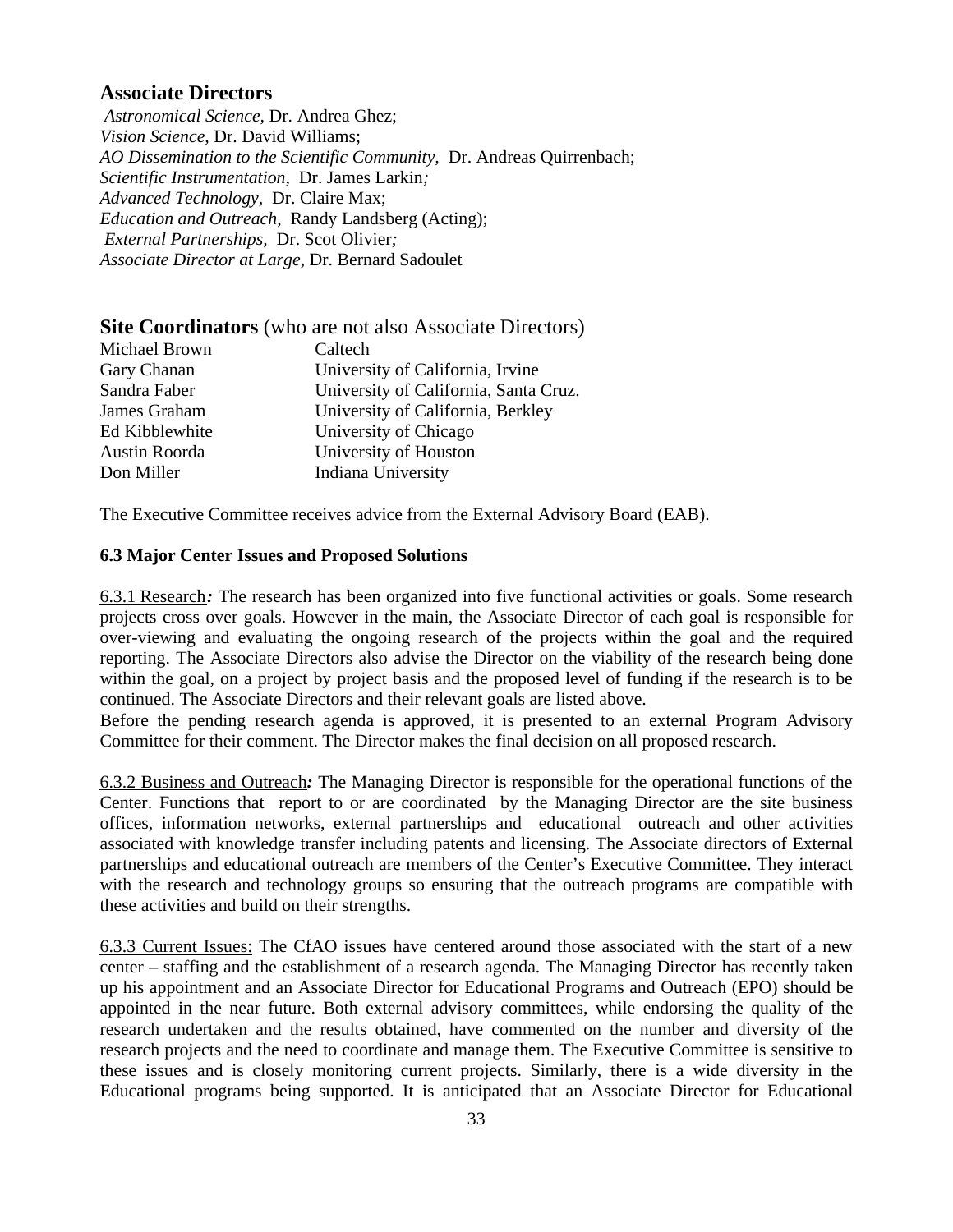programs will be hired shortly and that with this and the planned Center EPO workshop in the fall, some consolidation and alignment of the educational programs with Center goals will be established.

# **6.4: Membership of Advisory Committees**

*The External Advisory Board (EAB)* has representatives from the fields of Astronomy, Adaptive Optics and Education. They provide overall advice on the research and policies of the Center. Members of the External Advisory Board are:

Dr. Pablo Artal Dr. Harold MacAlister Universidad de Murcia, Spain Georgia State University Campus de Espinardo (Edificio C) 1 Park Place South SE #700 30071 Murcia Atlanta, GA 30303 Spain

Dr. Chris Dainty Dr. Matthew Mountain Imperial College, London Gemini Observatory Blackett Laoratory 670 N A"ohoku Place London, UK SW7 2BZ Hilo, HI 96720

Dr. Goery Delacote Dr. Maria Santos 3601 Lyon Street 2550 25th Avenue

Dr. Robert Fugate Dr. Allan Wirth 3550 Aberdeen Ave., SW 10 Wilson Road Alburquerque, NM 87117-5776 Cambridge MA 02138

244 Wood Street PO Box 26732 Lexington, MA 02 Tucson, AZ 85726

Dr. Robert Kirschner Harvard-Smithsonian, CfA 60 Garden St. MS 19 Cambridge, MA 02138

The Exploratorium San Francisco Unified School District San Francisco, CA 94123 San Francisco, CA 94116

Starfire Optical Range Adaptive Optics Associates, Onc.

Dr. Thomas Jeys Dr. Sidney Wolff (Chair) MIT Lincoln Laboratory National Optical Astronomy Observatories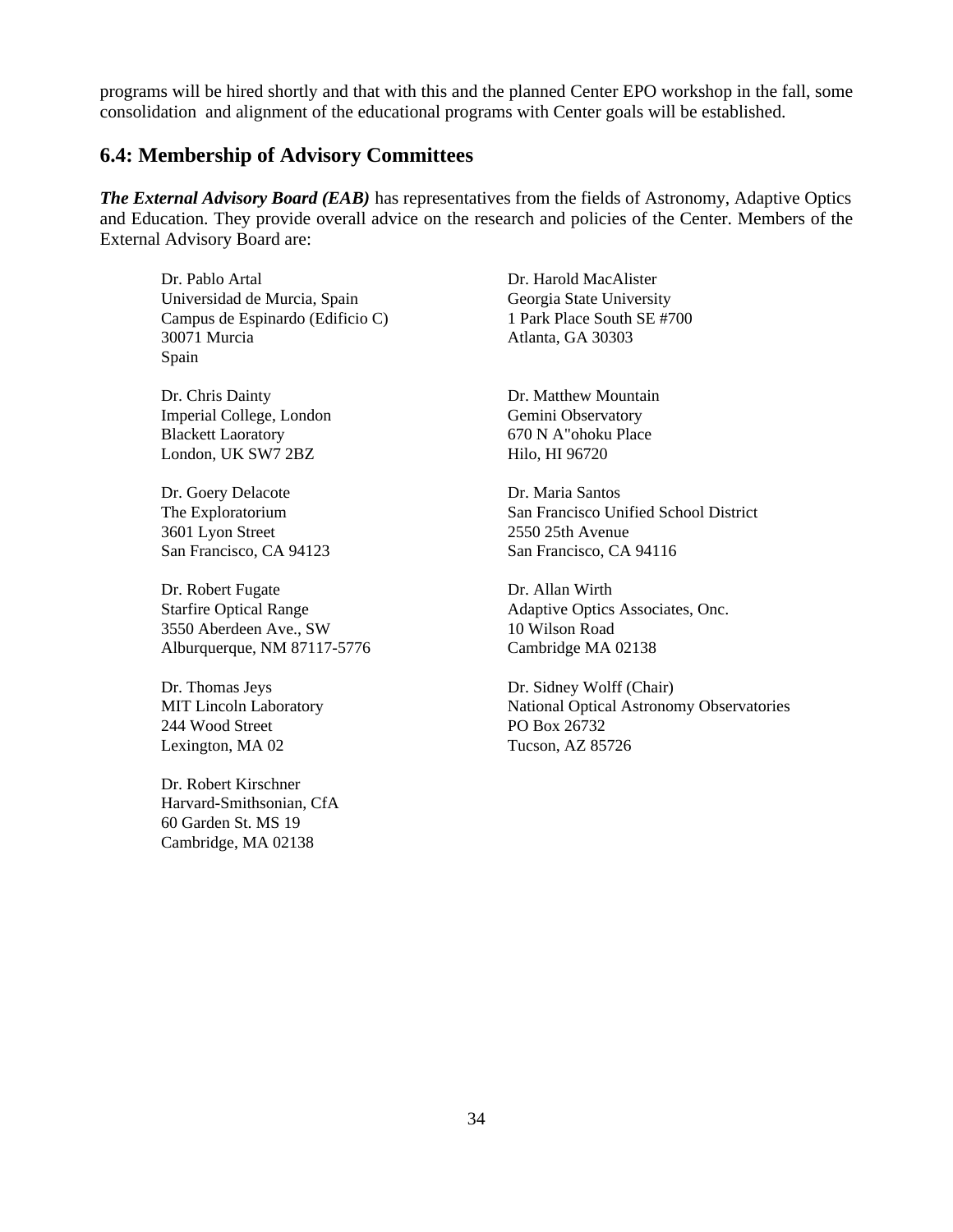*The Program Advisory Committee (PAC)* provides their advice and insights into the research being pursued, both within and outside of the CfAO. Members of this committee are as follows:

Dr. James Belectic (Chair) Dr. Joyce Justus 65-1120 Mamalahoa Highway 1156 High Street Kamuela, HI 96743 Santa Cruz, CA 95064

Dr. Mike Bolte (temporary for yr 2000) Dr. Stanley Klein University of California, Santa Cruz University of California, Berkeley 1156 High Street 420 Minor Hall Santa Cruz, CA 95064 Berkeley, CA 94720

Dr. Mark Colavita Dr. Anneila Sargent Pasadena, CA 91109 Pasadena, CA 91125

W. M. Keck Observatory University of California, Santa Cruz

Jet Propulsion Laboratory California Institute of Technology 4800 Oak Grove Dr. 1201 East California Blvd.

Dr. Francisco Hernandez Dr. Steve Vogt University of California, Santa Cruz University of California, Santa Cruz 1156 High Street 156 High Street Santa Cruz, CA 95064 Santa Cruz, CA 95064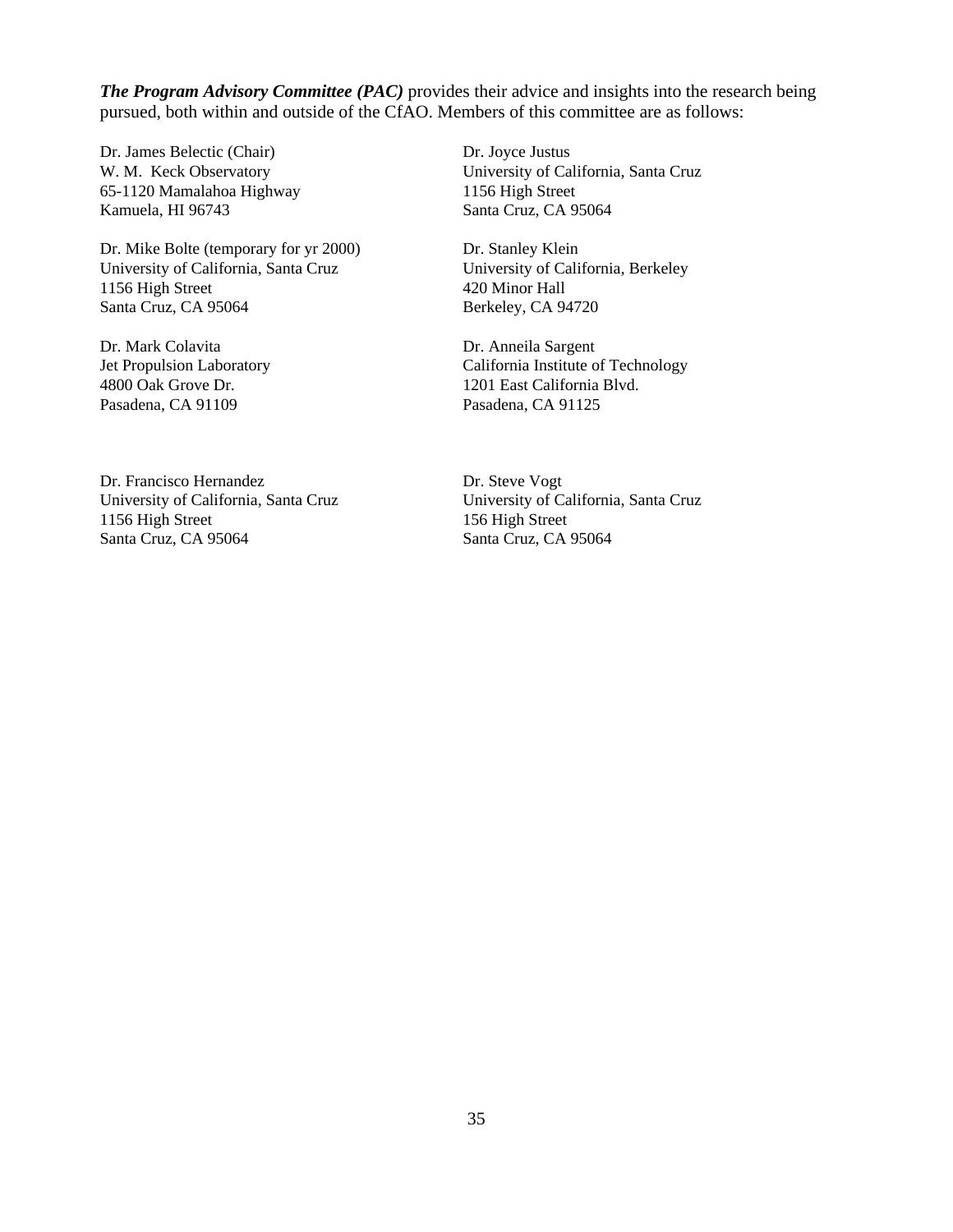# **Appendices**

# **Appendix A: List of Center Publications, November 1999-June 2000**

- 1. Applegate, R.A. , L.N. Thibos, A. Bradley, S. Marcos, A. Roorda, T.O. Salmon, and D.A. Atchison. "Reference axis selection: A subcommittee report of the working group to establish standards for the measurement and reporting of the optical aberration of the eye," Vision Science and its Applications: Technical Digest (OSA, Washington, D.C.) , 146-149. 2000.
- 2. Bloemhof, E. E., Marsh, K. A., Dekany, R. G., Troy, M., Marshall, J., Oppenheimer, B. R., Stability of the adaptive-optic point-spread function: metrics, deconvolution, and initial Palomar results, Proc. SPIE, 4007, (2000).
- 3. Bloemhof, E. E., Oppenheimer, B. R., Dekany, R. G., Troy, M., Hayward, T. L., Brandl, B., Studies of Herbig-Haro objects with the Palomar adaptive optics system, Proc. SPIE, 4007, (2000).
- 4. Brainard, D.H. , A. Roorda, Y. Yamaguchi, J.B. Calderone, A.B. Metha, M. Neitz, J. Neitz, D. R. Williams, and G. H. Jacobs. "Functional consequences of individual variation in relative L and M cone numerosity," J.Opt.Soc.Am.A 17(3), 607-614. 2000.
- 5. Chanan, Gary and Mitchell Troy, "Strehl Ratio and Modulation Transfer Function for Segmented Mirror Telescopes as Functions of Segment Phase Error," Applied Optics, Volume 38, pp. 6642- 6647 (November 1, 1999).
- 6. Dekany, R. G., Banfield, D. J., Bouchez, A., Oppenheimer, B. R., Brown, M., Hayward, T., Brandl, B., Troy, M., Brack, G., Shi, F., Trinh, T., Solar system science with subarcsecond slit spectroscopy , Proc. SPIE, 4007, (2000).
- 7. Dekany, R., G., Troy, M., Ealey, M., DuVarney, R. C., Bleau, C. A., Brack, G., Trinh, T., Shi, F., Palmer, D., 1600 actuator tweeter mirror upgrade for the Palomar adaptive optics system (PALAO), Proc. SPIE, 4007, (2000).
- 8. Ge, J., Ciarlo, D., Kuzmenko, P., Macintosh, B., Alcock, C., Cook, K., Gavel, D., Max, C., Lloyd, J., Graham, J., Liu, M., Severson, S. 1999, BAAS, 195, 8715
- 9. Larkin, J. E., & Glassman, T. M. 1999 "Faint Field Galaxies Around Bright Stars: A New Strategy for Imaging at the Diffraction Limit'', Publications of the Astronomical Society of the Pacific, 111, 1410.
- 10. Lloyd, J. P., Liu, M. C., Macintosh, B. A., Severson, S. A., Deich, W. T. S., Graham, J. R., IRCAL: The Infrared Camera for Adaptive Optics at Lick Observatory, Proc SPIE 4008 (in press)
- 11. Marshall, J., Troy, M., Dekany, R. G., Anisoplanicity studies within NGC6871, Proc. SPIE, 4007, (2000).
- 12. Martin, E.L. , C.D. Koresko, S.R. Kulkarni, B.F. Lane, P.L. Wizinowich (2000) ApJL, 529, 37 "The Discovery of a Companion to the Very Cool Dwarf Gliese 569B with the Keck Adaptive Optics Facility"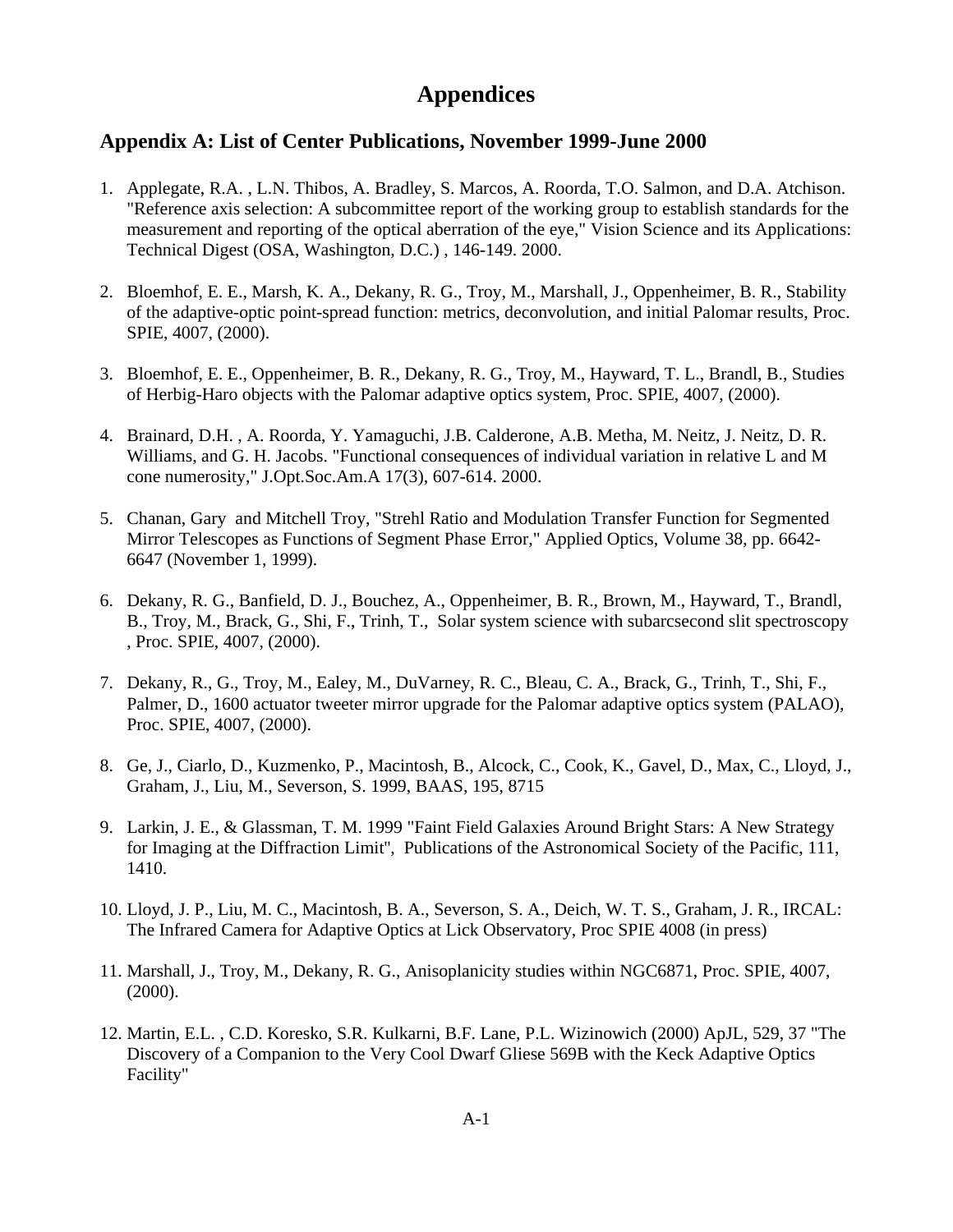- 13. Max, C., Macintosh, B., Gibbard, S., Roe, H., de Pater, I., Ghez, A., Acton, S., Wizinowich, P., Lai, O., "Adaptive optics imaging of Neptune and Titan", BAAS 195, 93.02'
- 14. Miller, Donald T. , "Retinal imaging and vision at the frontiers of adaptive optics," Physics Today, 31-36 (January 2000).
- 15. Oppenheimer, B. R., Dekany, R. G., Troy, M., Hayward, T. L., Brandl, B., Companion detection limits with adaptive optics coronagraphy, Proc. SPIE, 4007, (2000).
- 16. Prato, L., Ghez, A. M., Pina, R. K., Telesco, C. M., Fisher, R. S., Wizinowich, P., Lai, O., Acton, S., and Stomski, P. 2000 ``Warm Circumbinary Dust in the HD 98800 Quadruple System," in IAU 200 "Binary Star Formation" Poster Book Proceedings
- 17. Quirrenbach, A., Lai, O., Larkin, J., Neugebauer, G., Weinberger, A., & Wizinowich, P. (1999). Keck Adaptive Optics Observations of Seyfert Nuclei. BAAS 31, 1513
- 18. Rembe, Christian , Michael Helmbrecht, Matthew Hart, Kam Lau, Richard Muller, "Stroboscopic Interferometer with High Spatial Resolution to Measure 3D Movements in MEMS," Synergies in Engineering Research Meeting, April 26-27, Günzburg, Germany
- 19. Roorda, A. and D.R. Williams. "Angular tuning of single cones in the living human eye," Invest.Ophthalmol.Vis.Sci.Supplem. 41(4), 100-100. 2000.
- 20. Roorda, A. and J. Neitz. "Chromatic topography of the retina," J.Opt.Soc.Am.A 17(3), 495-496. 2000.
- 21. Troy, M., Dekany, R. G., Oppenheimer, B. R., Brack, G., Shi, F., Bloemhof, E. E., Trinh, T., Dekens, F., Palomar adaptive optics project: status and performance, Proc. SPIE, 4007, (2000).
- 22. Williams, D.R. and A. Roorda, "The trichromatic cone mosaic in the human eye," in Color Vision: From Geners to Perception, K. R. Gegenfurtner and L.T. Sharpe, eds. (Cambridge University Press, Cambridge, 2000). pp. 113-122.
- 23. Williams, David R. , Junzhong Liang, Donald T. Miller, and Austin Roorda, Wavefront Sensing and Compensation for the Human Eye, Chapter in Adaptive Optics Engineering Handbook, ed. R. K. Tyson, Marcel Dekker, New York (2000).
- 24. Wilson, B.J. , K.E. Decker, and A. Roorda. "Monochromatic aberration provide an odd-error cue to focus direction," Invest.Ophthalmol.Vis.Sci.Supplem. 41(4), 427-427. 2000.
- 25. Wizinowich, P., Acton, D., Shelton, C., Stomski, P., Gathright, J., Ho, K., Lupton, W., Tsubota, K., Lai, O. Max, C., Brase, J., An, J., Avicola, K., Olivier, S., Gavel, D., Macintosh, B., Ghez, A., Larkin, J., "First Light Adaptive Optics Images from the Keck II Telescope: A New Era of High Angular Resolution Imagery", 2000 PASP 112, pg 315
- 26. Yamauchi, Y. , D.R. Williams, D. Brainard, J.B. Calderone, A. Roorda, M. Neitz, J. Neitz, and G. H. Jacobs. "Is unique yellow determined by the relative numbers of L and M cones?," Invest.Ophthalmol.Vis.Sci.Supplem. 41(4), 526-526. 2000.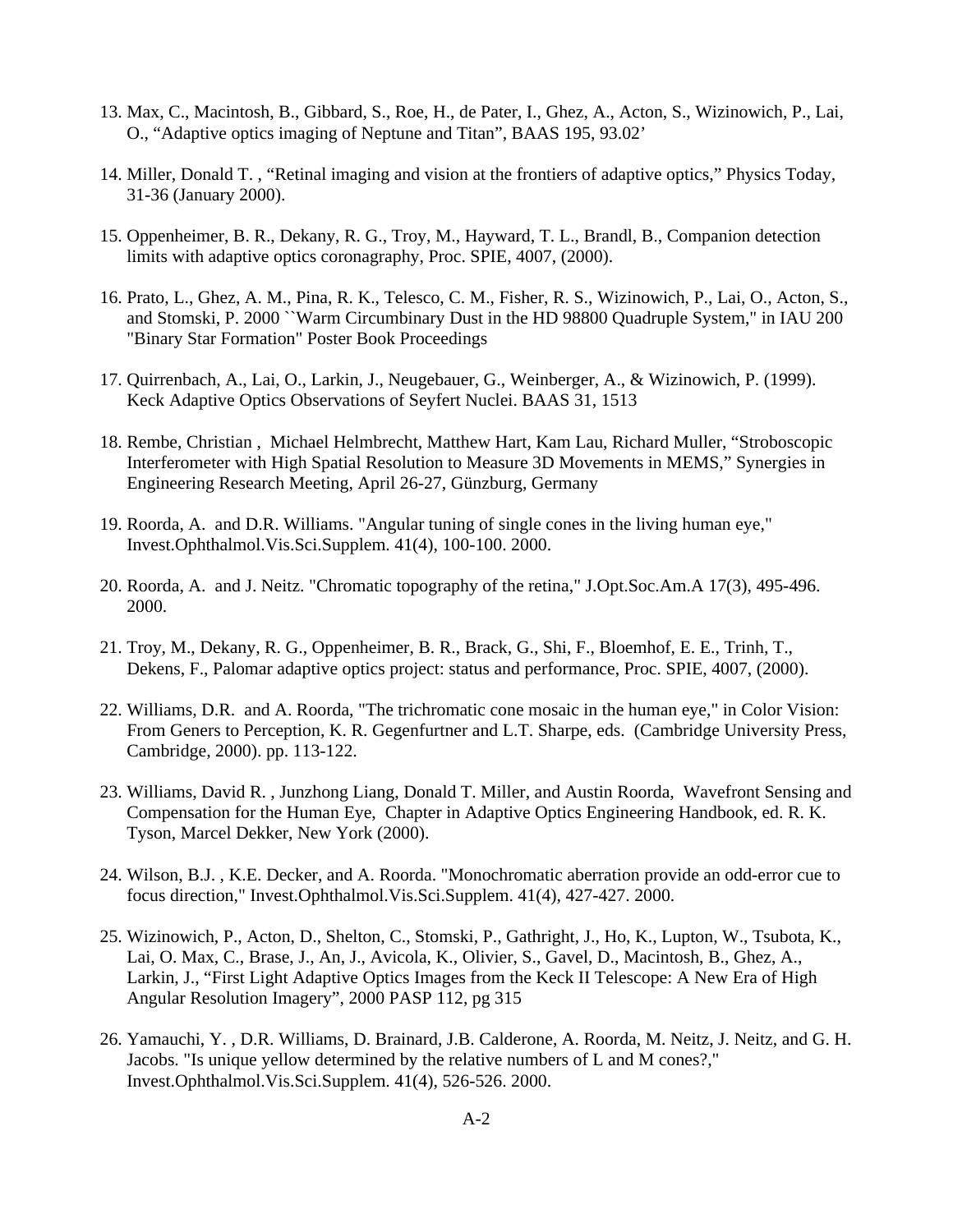# **Appendix A (continued.)**

# **Intellectual Property:**

The Center had no patents, filings or disclosures reported in the first year.

# **Appendix B: M.S and Ph.D. Placements**

*Postdoctoral Investigators:*

| <b>Name</b> | From        | To         |
|-------------|-------------|------------|
| Luc Simard  | <b>UCSC</b> | University |

University of Arizona

# **Appendix C: Center Participants**

See following pages (A14-A15)

# **Appendix D: New Investigator Biographies**

No new investigators added

# **Appendix E: Awards and Honors:**

*Principal Investigators:*

Austin Roorda: Founders Wavefront Award for best talk at the "First International Conference on Wavefront Sensing and Aberration-free Refractive Correction." Santa Fe, NM, February, 2000

*Postdoctoral and Graduate Students* None reported.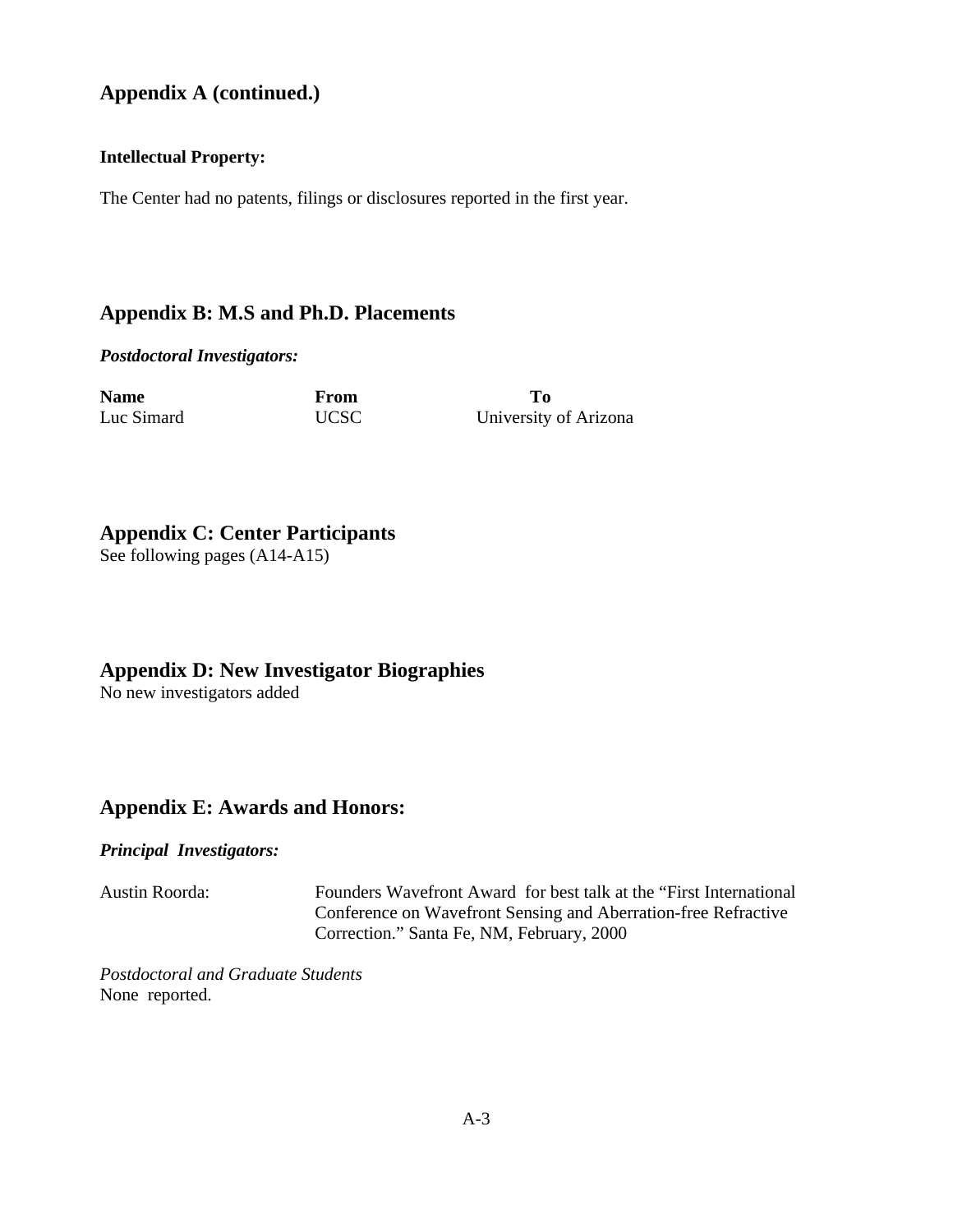# **Appendix F: Report of the External Advisory Board** June 2000

# **Executive Summary**

The Center for Adaptive Optics (CfAO) is off to a strong start. In operation for only about six months, the Center has assembled a very strong team of astronomers and vision scientists, allocated funding for a diverse set of projects, achieved impressive experimental results, and established partnerships with a number of programs in education and public outreach.

The program of the CfAO has four primary goals: 1) the support of forefront science enabled by the use of AO; 2) the dissemination of AO tools to the community of users outside the Center; 3) the building of new science instrumentation optimized for AO; and 4) the building of advanced AO systems that offer new capabilities. The current focus of the program is on the first two goals, an appropriate strategy given that first generation AO systems are just now becoming mature enough to be used for a variety of applications in astronomy and vision science.

Over time, the Center program is likely to evolve toward greater emphasis on the third and fourth goals. An evolution in emphasis will probably require an evolution in the staffing of the center and changes in the mix of supported programs. To facilitate that evolution, the External Advisory Board (EAB) recommends that a timeline be developed for the CfAO as a whole, with measurable milestones for the Center in addition to the milestones already established for currently funded individual projects.

The External Advisory Board offers the following specific recommendations:

- It is urgent that the leadership positions of Deputy Director of the CfAO and Associate Director for Education and Outreach be filled. These two key staff, along with the other Associate Directors, have critical roles to play in overseeing the many projects already under way and in streamlining the management of the Center.
- The CfAO should establish as early as possible the metrics by which the degree of success of both its scientific and educational programs will be evaluated.
- A road map needs to be designed that describes the process for translating software developed in service of individual projects into a form that can be used by the broader AO community.
- The intellectual property regulations should be reviewed by legal counsel to ensure a proper balance between the requirements of the industrial partners and the desire of the AO scientific community for open and free interchange.
- It is essential to monitor the work of AO groups outside the Center to ensure that the CfAO targets its investments toward areas that will have the most significant impact.

Pablo Artal Tom Jeys Robert Kirshner Hal McAlister Sidney Wolff (chair)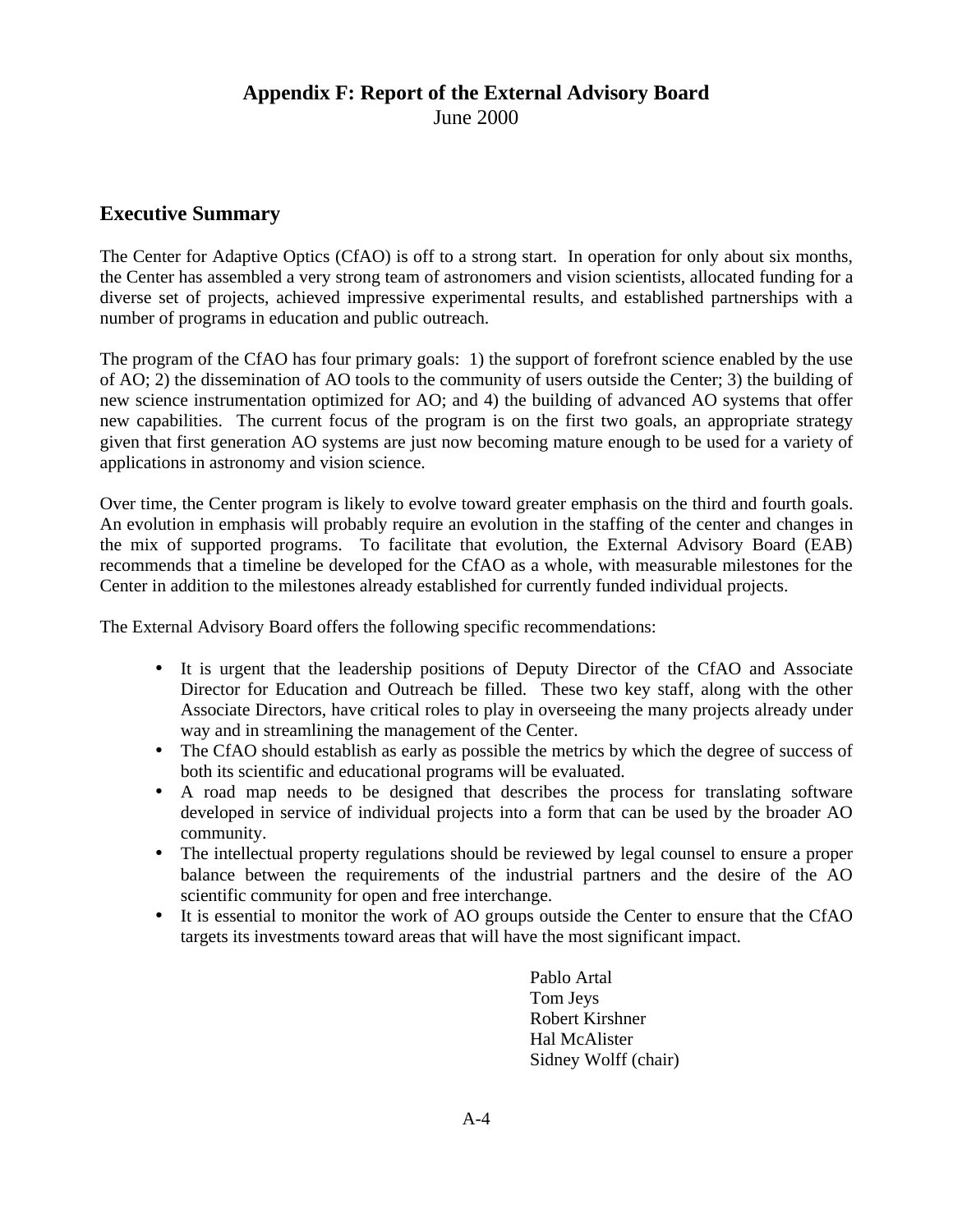# **I. Introduction**

The External Advisory Board of the Center for Adaptive Optics met in Santa Cruz on May 30 and 31. This was the first meeting of the EAB, which heard a series of well prepared presentations that described the achievements of the CfAO to date, identified the issues currently being addressed, and laid out some of the plans for future projects.

Overall, EAB members were very impressed with what has been accomplished during the six months that the CfAO has been in operation. A number of important scientific results had been achieved with the adaptive optics system currently operating on the Keck telescope, and these early results offered a clear demonstration of the fact that AO is maturing to the point where it can be used to address important astrophysical questions. The Center programs in astronomy have been designed to address challenging observational problems that stress both instrumentation and data reduction techniques: high contrast imaging, crowded field photometry and astrometry, and measurements of bright extended objects. This work has already achieved some superlatives: faintest companion, faintest galaxy, and faintest galactic center sources detected with AO. The ultimate goal of high-contrast imaging will be to image planets around nearby stars. The work on faint galaxies is breaking new ground, and AO imaging has quantified the properties of the black hole at the center of our Galaxy.

In visual optics, Center staff have used wavefront correction techniques to conduct pioneering studies of population statistics of the aberrations of the human eye and to characterize the alignment of human cone photoreceptors.

The Center has initiated partnerships with several existing educational programs for K-12 students and with teacher enhancement efforts. Center participants were enthusiastic about this component of the overall program and are strongly committed to it. The CfAO has also sponsored six workshops for Center participants and outside researchers in both vision science and astronomy and have held one internal retreat.

It is already clear that the Center has brought together many talented individuals, and the EAB saw evidence that they are working together as a coherent team.

# **II. Operations of the Center for Adaptive Optics**

### **Mission of the CfAO**

Adaptive Optics promises to revolutionize astronomy and have a large impact on vision science. Progress toward this promise is slowed by the fragmented and redundant efforts of many independent groups that are working to develop adaptive optics. In addition, there are some current technological problems (e.g., laser development) and future technology problems (e.g. AO for a 30-m telescope) that will require focused efforts beyond the capabilities of traditional individual research projects.

The mission of the Center for Adaptive Optics is to focus the efforts of the adaptive optics community in order to accelerate the development of a mature adaptive optics technology and make practical adaptive optics technology available for a wide array of applications within astronomy, vision science, and other fields. In order to meet this general mission the Center has set up several general goals. These are:

- 1. The support of forefront astronomical and vision science utilizing adaptive optics.
- 2. The dissemination of adaptive optics knowledge and tools to the broad US community.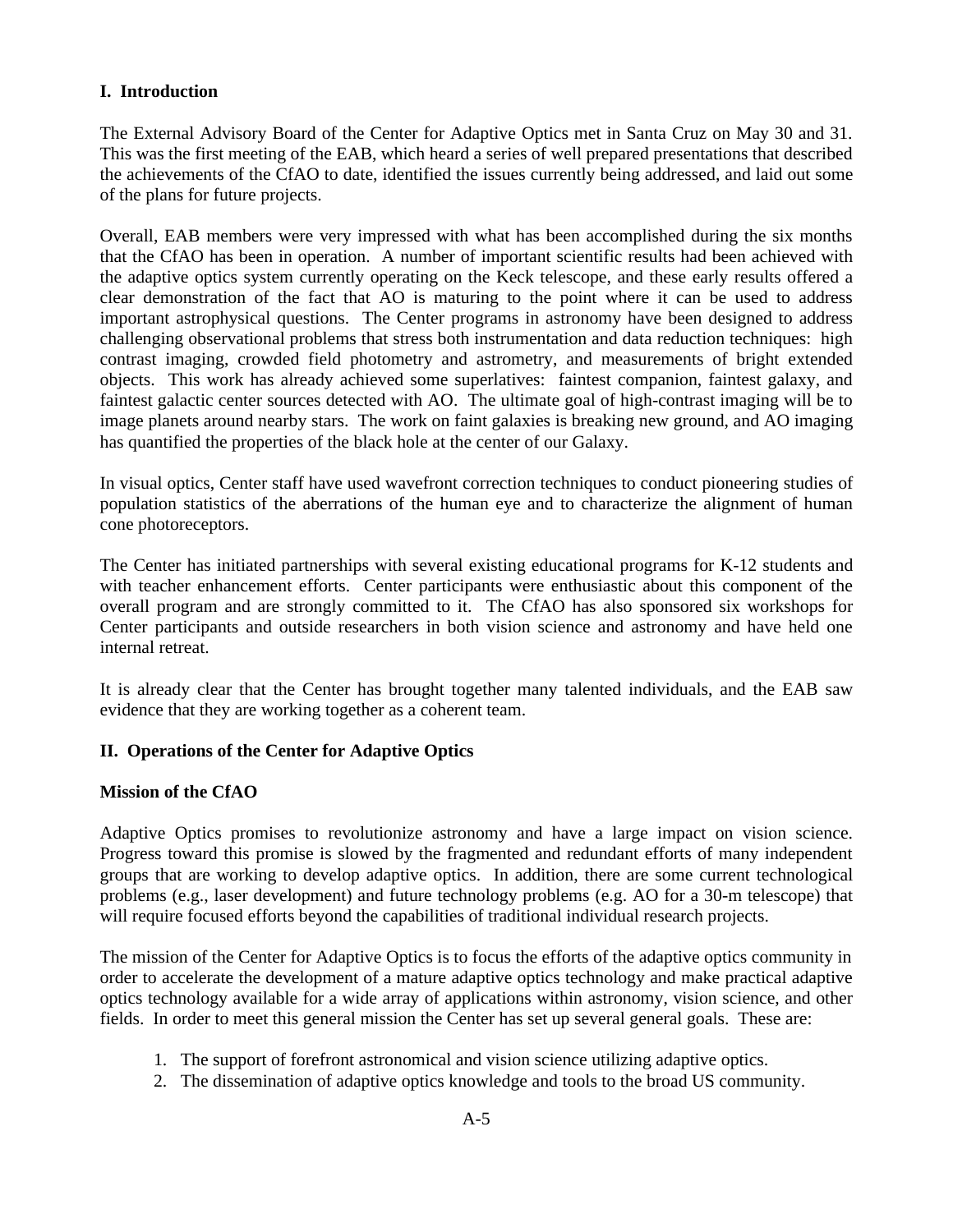- 3. The building of new science instrumentation optimized for adaptive optics.
- 4. The building of advanced adaptive optics systems with major new capabilities.

In addition to these goals for adaptive optics, the Center is committed to public science education and will devote significant resources to this area.

The mechanisms that the Center will use to reach its general goals and to carry out its commitment to education are to: a) enlist the participation of a large portion of the US adaptive optics community in activities of the Center; b) foster communication and collaboration among Center members as well as with the outside community; c) fund the development of individual adaptive optics projects within the broader context of the mission of the Center; and d) support innovative and effective community education programs.

# **Metrics**

The CfAO needs to enunciate clearly the measures it will use to determine whether it has attained the general goals and fulfilled its commitment to education. It is very important that the yardstick of success be made clear at the beginning of Center activities. The forced acknowledgement of the means by which the Center and individual project investigators will be judged will itself sharpen the goals of the Center and may even lead to a modification of the present goals, the inclusion of different goals, or the adoption of different implementation strategies.

Milestones already exist for the individual projects being supported by the CfAO. The EAB strongly recommends that a timetable, including measurable milestones, be drafted for the achievement of the *Center's* goals. A well-considered timetable should extend for at least five years. A visionary timetable should extend for an additional five years. The construction of these timetables and milestones will further focus the Center and its members on these goals.

The timetable for the Center should make evident the possible evolution of the Center's goals. Such evolution is inevitable since adaptive optics is a rapidly developing field. In broad outline, such evolution is likely to include an emphasis on the first and second goals during the early years of Center operations, with the emphasis shifting to the third and fourth goals later in the program. (Currently, approximately 50 percent of the available funding is divided nearly equally between the first and second goals, with the remaining funding being allocated in nearly equal thirds to the remaining two goals and to outreach programs.) Adaptive optics systems are just now becoming available as facility class instruments to the US astronomical community and in vision science laboratories. In order to exploit these new instruments fully, it will be necessary to develop observing strategies and reduction packages, and disseminate that information to the scientific community. Later in the lifetime of the Center, it will become appropriate to explore the technologies for second-generation instruments and to begin exploration of the issues associated with building an AO system for a very large (30-m) ground-based telescope.

At a minimum, annual meetings of the Center management and the External Advisory Board should be held to assess the Center's progress towards meeting the milestones projected within the timetable.

Because the Center is not the only organization developing adaptive optics technology, it is important for the Center to track its role within the global AO community. The close monitoring of other adaptive optics efforts will allow the Center to judge where it can make the most important contributions and whether the Center's projects, goals, milestones, and timetable need modification.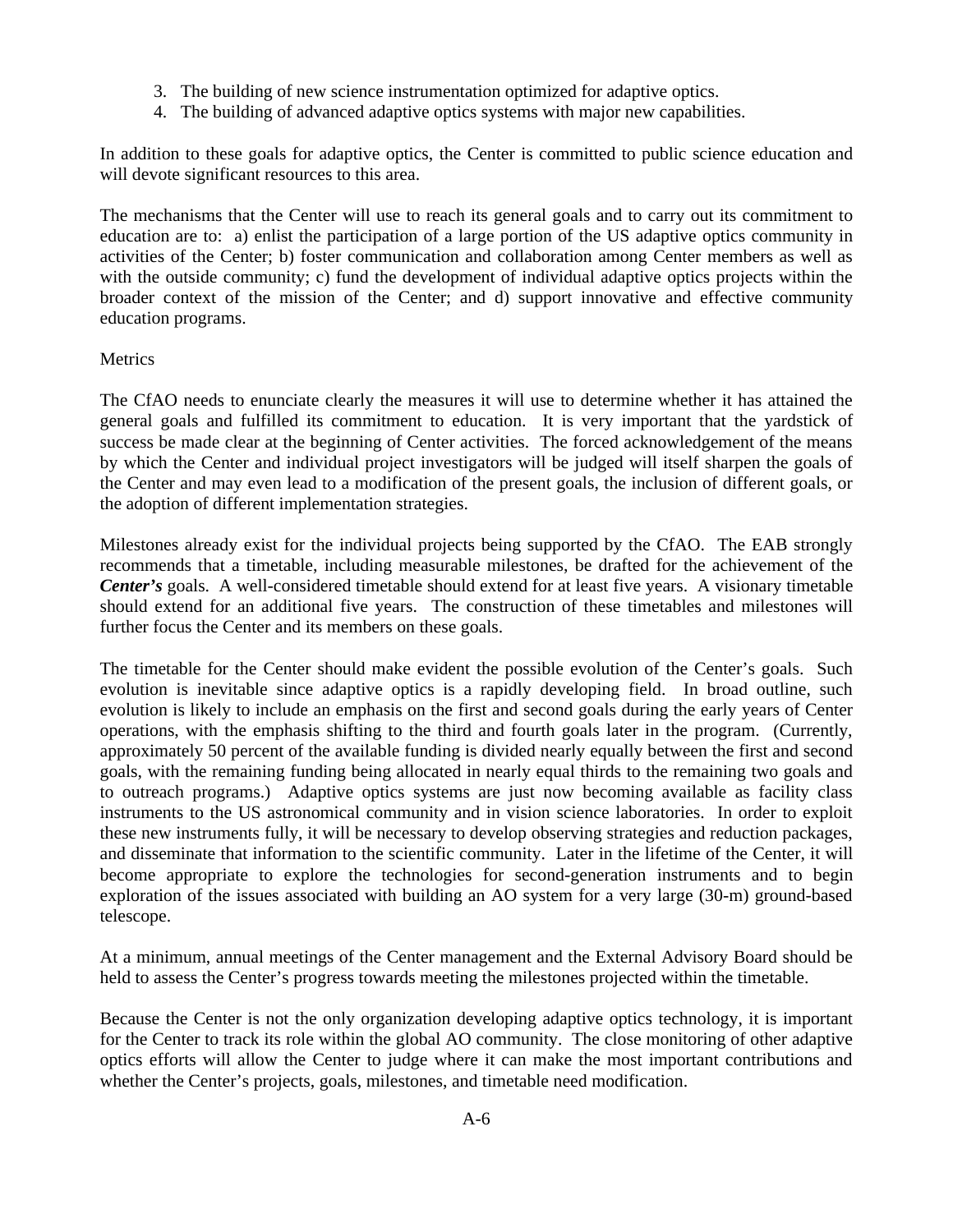# **Management**

As part of monitoring the progress of the Center toward meeting its goals, the overall management, and the management of the individual member projects, need to be carefully considered. Clearly one of the most urgent management problems is the hiring of a Deputy Director. This has to date proved difficult. If the near-term efforts fail, the Center is encouraged to work with the University administration to redefine the level or category of the appointment. A higher level of responsibility or compensation may attract the type of leadership that the Center needs in its Deputy Director.

A less pressing, but still important, management issue is the oversight of the individual Center projects. The CfAO needs to monitor the projects for the purpose of providing feedback and help to Project Investigators. However, with the 40 or so current projects it is not reasonable to expect that the Director or even the Deputy Director can be intimately familiar with each project. It should be the role of the Associate Directors to monitor the progress of each of the projects within their individual areas of control. The Associate Directors should be charged with the responsibility of knowing at any time the status of each project in their area. This knowledge will allow the Associate Directors to see opportunities for mutually beneficial collaboration among Center members. The Center will then probably find it useful to require the Associate Directors to report formally and in detail, perhaps quarterly, the status of each of the projects. This process should ensure that the Associate Directors are familiar with the status of projects in their area of responsibility.

The monthly technical and financial reporting for each of the Center's projects is considered too cumbersome by the Project Investigators. The EAB recommends that the required financial reporting be simplified, perhaps by requiring reports no more frequently than every three months. The technical reporting may continue to be on a monthly basis or may be made less frequent (no less than every three months), but again the requirements should be as streamlined and simplified as possible. Any problems that may have occurred to delay the project, increase its technical challenge, or exceed its budget should be highlighted.

It is important that the Project Investigators receive individual acknowledgement that their reports have been read by the appropriate Associate Director. Finally, the EAB recommends that the level of project management should fit the level of funding for each project. Smaller projects should not be required to expend the same level of reporting effort as larger projects.

# **III. Multidisciplinary Activities**

One of the purposes of the CfAO is to encourage collaboration among visual optics scientists, optical engineers, and astronomers. This multidisciplinary collaboration is surely one of the most interesting purposes of the Center. Areas where this collaboration will be specially appropriate include software tools, opto-mechanical designs, calibration procedures, etc. However, there are also substantial differences between ophthalmic and astronomical AO. These differences are not only technical and scientific in nature, but also in the approach to instrumentation. To be practical, ophthalmic AO systems need to be compact and relatively inexpensive.

The potential applications of AO in vision science are enormous. The two main areas of application that are currently being explored in laboratories around the world are: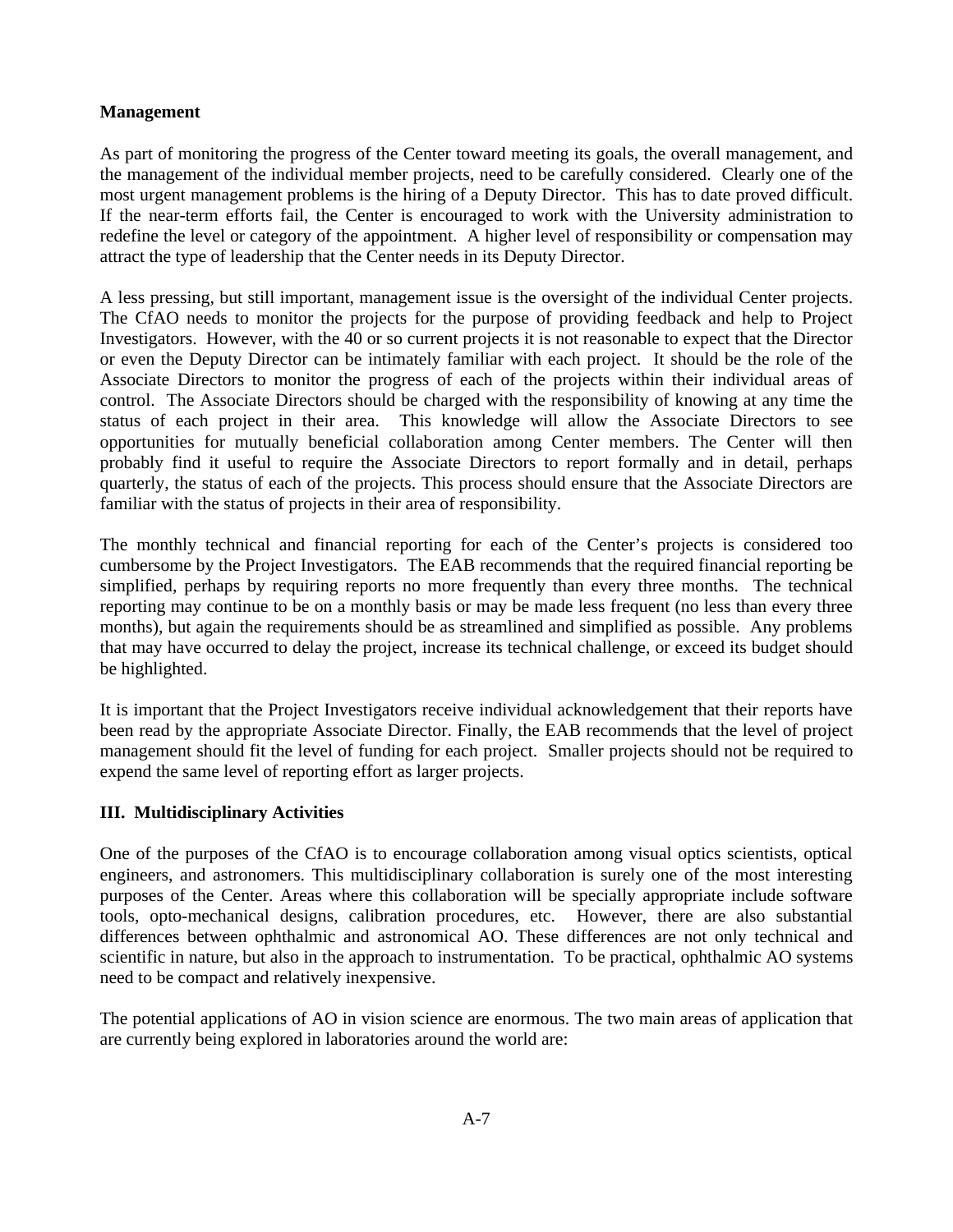- a) *Customized static correction of the ocular aberrations by contact lenses, intraocular lenses, or laser refractive surgery*. This involves a precise determination of the ocular aberrations and the capability of producing the desired correction. In normal subjects this may lead to an improved vision (acuity better than 20/20). In certain pathological cases with severely aberrated eyes, it would produce a dramatic improvement in vision that cannot be achieved by conventional means.
- b) *High resolution ophthalmoscopes equipped with closed-loop real time AO*. These devices would enable new experiments in vision science (some of them already performed within the Center). These systems also present a potential for early diagnosis of a variety of retinal diseases.

In addition to ophthalmic applications, there are also possible related biomedical areas where this kind of AO technology could be used to solve existing problems.

Even in the early stages of the operation of the Center, the EAB sees evidence of good communication and exchange of information between vision scientists and astronomers and a genuine interest in the problems being addressed by scientists in the two different fields of research. The EAB does believe that the CfAO is in an excellent position to develop new AO systems for ocular applications. To be fully successful in achieving this difficult and challenging goal, however, it will be necessary to enhance the current collaborative programs. The exchange of information that has already taken place through workshops is surely very useful, but perhaps a step forward is required. Laboratory visits, sharing of solutions related to practical problems of alignment and calibration, and input on designs of instruments should all become part of the ongoing program. In addition, the Center should extend the collaboration in this area to other groups in the world active in ocular AO.

# **IV. Education and Outreach**

Astronomy and vision science have great potential for attracting students to science. Astronomy and adaptively corrected images offer striking pictures, which can be adapted for experimental measurements by students of all ages. Vision science offers the opportunity to apply basic principles of optics to practical applications, including the student's own perception of the world. Atmospheric phenomena and optical effects seen in the natural world are also closely related to both astronomy and vision science.

The commitment of CfAO staff to this component of the program is genuine and enthusiastic. The CfAO has jump-started its program of education and outreach by partnering with a variety of outreach programs that already exist on the campuses of Center participants. Since these programs are well established and already built around state and national education standards and age-appropriate materials, they offer the Center a way to have an immediate impact.

When the Associate Director for Education and Outreach is hired, it will be important, as CfAO participants recognize, to bring some coherence to the efforts of the Center. The CfAO should somehow draw on its members to make unique contributions. It might be useful to identify a set of physical ideas or concepts that would provide a focus for the CfAO educational initiatives. It might be useful to develop hands-on experiments or modules that could be used by Center members when they go into the classroom and also to make these modules widely available. It might be valuable to develop visual and other materials and make them available through the Web to anyone who wants to use them.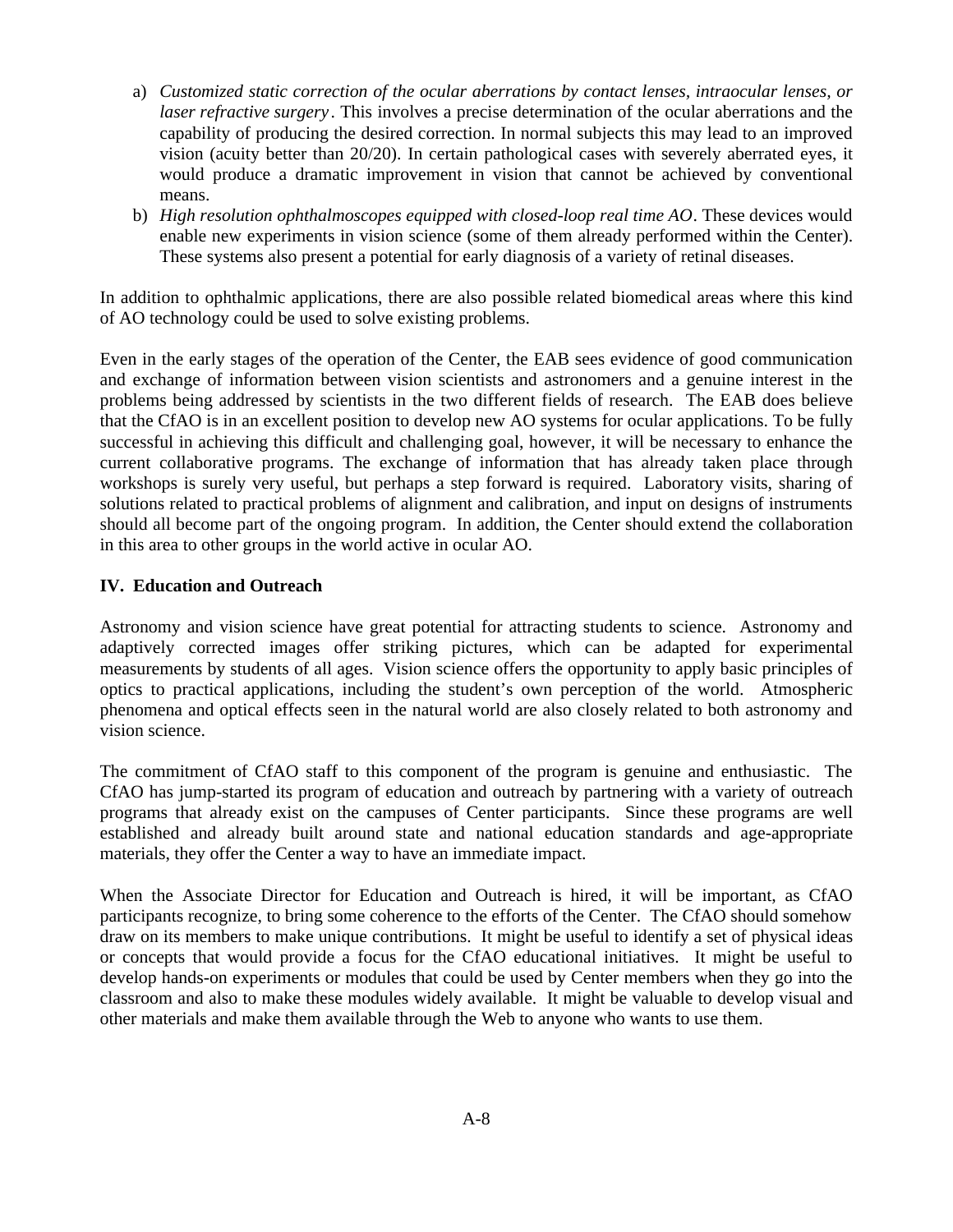Finally, the metrics for the success of the educational component of the Center should be established early, and the effect of the programs should be professionally evaluated. Are the programs truly effective in the classroom?

The EAB was told that each participant in the Center is expected to devote five percent of his or her time to education and outreach. We like the idea that the responsibility for this component of the CfAO program is distributed broadly, and that graduate students are expected to participate. However, not all scientists are well suited to working with pre-college students. The EAB suggests as an alternative that the overall effort in education and outreach be at the level specified, but that some individuals should devote more of their time than average if they are truly interested and capable, and others should be able to perform alternative services in place of direct involvement with pre-college education. Such alternative service might include, for example, the development of software to the point where it is well documented, user friendly, and easily disseminated.

### **V. Other Recommendations**

### *Industrial Partners*

The current overall policy of the Center for industrial partnership is not well defined. It is not clear what role the industrial partners are expected to play in the Center and what mutual benefits will be derived from their participation. A general recommendation is to sharpen the scope of the possible partnerships.

The potential for industrial outcomes from the Center differs for the different areas. It is in principle more important for MEMS and ophthalmic applications. It is in these areas that the Center already has established partners. These partnerships may contribute to enhancing the engineering activities of the Center.

The Center should probably have legal counsel examine the intellectual property clauses that have been adopted. The balance between open access to information, algorithms, and instrument designs developed by the Center and protection of the interests of the industrial partners needs to be clearly defined and understood in a way that meets the requirements of all the parties. For example, a conflict might arise if a researcher wanted to make available in the public domain specific AO software developed by the Center if that software also had commercial potential.

### *Software Road Map*

The development of the software required to extract quantitative information from AO data is an extremely high priority for both the astronomical and vision science communities, and is therefore appropriately a very high priority for the Center as well. Indeed the production and distribution of well documented and reusable AO reduction and analysis software tools represent significant "deliverables" that will benefit all users of AO, whether or not they are directly associated with the CfAO. The Center clearly possesses the scientific expertise to develop these tools and has identified many of the issues that must be addressed in order to make software packages generally available. However, what was lacking at this early stage in the development of the CfAO was a plan for converting software written by individual researchers into easily transportable packages that can be readily used by uninitiated members of the community. We encourage the Center to develop a road map showing the process by which software developed as a result of the research activities of its members can be effectively transferred to the outside world. We recognize that NOAO has agreed to distribute the software, but a clear definition of the interface between CfAO and NOAO is needed. What are the coding standards and languages that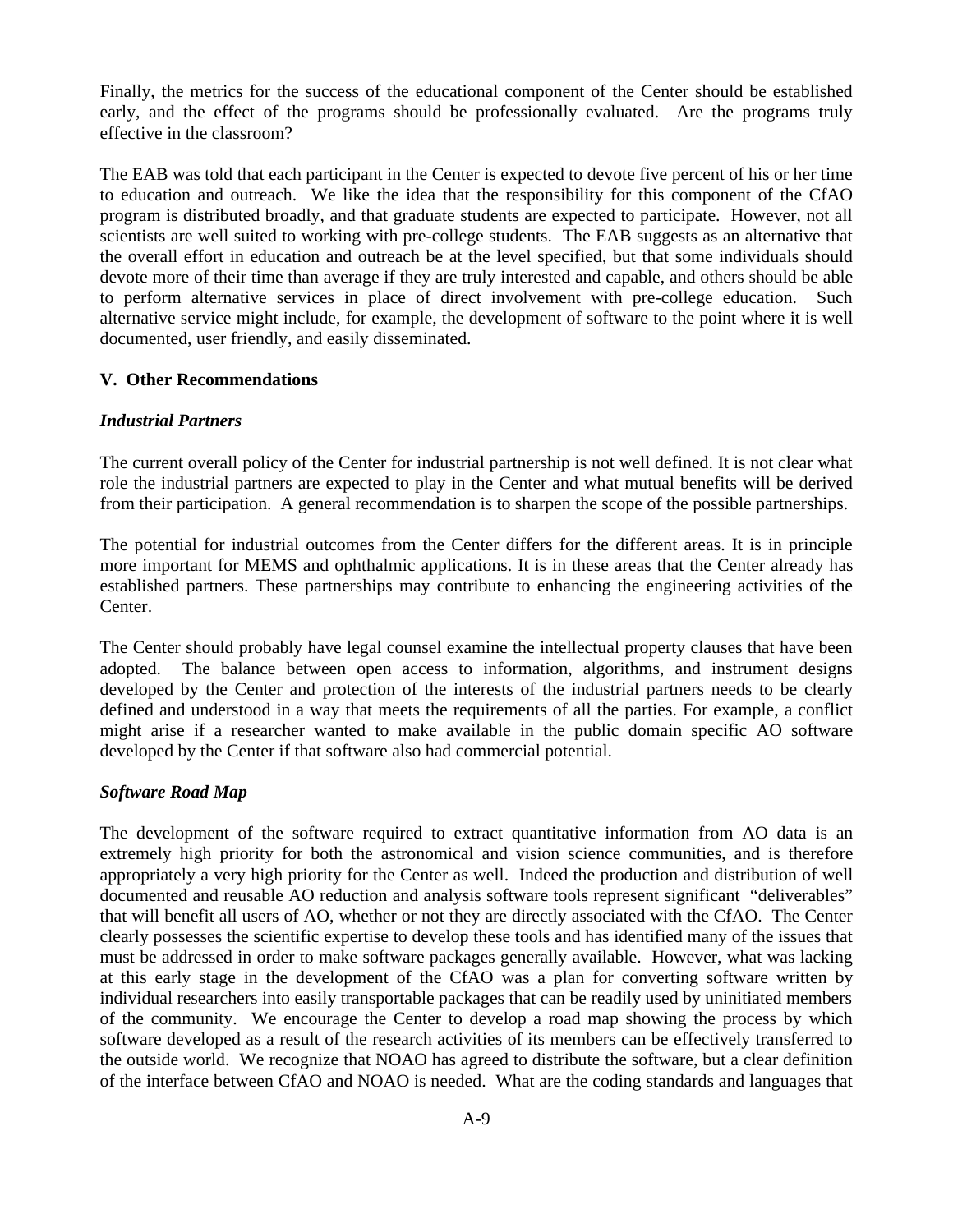will be applied to CfAO-developed software and what will be its level of completeness at the time that NOAO assumes responsibility? Is the level of effort that CfAO expects from NOAO consistent with NOAO's resource availability?

### **Internal Proposal Review Process**

The Center has recently concluded the review of projects proposed for funding in the second year. Because most of the CfAO projects have been underway for only a few months, with all of the delays associated with hiring staff for new projects, continuation of most of the ongoing projects into the second year was an appropriate strategy and was largely the outcome of the allocation of resources. However, Center staff concluded after completion of this budgetary process that there was insufficient time to allow for a uniformly judicious review of proposals and budgets for the number of projects being supported—a problem that will only become more serious as current projects are completed and new ones proposed. Based on this experience, the Center leadership has proposed a new process that will begin each February with the Executive Committee (EC) identifying goals for the coming year and disseminating these goals to Center participants in advance of the development of individual proposals. This procedure will then allow PIs to respond to the goals in a timely manner. Proposed activities would be reviewed in the spring by the Associate Directors and the EC with final approvals coming from the Director in May. The EAB believes this revised process is a good one that will permit the development of future activities in an unrushed and thoughtful manner and will help to ensure that the individual programs are consistent with the overall goals of the CfAO.

# **Staffing**

The EAB was asked specifically to comment on whether the staffing of the CfAO provides the right mix of expertise. There are a few areas where recruitment for key positions is ongoing, most notably the Deputy Director and the Associate Director for Education and Outreach; both positions are critical to the overall success of the Center. In the areas of both education and industrial partnerships, the goals of the program must be more clearly defined before the appropriate staffing can be determined. In the area of software, professional help may be required to translate scientist-developed packages or algorithms into broadly useful tools for AO researchers. At the present time, most of the staff hired specifically for CfAO projects are students and postdocs. Given the emphasis on the first two goals—application of AO to science and dissemination of AO tools and knowledge—this type of staff is probably appropriate. However, it is likely that the balance will have to shift more toward professionally trained engineering and technical staff if the emphasis later shifts toward the third and fourth goals—building of science instrumentation and development of advanced AO systems.

### **Global Links**

While the Center represents a substantial portion of the US adaptive optics community, it is important that its own priorities and projects be selected to complement other related activities in the US and abroad. We encourage the Center to establish and maintain links to other AO groups (both in astronomy and vision science) and even to seek collaborations with them.

### **Communications**

With a large membership distributed over multiple sites, the Center faces a considerable challenge in ensuring adequate communication between and among its members. For example, what is the right balance between too many and too few meetings? Who should come to meetings and who should not?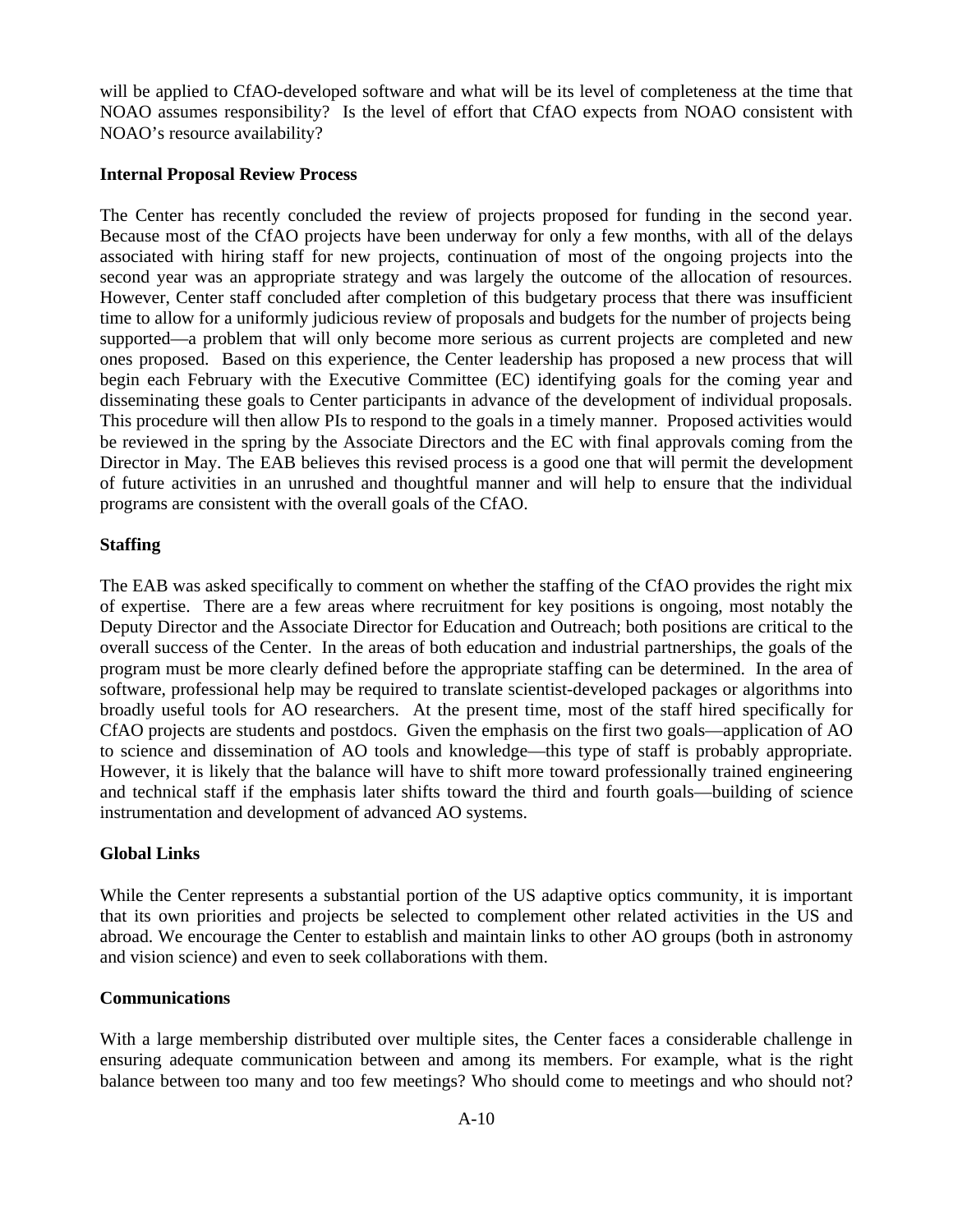One way to avoid superfluous meetings is to keep them very topically focused with well-defined agendas, goals, and expectations for outcomes. Meetings should not in general be used as forums for announcements--such information should be posted on the Center's web site. The EAB encourages the Center to pursue its goal of identifying and utilizing video conferencing hardware to keep meeting travel to an absolute minimum. We especially encourage the ADs to use this mechanism as the primary means for carrying out bi-weekly or monthly progress reporting meetings among the projects for which they are responsible.

# **VI. The Legacy of the Center for Adaptive Optics**

The Center is being provided with substantial resources, both financial and intellectual, over a substantial period of time. This combination gives the Center both a special responsibility and a unique opportunity to advance adaptive optics in astronomy and vision science. The EAB encourages the Center leadership to look ahead and to reflect on what they desire to be the legacy of the Center for Adaptive Optics. At its inception, the Center is wisely and appropriately following the approach of letting a "thousand flowers bloom" by supporting a diverse collection of science and technology efforts. This is appropriate since adaptive optics is just now reaching a degree of maturity that makes it possible to apply this technique to a host of challenging scientific problems.

In the end, however, it is likely that the effectiveness of the Center will be judged on a finite number of "deliverables" to the communities it is serving. These items will no doubt include scientific results that will have encouraged wider and more effective use of AO systems, but they must inevitably also include new techniques and technologies that will advance the field even farther. It is important that these deliverables bear the clearly identifiable imprint of the Center. Perhaps the greatest challenge to the leadership of the Center over the next few years will be managing the evolution from a diverse collection of PI-based projects to a more focused program aimed at the production of specific technology-oriented products.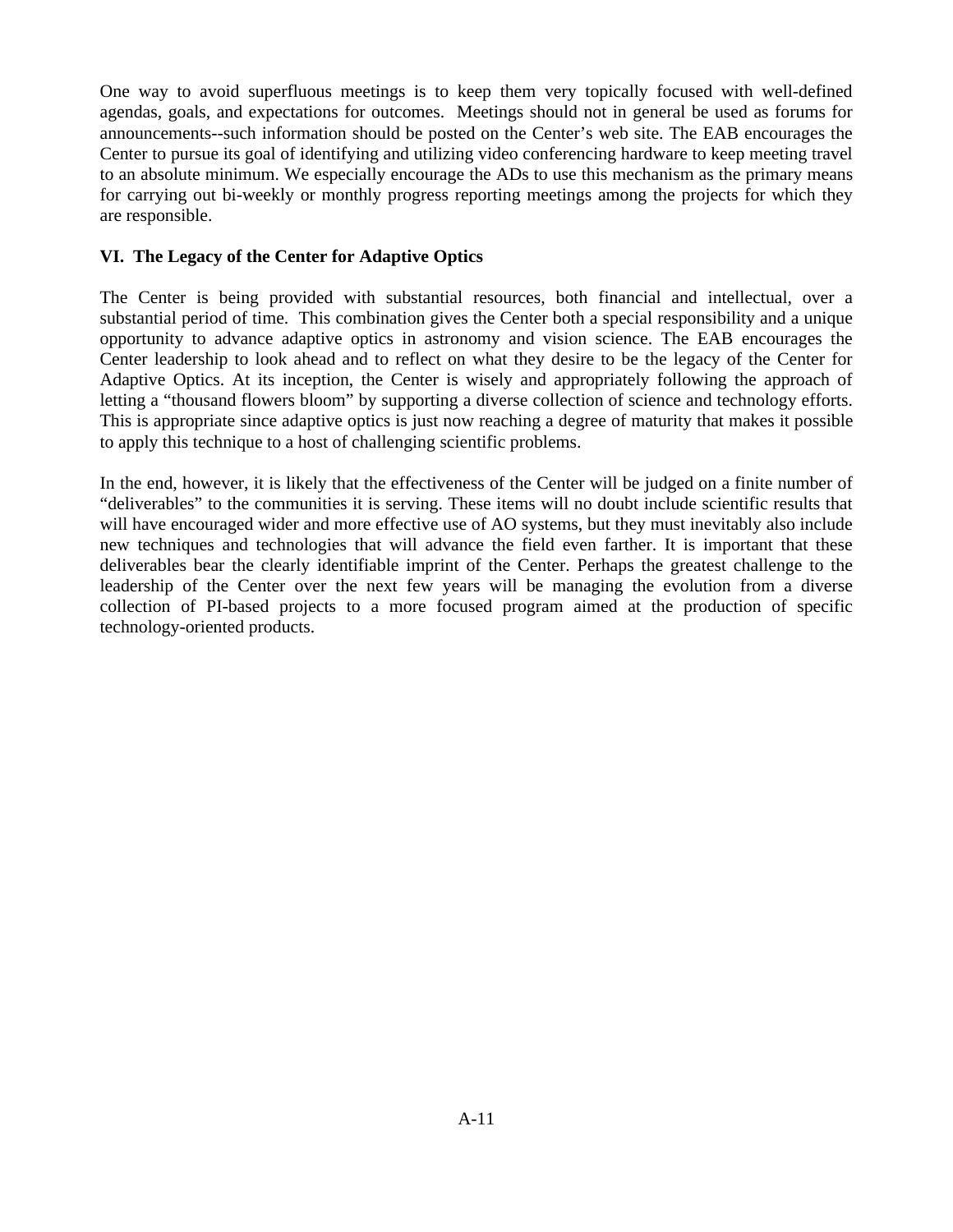# **Appendix G: Summary Report of the Program Advisory Committee (PAC)**

12-14 May 2000

*Participating members of the PAC:*

James Beletic, Keck Observatory, chair Mike Bolte UCSC Mark Colavita JPL Francisco Hernandez, UCSC Joyce Justus UCSC Stanley Klein UCB

# **Comments**

The Program Advisory Committee (PAC) met with Center researchers on May 12 to 14, and reviewed the Center's research agenda. The following is a summary of their comments.

- 1. The center has a talented group of people, with a good blending of science specialties. There is a nice balance of vision science, astronomy and associated intellectual areas addressed. Exciting work was presented.
- 2. Overall Center.

More focus & coordination is needed in the projects, especially the meta-projects in goals #2&4. There is a perceived need for researchers to have a sense of ownership and responsibility for the project.

3. Better meeting information organization

There is a need to clarify the charter for the PAC, etc

- PAC members should receive timely information ahead of the meeting
- Keep meetings to schedule and check into possibility of a 2 days retreat.
- 4. Better public communication of Center activities. Information should be posted in Web pages/e-mail exploders, etc. Resources for this could be set aside in a Meta-project for goal #2
- 5. Proposal review, comments cover process and money allocation

Process is not transparent. Process for accepting projects should be more clearly defined.

The appearance of conflict of interest should be avoided.

Individual projects where possible should be reorganized into meta-projects while maintaining their focus

Metrics should be developed for evaluating on-going and proposed new projects

The total number of projects should be evaluated re. appropriateness of the effort per project. I.e. critical mass issues.

6. Issues of intellectual property

Amongst issues that need to be considered are industrial sponsors rights and concerns when funded research has patentable results. – need for delays in publishing etc.